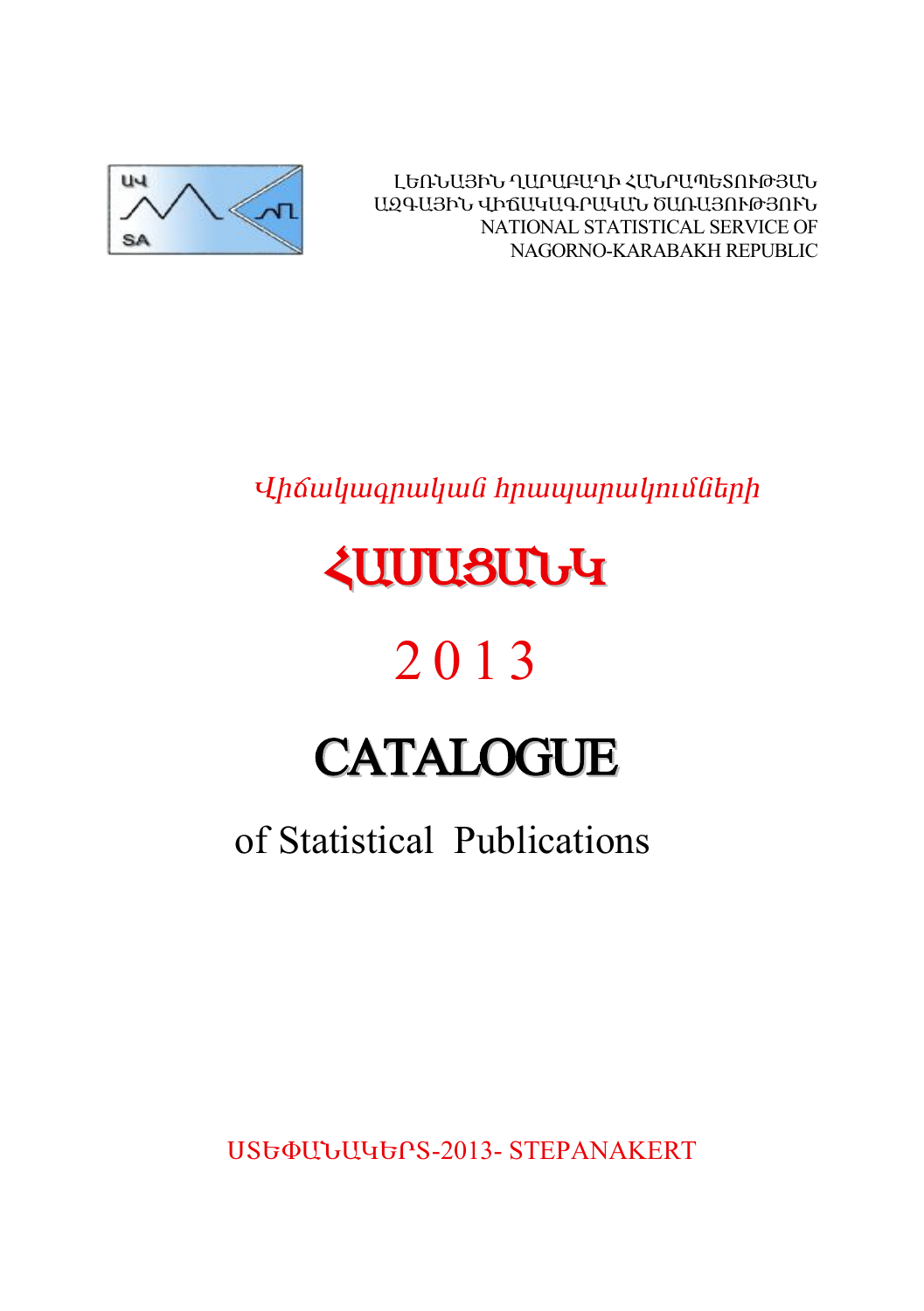| $\lambda$ wugha                                        | $L\Omega$ Հ ազգային վիճակագրական ծառայություն,<br>Լեռնային Ղարաբաղի Հանրապետություն, ք.<br>Ստեփանակերտ, Ազատամարտիկների 5ա                                               |
|--------------------------------------------------------|--------------------------------------------------------------------------------------------------------------------------------------------------------------------------|
| Address:                                               | National Statistical Service of NKR,<br>Nagorno-Karabakh Republic,<br>Azatamartikneri 5a Street                                                                          |
| <b><i><u></u></i></b> <i><b>stanurumu</b></i><br>Phone | $(3749)$ 4 33 72                                                                                                                                                         |
| Էլեկտրոնային և                                         | E-mail: $info@stat-nkr am$                                                                                                                                               |
| Ինտերնետ կապ                                           | Internet: http://www. stat-nkr. am                                                                                                                                       |
| E-mail and Internet                                    |                                                                                                                                                                          |
| Գրադարան                                               | $L\Omega$ Հ ազգային վիճակագրական ծառայություն,<br>հանրության համար գրադարանը բաց է<br>երկուշաբթի օրվանից մինչև ուրբաթ 9.00-ից<br>$13.00 - p$ ,<br>Հեռախոս (3749) 4 86 04 |
| Library                                                | Address is: National Statistical Service of NKR,<br>The library is open to the general public: Monday<br>to Friday from 9.00 a.m. to 13.00 p.m.<br>Phone: (3749) 4 86 04 |

L-L<br/>2 wqqwjhu dhowluuqnuluu downuynipjnia, 2013p.<br>National Statistical Service of NKR, 2013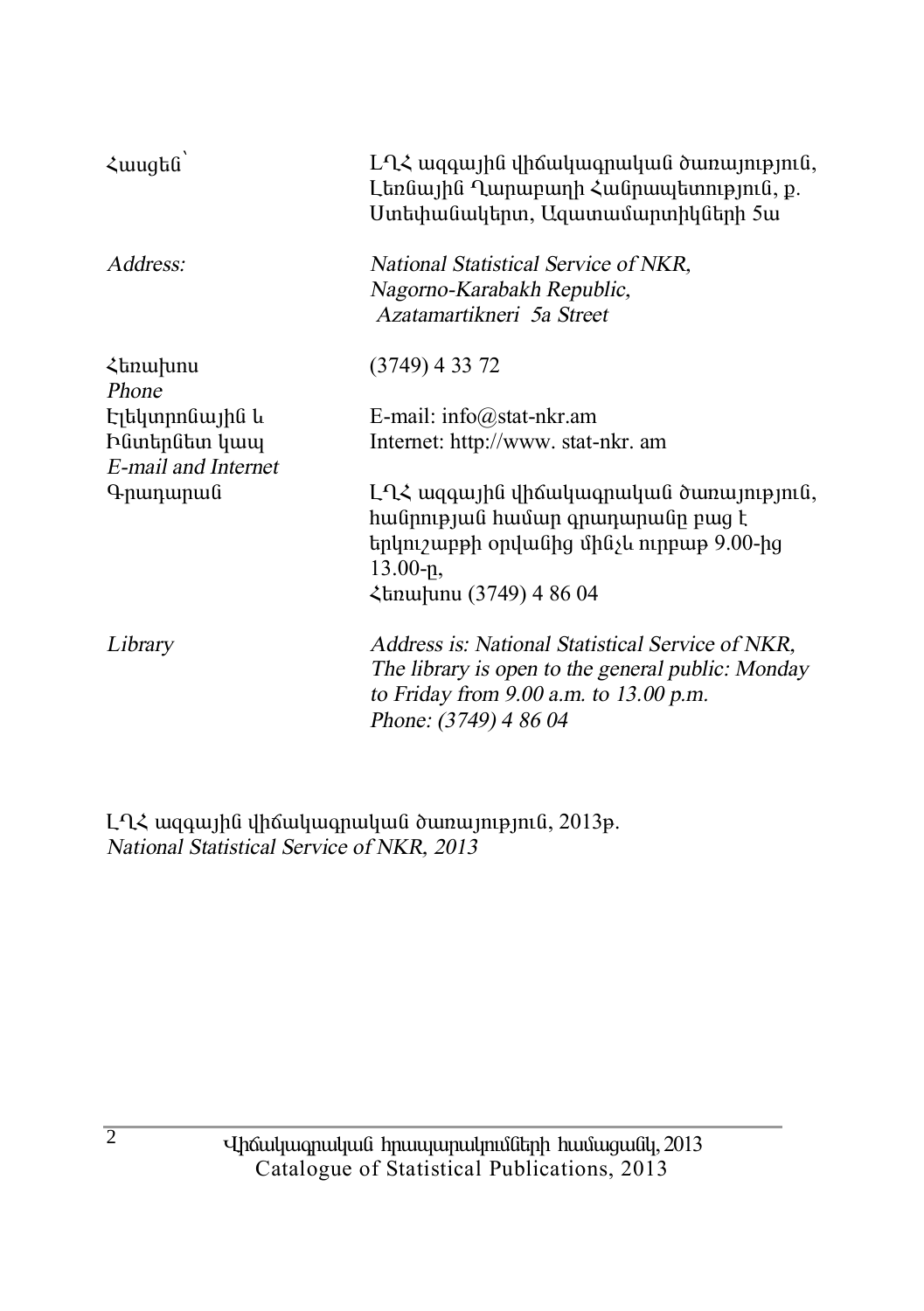Landwiha **Lunupunh** Հանոաաետության waawiha  $\psi$ huusun  $h$ n $mu$ ununulnı $\mathfrak{g}_n$ lı ununu $\delta$ nı $\mathfrak{g}_n$ :

Տվյայների  $nmu$ ln, սպառողների  $\mu$ um $\mu$ hn
p $\mu$ **u** պրոֆեսիոնալ անկախությունը կան և կմնան մեր նախապատվային  $h$ նդիրները:

The mission of the National Statistical Service of Nagorno-Karabakh Republic is to collect, publish and disseminate official statistics for public use.

Data quality and users' trust, professional independence are and will remain our priority tasks.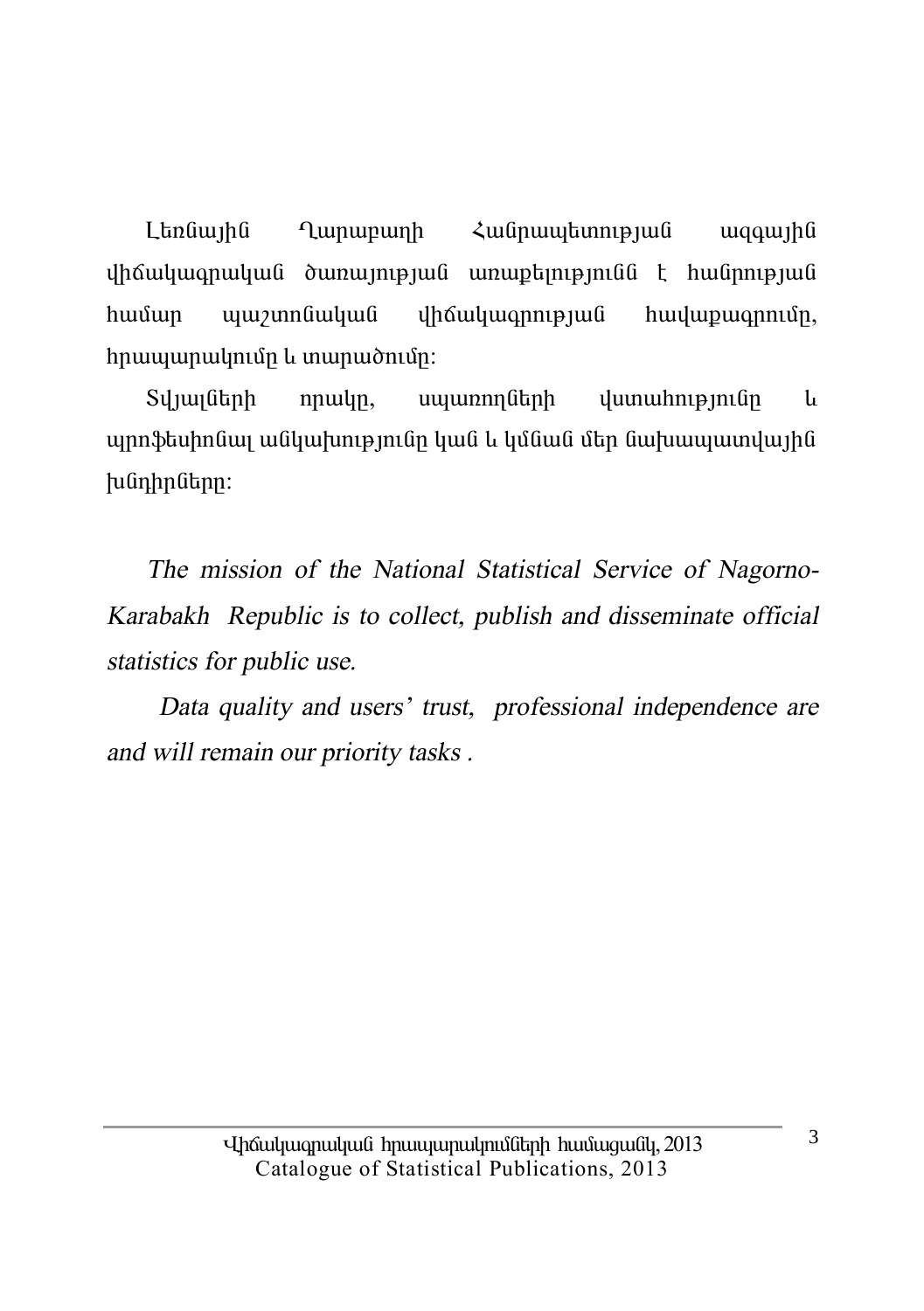*<u>Zunatih</u> nûptingin, dháwwanwwwG* տեղեկատվություն սպառողների համար ihốuiliuonuliui hnuuiunulinijűbnha uultuh unnimiliuultun oainultuni huuluin նաաստավոր աայմաններ ստեղծելու  $\lim_{u \to 0}$   $\lim_{u \to 0}$   $\lim_{u \to 0}$   $\lim_{u \to 0}$   $\lim_{u \to 0}$   $\lim_{u \to 0}$   $\lim_{u \to 0}$   $\lim_{u \to 0}$   $\lim_{u \to 0}$   $\lim_{u \to 0}$   $\lim_{u \to 0}$   $\lim_{u \to 0}$   $\lim_{u \to 0}$   $\lim_{u \to 0}$   $\lim_{u \to 0}$   $\lim_{u \to 0}$   $\lim_{u \to 0}$   $\lim_{u \to 0}$   $\lim_{u$ ihauluu uluu dunuun uluun (LLL U40) նախաձեռնել **է «Վիճակագրական hnuuuunuubnuuttah huufuuquutib.** 2013»-h u3uudnuu habaanan dagaan dagaan dagaan dagaan dagaan dagaan dagaan dagaan dagaan dagaan dagaan dagaan dagaan da

**¿**můnámí «Պետական iháuluu**annipjui úwuhú»** L-L< ontingh 11-nn hnnyluðh` LQ2 inunuð pni unanulung վիճակագրության իրագործման hիմթը ubunuluu uhouluu iluu urhuuտանքների ծրագիրն է, որը ներառում է  $t$ inlinh infintauiliuifi, donniliniuonuiliuifi, unghuyuyuua l pauyuuhuyuauyua իրավիճակի դիտարկման համար անհրաժեշտ վիճակագրական տեղեկատվությունը՝ հաշվի առնելով առկա ntuninu Gtinh uuhuu Guuhuu uuhuu Tafabin, dhճակագոական տեղեկություններ ïñ³Ù³¹ñáÕÝ»ñÇ íñ³ ¹ñíáÕ այարտականությունների ծավալը և ծախսերի արդյունավետությունը:

Ծրագիրը մշակվում է L-L-Հ U-LԾ կողմից <u>վիճակագրական</u> տեղեկատվություն uyunnnuth uyuhwu iyunla nunuutuuhnne juli hhúw i yhu kun pաղադրատարրերի hետ միասին ներառում t նաև hրապարակվելիք վիճակագոական dnnnywdni Gtph, intintywontinh li wi hnwww.mwlmuuthin.htm owling u www.php.muluu.com

Վիճակագրական տեղեկատվություն ëå³éáÕÝ»ñÇ áõß³¹ñáõÃÛ³ÝÁ Ý»ñϳ۳óíáÕ **§ìÇ׳ϳ·ñ³Ï³Ý**  hnwwwnwynutitahh hwuugway, 2013»-n, nnutu Önwanh dtnnu31wi uwuh inwaniu, նպատակ ունի հանրությանն առավել uwinwuwikquwo mtntywwyniejni  $unnulimn$ bi $1/2013$ p.  $u$ ho alianun kuu hnwwwnwynuathh qwayh, nnwag  $u$ արբերականության և hամառոտ  $p$ ովանդակության վերաբերյալ:

*Dear reader, the National Statistical Service of NKR (NSS NKR) has launched developing and publishing of "CATALOGUE of Statistical Publications, 2013" to create advantageous conditions for statistical information users to use the statistical publications more efficiently.* 

*According to the 11 Article of NKR Law "On State Statistics", the State Statistical Work Program is the basis for implementation of state statistics on the territory of the Republic of Nagorno-Karabakh. The Program includes statistical information necessary for the observation of the economic, demographic, social and environmental situation in country, taking into account the availability of resources, the burdens on respondents and the cost-effectiveness.* 

 *The program is developed by NSS NKR based on the study of the demand of statistical information users and along with other components also includes the list of statistical handbooks, bulletins and other publications, that should be published and their periodicity.* 

*The "CATALOGUE of Statistical Publications, 2013" presented to attention of statistical information users, as an addition to the above-mentioned part of the Program, aims to provide the public with the most detailed information on list, periodicity and brief content of 2013 statistical publications.*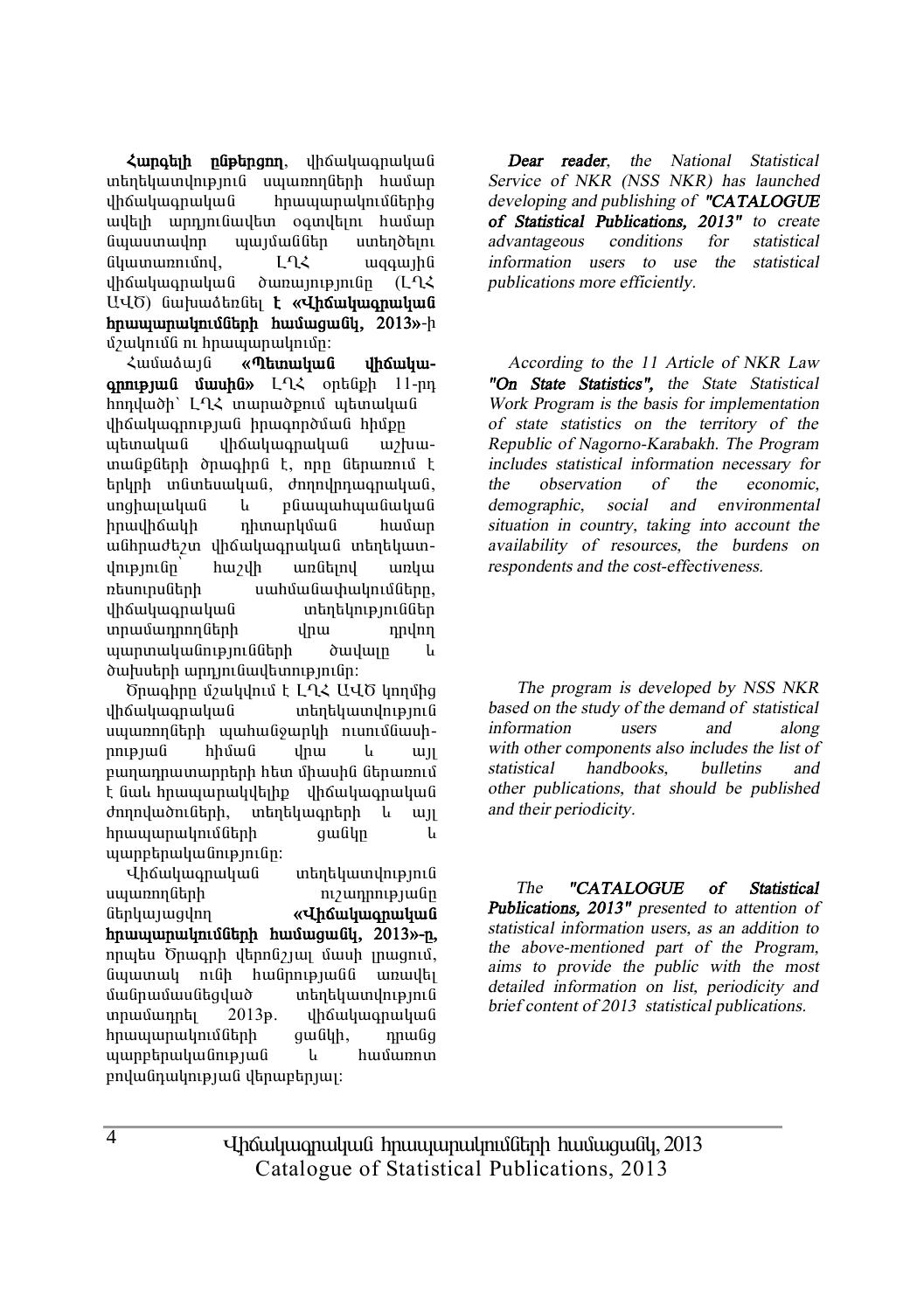**i** yhä yuqnuu yu ü  $n$ n $u$ l $h$ ,  $p$   $u$  $u$  $h$  $u$  $i$  $a$  $b$  $h$  $i$  $n$  $j$  $l$  $m$  $j$  $l$  $m$  $l$  $i$  $l$  $n$  $l$  $n$  $l$  $h$ ամառոել իության ասահովման. u`howqqwiha hwannipiwan npwaq ogunugnpò sud bilan bilan karakter el sentiment de la partie de la funzione de la funzione de la funzione dell Ñݳñ³íáñáõÃÛáõÝÝ»ñÇ ÁÝÓ»éÝÙ³Ý, lıhnundnn մեթnnun u Gne Tuli Lannu htunwqw qumquuqu ònwqntnhu ubantluuqutan uunuuland Undnuph  $\delta$ hholugourh $\delta$ վիճակագրական վարչությունը hիմնել է Sul iungung in an munu bainn an munu an na hhwuwwww u Suluulutah www. huunnili uunuifinunun:

 $P$ nnn hnuuunuunuunuutin (Guul  $t_1$ t $y_2$  the the final term of the term of the term of the term of the term of the term of the term of the term of the term of the term of the term of the term of the term of the term of term of the term of term of ter hեղինակային իրավունթը պատկանում է L L Z U U T-hû: U haw ywanwy ya û jniptinh oquuqnpduua ntupnuu uunuunhn t LL LUG duunuunsnun (hnnun):

LՂՀ ԱՎԾ-ն շնորհակալ է տվյայների innun undun ann am ann an am an t-àite ann an t-àite ann an t-àite ann an t-àite ann an t-àite an t-àite ann a hwuwqnpdwlgnn pnin qnpdpultputnhu, in in in in in in in the matter in the matter in the term of the term of the term of the term of the term of t uywnnfibnhG:

Վիճակագրական տեղեկատվությունը luununtiuuqnndtini Gujuunulini Luk U40-ն ակնկայում է սպառողների h tunun un à un auquipn:

Ø.ØÆÜ²êÚ²Ü

ԼԵՌՆԱՅԻՆ ՂԱՐԱԲԱՂԻ ՀԱՆՐԱՊԵՏՈՒԹՅԱՆ ԱՁԳԱՅԻՆ dhallyllarlylli, blinllann@alli,  $\overline{D}$ 

*Statistical department of International Monetary Fund (IMF) developed General Data Dissemination System (GDDS) and Special Data Dissemination Standard(SDDS) on purpose to ensure quality, transperancy of statistical information and data comparability and to inform the international public about wider possibility of their use, applying methodology and its further development of projects.* 

*The copyright on all publications (and electronic product) is owned by NSS NKR. In case of use of the statistical materials the reference to NSS NKR is obligatory.* 

*We would like to thank all the partners cooperating with us in the process of producting data, data providers and users.* 

*The NSS NKR is grateful to get users feedback and suggestions to improve the availability of statistical information.* 

#### *M.MINASYAN*

*PRESIDENT OF NATIONAL STATISTICAL SERVICE OF NAGORNO-KARABAKH REPUBLIC*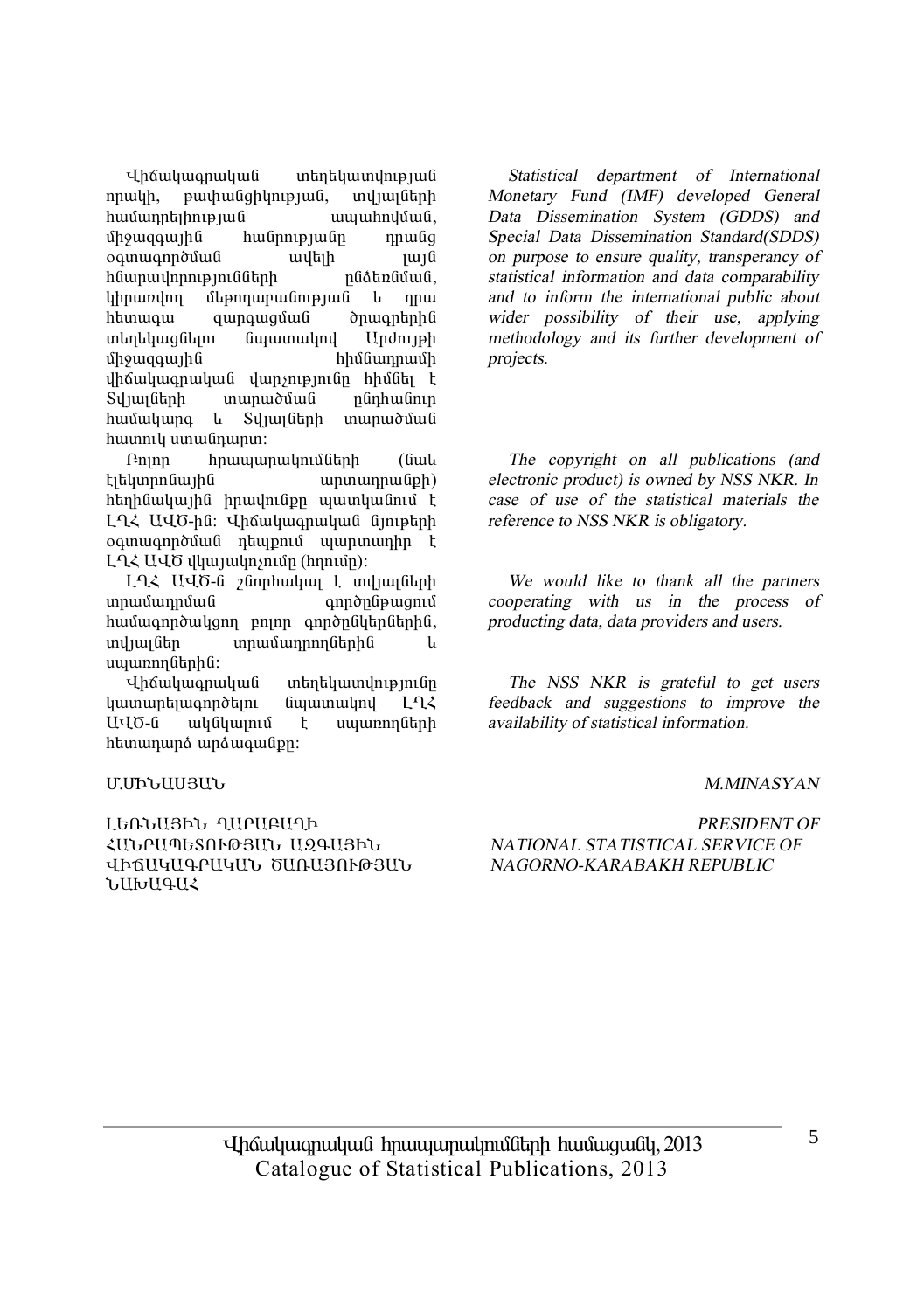**ԲՈՎԱՆԴԱԿՈՒԹՅՈՒՆ** 

#### **CONTESTS**

| <b>ՆԵՐԱԾՈՒԹՅՈՒՆ</b>                             | 7  | <b>INTRODUCTION</b>                                     |
|-------------------------------------------------|----|---------------------------------------------------------|
| Լ ՂՀ ԱՎԾ ԳՈՐԾՈՒՆԵՈՒԹՅՈՒՆԸ<br>ՀՐԱՊԱՐԱԿՈՒՄՆԵՐԻ ԵՎ | 9  | THE ACTIVITY OF NSS NKR IN<br>THE FIELD OF PUBLICATIONS |
| ՏԵՂԵԿԱՏՎՈՒԹՅԱՆ ՏԱՐԱԾՄԱՆ                         |    | AND INFORMATION                                         |
| ԲՆԱԳԱՎԱՌՈՒՄ                                     |    | <b>DISSEMINATION</b>                                    |
| ՎԻՃԱԿԱԳՐԱԿԱՆ ԺՈՂՈՎԱԾՈՒՆԵՐ                       | 11 | <b>STATISTICAL</b><br><b>HANDBOOKS</b>                  |
| ՏԵՂԵԿԱՏՎԱԿԱՆ ՁԵԿՈՒՅՑ                            | 26 | <b>INFORMATIONAL REPORTS</b>                            |
| ՎԻճԱԿԱԳՐԱԿԱՆ ՋԵԿՈՒՅՑՆԵՐ                         | 28 | <b>STATISTICAL REPORTS</b>                              |
| ՎԻՃԱԿԱԳՐԱԿԱՆ ՏԵՂԵԿԱԳՐԵՐ                         | 33 | <b>STATISTICAL BULLETINS</b>                            |
| ՕՊԵՐԱՏԻՎ ՏԵՂԵԿՈՒԹՅՈՒՆՆԵՐ                        | 35 | OPERA TIVE INFORMA TION                                 |
| ՄԱՄՈՒԼԻ ՀԱՂՈՐԴԱԳՐՈՒԹՅՈՒՆՆԵՐ                     | 36 | <b>PRESS RELEASES</b>                                   |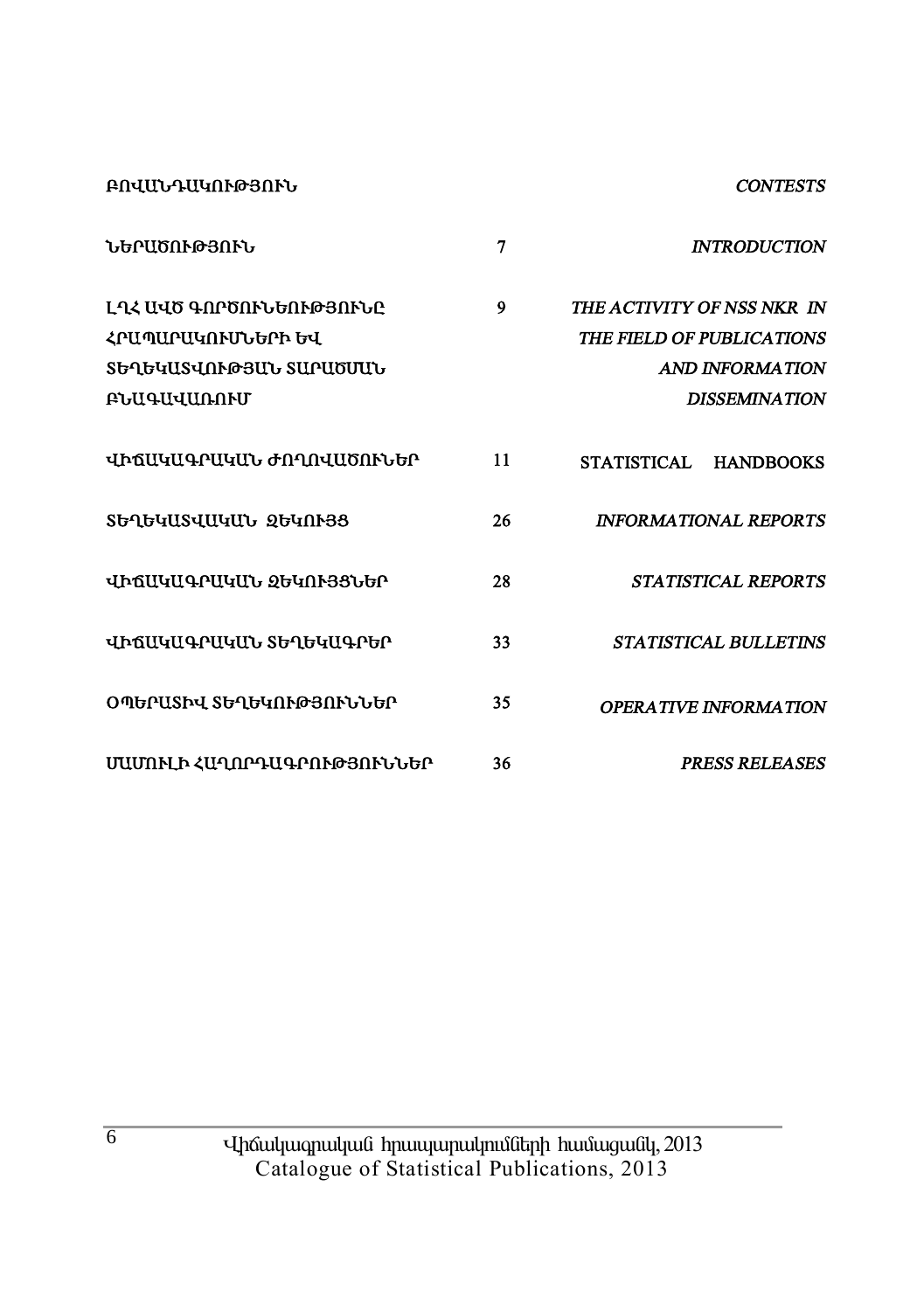#### **ܺð²ÌàôÂÚàôÜ** *INTRODUCTION*

**«Վիճակագրություն»** տերմինը ծագել է iuunhuuluud «status» puunha, nnn <u>G</u>auduuluud F talan iph dhóiuli, nompioini Uu intountion umuni shin di unung. **«***iháwiwannipiniû» G*/*wGwinini t hwwwnw-* $\lim_{\theta \to 0}$  in the pure in the interest in the inner in the inner  $(u$ mnunnnn $\mathbf{p}$ ini $\hat{a}$ , unnini $\hat{a}$ ib nu $\mathbf{p}$ hini $\hat{a}$   $\hat{b}$  $\psi$ hhuu Gwynia, pwnwpwyw Gnipinia, úzwynip, unnnouuuuhntamili. pliulismatuili lihliuu-ٳϳñ¹³Ï ¨ ³ÛÉÝ) µÝáõó·ñáÕ ³Ù÷á÷ qnıquı Gh 2 Ghph wupnnonup pu G:

**«Վիճակագրություն»** նշանակում է նաև  $h$ uu $\hat{u}$ uunuunuunuun $\hat{u}$  indruu $\hat{u}$ hah huuluunuunuun lı nünhwünwquuu annonüpwq: U10 ahunupintü է, որն արտագոյում է երևույթների «վիճակների Gluunwannupintan (thwuunntan)»' pulutha und jun Gannd:

**ingua ingle 10 °C in province in the University Control** áÉáñïÝ»ñÇ ѳٻٳï ³é³ç³ÝóÇÏ aunouaunun, indiuiliah huiluipuonuli. ushulung unghuhung upanungungung ú *z*unuluu luunun buun nduu du uu huudt *zunu* pjuuip, tipyph indintuuljuid, unghujuljuid, danadanuanulaufi, pfiuunuhunufiuluufi omon-Gh Gunn pnyu Gnuynn untin tyung nep նկատմամբ պահանջարկի մշտական աճով:

Thanuluu Guhauluu annu min utunuluu Guhauluu Guhauluu Guhauluu Guhauluu Guhauluu Guhauluu Guhauluu Gu ihauyuu inug huuyuu duq dan dunugh' LL2 U40 qnpdnigtnipjnigg t, ninnyud unghuy-in Gintululu G, huulupululu qua talini p-Gtnh l anndnGpwaGtnh nnwhwhwG l pանակական hարաբերությունների ժամանակի և տարածության որոշակի պայմաններում nnulnnulnn onhümsuuhnupintuudinh puluuhu

pնութագրմանը։<br>Երկրի ազատական  $\n *Unl*inh uqumuluufuqniqniqii$ uliguuli պայմաններում տեղի ունեցող սոցիալin Guntau undia na kuningan kungkun pada kuning mangkun kungkun kungkun kungkun kungkun kungkun kungkun kungku pini Ghi huu waduu qilin unuq unti madan dhan uharmfinunhfi ufihnudhennipinifi bfi unuvualinu dhauluuanuluuli intintuundni juli und va bánha bánán a hunda analala  $6$ ?gnhu, unduluuhuuluun la duuluululuh *s*ափանիշներին hամապատասխանող վիճակագրական տեղեկատվությամբ, որը hնարավոր է իրականացնել միայն նրանց

*The term "statistics" originates from the Latin word "status", which means the state, situation of phenomenon. This term hasn't <sup>a</sup> single meaning. First of all, "statistics" means completeness of overall indicators characterizing the different quantitative sides of public life (production, output distribution and exchange, policy, culture, health, living standards and etc).* 

*"Statistics" also means the process of appropriate data collection and summarizing. This is the science, which reflects the "states' description (arguing)" of phenomena in numeral data* 

*The statistics is characterized by exceeding development in comparison with the other spheres, by necessity of regular improvement of data collection, processing, summarizing methodology, as well as by continuous growth of the demand for information containing economic, social, demographic and environmental indicators of the country.* 

*State statistics is an activity to be implemented by the state statistics body (NSS of NKR) directed to the numerical characterizing of regulations of qualitative and quantitative relations of socioeconomic, public phenomena and processes under the definite conditions of the time and space.* 

*Social and economic reforms in transition to liberal economic system in the country, the rapid movements in the economy make indispensable the provision of the statistical information users with more accurate, reliable statistical information that also correspond to the standards of the current time. It is possible to implement only based on study of their demands, maintaining of capable and reliable*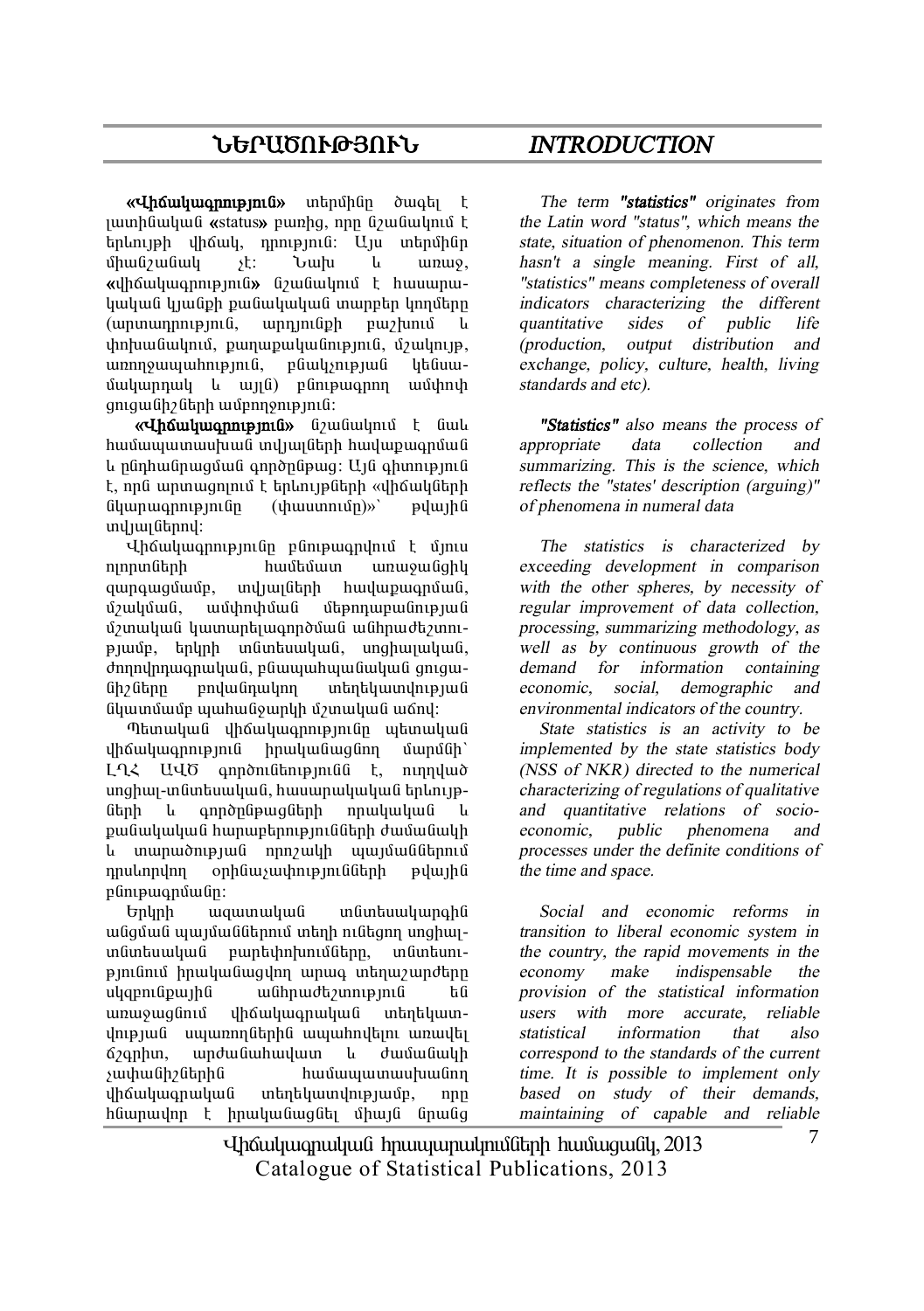$u$ u $u$ h $u$ ն $\delta$  $u$ n $b$ h $b$  and  $\delta$  $\delta$  and  $\delta$  and  $\delta$ վիճակագրության միջազգային նորմերին hwu www.munikali.com hwu www.munikali.com hwu wa mwaka wa wakatifu wa wakatifu wa wakatifu wa wakatifu wa wa w<br>Marejeo iliyofanyika wa wakatifu wa wakatifu wa wakatifu wa wakatifu wa wakatifu wa wakatifu wa wakatifu wa wa dumuhnipinia dujann inantaumduduu pwqwih ywnuu hhuu ynw: Uju wutuh ապահովումը ենթադրում է տվյայների  $h$ w $\psi$ uuuun $h$ n $\psi$  inii $\psi$  and  $\psi$  and  $\psi$  and  $\psi$  are  $\psi$  $u$ մբորջական above hinanlulu $\delta$ ություն owhnwuhynipinia:

Վիճակագրական տվյալներն օգտա annðunu til mtimuluuli u intinuluuli hfinfiuiluunuuluunfuufi ifuunfhfifiknh onnouunuun L qhmulmpuluud answeddinh, punupuluud L wi hwuwnwywywa ywquwythywnipinadth. munduun hong Gtnh, husutu Gul thunh L ungqua bulin iya din bilin din dike diyakan di hանրային *շ*ահ hետապնդող մարմին, ԼՂՀ UՎԾ-ն վիճակագրական տեղեկատվություն uyunnnutinh (oqunuqnnonnutinh) quu iln sh uuhuuuuhuuunui:

Lhawywqnwywa inyuyath mwnwdnin ներառում է բազմաբնույթ խնդիրների bwununnui, dtniniðwbwg Giniptinh վիճակագրական hpwwwpwynu munuðniu, hūyutu aul nnuag titunnnaunha lınh *s*ütnnu luun tıtlunnnu in inunnu unuuunnuu:

Sy <sub>l</sub>uy Gtph both who wish wish wish the synthesis hնարավոր է «տեղեկատվություն տրամադրողdh Guyuqhn» tn unnua in the humana dunun in pungu in angawa in di hhu Gujuð hunuptinni pin Gutinh unluu ini pin G nbupnui: Stnbywundnipjul owthwunhdnipjul  $u$ ասահովումն ենթարոում է սաստողներին uzuhudelnn nnulh li duyluqh intintuundup juli inpuutunnit uuhuulidud dwuuthuu Ghuuthu (i) wuutu waa ku dhah Chah una in manga kalendar ini dan karatan dan akan dan karatan dari sebagai dan karatan dan karatan dalam kalendar<br>Ini dalam karatana ia karatana dalam kalendar dan karakatan dalam kalendar dan kalendar dan karata dalam kalen<br> hնարավորություն են ընձեռում hաշվի առնել uyunnnuthh quu ay quahuqiyunutha quahuqiy Uwywia win pawawywnni LLL UU6-a, ինչպես և ցանկացած երկրի վիճակագրական dunumppmű, wűhmuwhtihnntű pwhymů t  $n$ եսուրսների (ֆինանսական, կադրային և այլն) hnwywG uwhմwGwyhwyntGGtnh pwnnntphG:

*information base, which correspond to the international standards. The ensuring of all those implies the reliability of data, complete coverage of observation field and efficiency.* 

*The statistical data are used by state and local self-government bodies, business, scientific and educational spheres, political and other public organizations, mass media, as well as by country's and international society. As <sup>a</sup> body acting for public interests, the NSS NKR doesn't restrict the list of statistical information users.* 

*Distribution of statistical data includes implementation of various tasks: distribution of analytical materials and statistical publications, as well as their provision on diskettes and by electronic mail.* 

*The reliability of data could be caused by availability of bilateral relations of "information provider-statistician" based on mutual confidence and respect. Ensuring of information efficiency implies the provision of users with required quality and volume information, in define time and form. Modern information technologies allow to consider every need of users. However, in this field, the NSS NKR, like statistical service in any other country, unavoidably faces complex of real restrictions of resources (financial, personnel, etc).*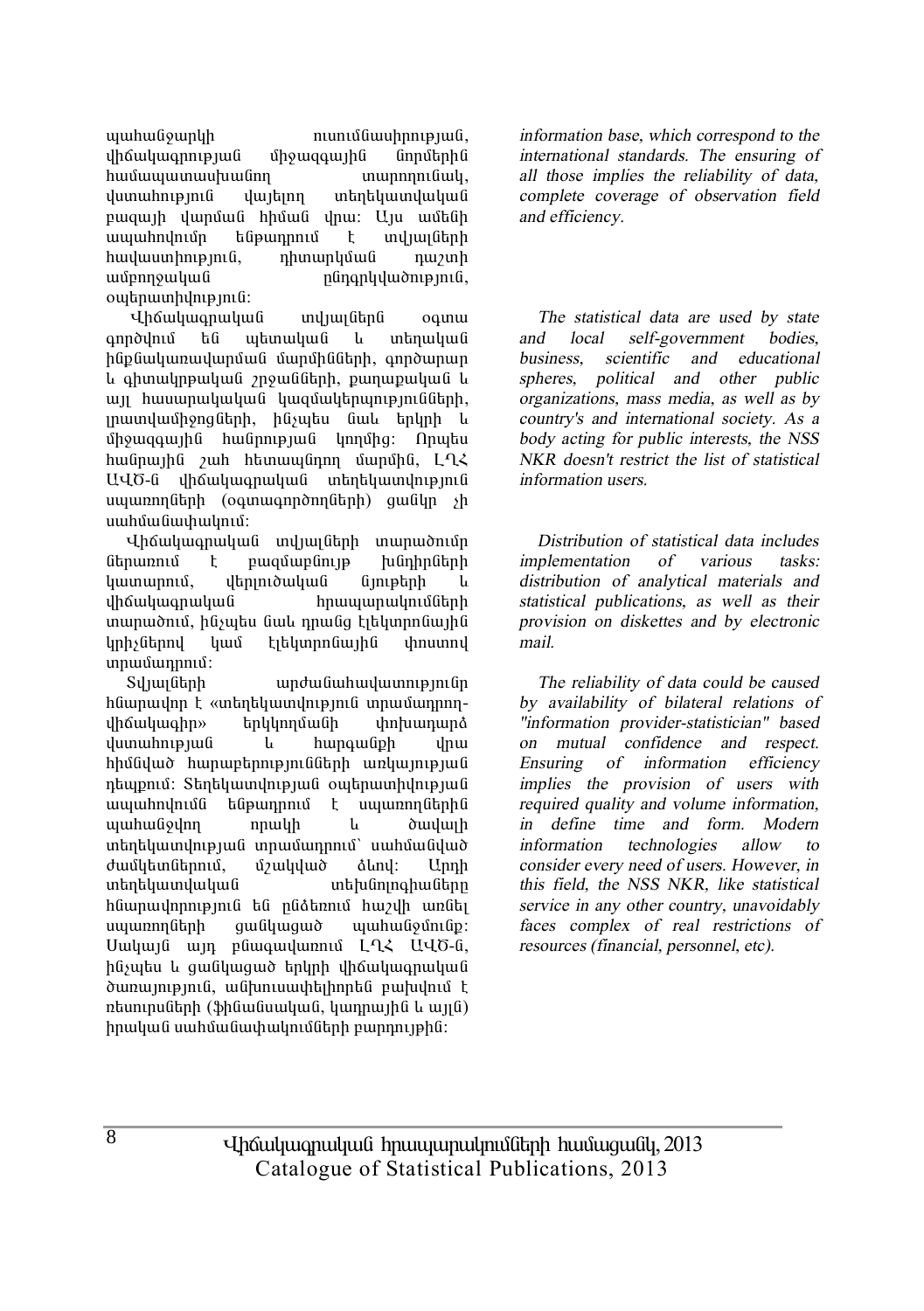

#### THE ACTIVITY OF NSS NKR IN THE FIELD OF PUBLICATIONS AND INFORMATION DISSEMINATION

Համընդիանուր գյոբայիցացիայի և *z*nıluu ütanh uhowqawı Gwaya ürküminh www.window.com unang inin mangkalan untuk wutu wuli wunungh, haya hapaha tugun te indultu bullundup untan bilang menggalakan di sebanjak di perangan pengerakan pertama di alah sejarah sebanjakan sebanjak dalam վիճակագրական hամակարգի qupquguuli unuyulighy intiuph www.hndunu wuhnwdb2wnnpinu

Kháwywqnnipjwa ywplnpwqnija նպատակներից է սպառողներին (oqunuqnpònnuthanhui) hptuiq yuuhuuuiywpyha hwuwwwwwwwwm yhawywqnwywG wnwwnpwGp inpuitunphin:

Վիճակագրության կատարելագործման unuy Guhtin ninni hafataha utin

*Under the conditions of entire globalization and speeding of markets internationalization, the information was turned into the most expensive product that is indispensable for providing the exceeding development rates for the statistical system producing the most valuable information.* 

*One of the key objectives of statistics is to provide consumers (users) with the statistical product that corresponds to their needs. One of the priority directions of development of statistics is to update the statistical information dissemination experience and policy of its implementation and the application of new approaches in this field.*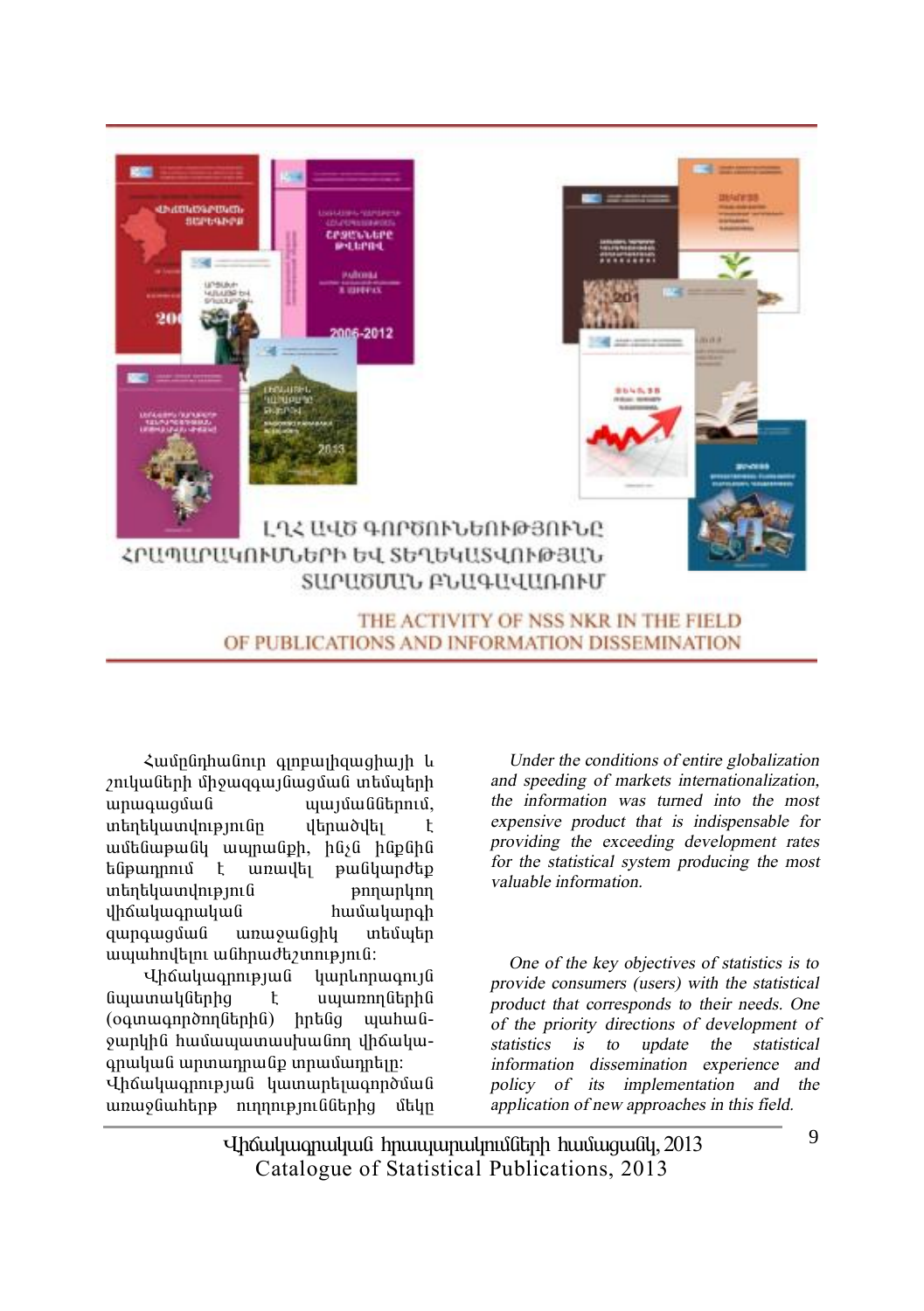վիճակագրական տեղեկատվության **uhnnáh** dunuu nnu թաղաթականության նորացումն ու այդ բնագավառում **Gnn** մոտեզումների uhnunnung t:

Պարբերական *dh* Gwluan wlu G **h**pwww.pwynutherp. *Chpwnywy*  $L<sub>tn</sub>$ նային Ղարաբաղի Հանրապետության սոցիալ-տնտեսական վիճակը տեղեկատվական եռամսակային ghynigները, վիճակագրական ժողովածուները, muntanptnn, anpnı ılı Gunn, uhowկագրական gtynyggtnn, dhawywanuuluufi wantuwantnn  $\mathbf{u}$  $u<sub>H</sub>$  $h$ nuuuunuuuunuu tu LA $\zeta$  UU $\delta$ -h unnung

LQ2 UQ6-ն տնօրինում է իր բոլոր hnwwwnwynigath (Gwy Eithynnawiha)  $unununu$  $)$  $\frac{1}{2}$  $\frac{1}{2}$ hnudniupn: *<u>Uhauluuanuluuli</u>*  $ûn$ օգտագործման դեպքում պարտադիր է LL UUO dhu judnsniun (hnniun):

Periodical statistical publications, including "Socio-economic Situation of Nagorno-Karabakh Republic" informational quarter reports, statistical handbooks, yearbooks, booklets, reports, statistical bulletins and etc. are published by the NSS of NKR.

The NSS of NKR owns the convright on all its publications (including electronic product). In case of use of the statistical materials the reference to NSS of NKR is obligatory.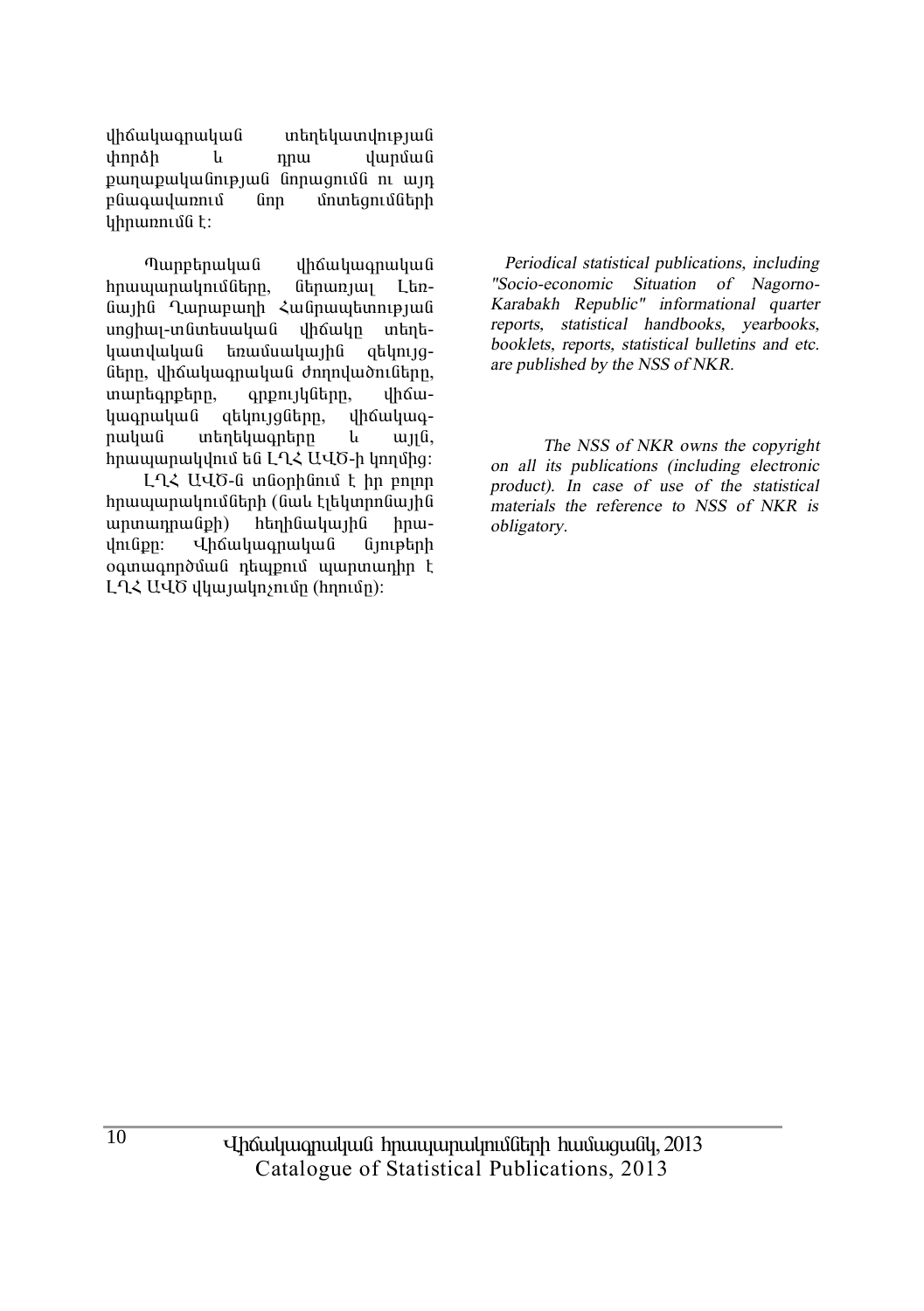### **ՎԻՃԱԿԱԳՐԱԿԱՆ ԺՈՂՈՎԱԾՈՒՆԵՐ**

# *STATISTICAL HANDBOOKS*

#### «ԼԵՌՆԱՅԻՆ ՂԱՐԱԲԱՂԻ ՀԱՆՐԱՊԵՏՈՒԹՅԱՆ *<u>UÞAUYUQPUYUL SUPGQPPQ</u>* **2006-2012¦**



 $L$ *bqnı G`hwi bnbû, wûqi bnbû, nni ubnbû*  $Q$ *lauswh PDF*, *pnpwtha ÂáÕ³ñÏÙ³Ý Å³ÙÏ»ïÁ` IV »é³ÙëÛ³Ï* 

«Languing Qunununh Zugnumanningug Jhoulungulung **inumbahnp, 2006-2012**» iho wind wind dennumbahnd LLK UUO unuulti uu upnno uu uu uhaanuu uu hanuuunuu unuunuu t. nnu ununuanının terilinden yağlan kurulu ile yakanların de yanan kuruman kuru մեջ ներկայացված են վիճակագրական տվյայներ L-L 2006- $2012$ pp. unghuy-ingintuuluugu ilhowuh iltinuptinuu: Utnunduid tig tnunh nno muntunupjum, nnu umhnnugnuju onnutnh u  $h$ ատվածների վիճակը բնութագրող բազմաթիվ աղյուսակներ։ Որո $\eta$ omoulih film filmlunuoluid bli I 92 moulifilmh lunnluid pnd:

binyungyar ta Gul mintynemulitan ungugaunhu <u>hամեմատությունների վերաբերյալ։ Տարեգրքում յուրաքանչյուր բաժնի վերջում ներառված</u>  $t$ նն որոշ տնտեսական գուցանիշների գծապատկերներ:

Syluyütinn huzylunlyinu ta yhoulyuqnnip jua unnh utpnnupuuanip jua uligeni նթներին համապատասխան, ինչը հնարավորություն է ընձեռում դրանթ համադրել այլ  $\bm{t}$ ոկոների իամանման օուզանիշների իետ։ Նախկինում իրապարակված որըշ օուզանիշներ  $δ$ <sub>2</sub> *α p*unվ *μ* $δ$  *k li*:

Suntahnpn նախատեսված է ընթերցողների լայն շրջանի համար:

#### **"STATISTICAL YEARBOOK OF NAGORNO-KARABAKH REPUBLIC, 2006-2012"**

*Language available: Armenian, English, Russian* 

*Format PDF,paper* 

*Issue: IV quarter* 

 *"Statistical Yearbook of Nagorno-Karabakh Republic, 2006-2012" is the most complete statistical publication of the National Statistical Service of NKR,which reflects socio-economic situation of the country.* 

*The yearbook covers statistical data on socio-economic situation of the Republic of Nagorno-Karabakh for 2006-2012. It includes numerous tables characterising the economy in <sup>a</sup> whole and its most important branches and sectors. Some indicators are presented by NKR regions.* 

*Information on international comparisons is presented as well.Some diagrams on economic indicators are included at the end of each section of the yearbook.* 

*The data are calculated in accordance with the principles of modern methodology, which enables to compare them with similar indicators of other countries. Previously published some indicators were adjusted.* 

*The yearbook is intended for the wide circle of readers.* 

Elhouuluuqnuuluu hmuuunuulmuutah huuuquuulu, 2013 Catalogue of Statistical Publications, 2013

11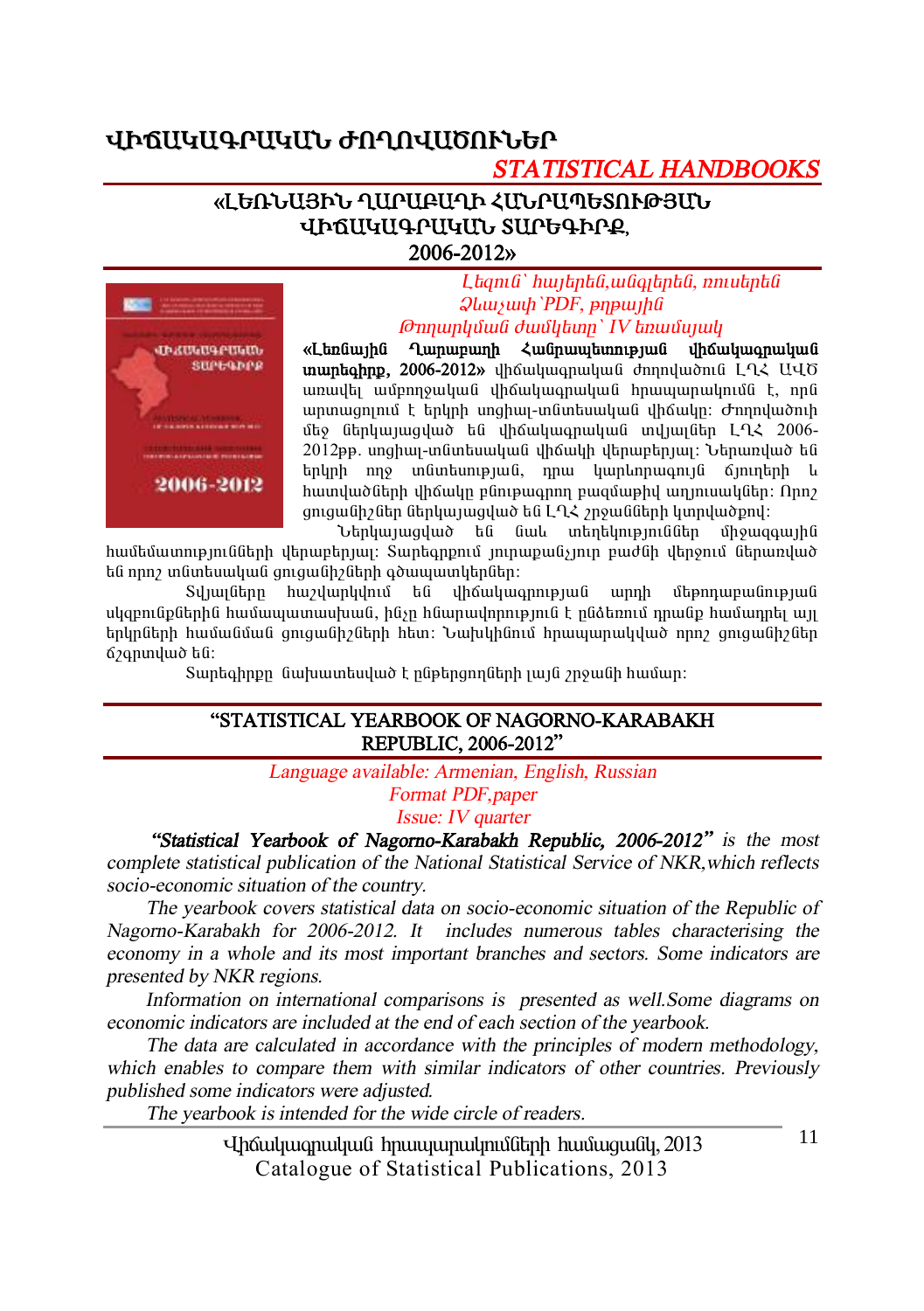#### «ԼԵՌՆԱՅԻՆ ՂԱՐԱԲԱՂԻ ՀԱՆՐԱՊԵՏՈՒԹՅԱՆ ՇՐՋԱՆՆԵՐԸ **Âìºðàì, 2006-2012¦**



#### $L$ *bqnı* $G$ *` hwibnbû*, *nniubnbû*  $Q$ *lauswah PDF*, *pnpwtha <i><u>∂mnunluudi duullumn' IV* tanuuluudi</u>

«Լեռնային Ղարաբաղի Հանրապետության շրջանները թվերով

**2006-2012**» *dnnnywòni* winnylla wunnywywa yhówywanywa hnuuuunuunuuti t LQ3 2n9wuutun unghuu-inuutuuuuuuuuuuuuuuut dtnunbniun 2006-2012pp. nhuuunh yunptinnu:

Unija hpwywpwynin Gtpywjwgania t awapwawa yhawywanuyuu intantyuunyan pina inunudu mayayaya iyang dan dan danging.

ZwunywdGthny nGnanyywd ta qniqwGh2Gth 2n9wGGthh  $u$ շխարհագրական բնութագրերի, ժողովրդագրության, բնակչության

gpwnվածnւթյան, տնտեսության ճյուղերի, սոցիալական ոյորտի, արտաքին տնտեսական annðní Ghnipjuí, \$hGwGuGhh, aghph ní uwywa Ghnh u wijgh yhnwebniwi:

Ժողովածուն բաժանվում է երկու հատվածի՝ առաջինում վիճակագրական ցուցանիշների դինամիկ շարքերն են, որոնք ընդգրկում են տեղեկատվություն տնտեսության առանձին հատվածների, սոցիալական ոլորտի և այլնի վերաբերյալ, իսկ երկրորդ hատվածում ներկայացվում են ԼՂՀ բոյոր շրջանների սոցիալ-տնտեսական վիճակը pնութագրող hիմնական գուցանիշները։

 $\sigma$ nnnywontu Gwhuwntuywo t naptangnnath nung prowah hwuwn:

#### **"REGIONS OF NAGORNO-KARABAKH REPUBLIC IN FIGURES, 2006-2012"**

*Language available: Armenian, Russian* 

*Format:PDF, paper* 

*Issue: IV quarter* 

*"Regions of Nagorno-Karabakh Republic in Figures, 2006-2012" statistical handbook is the most complete statistical publication on socio-economic situation of NKR regions with time series for 2006-2012. This publication is intended to present detailed statistical information on regions.* 

*Sections cover indicators on geographic characteristic, demography, employment of population, branches of economy, social sphere,external economic activity, finance, prices and tariffs of regions and etc.* 

*The handbook is divided into 2 parts. The first part includes the time series of statistical indicators, that covers information on separate branches of economy, social spheres and etc., and the second part represents the main indicators characterising socioeconomic situation of all NKR regions.* 

*Handbook is intended for the wide circle of readers.* 

Uhauluugnuluua hnuuununulmuath huuuquall, 2013 Catalogue of Statistical Publications, 2013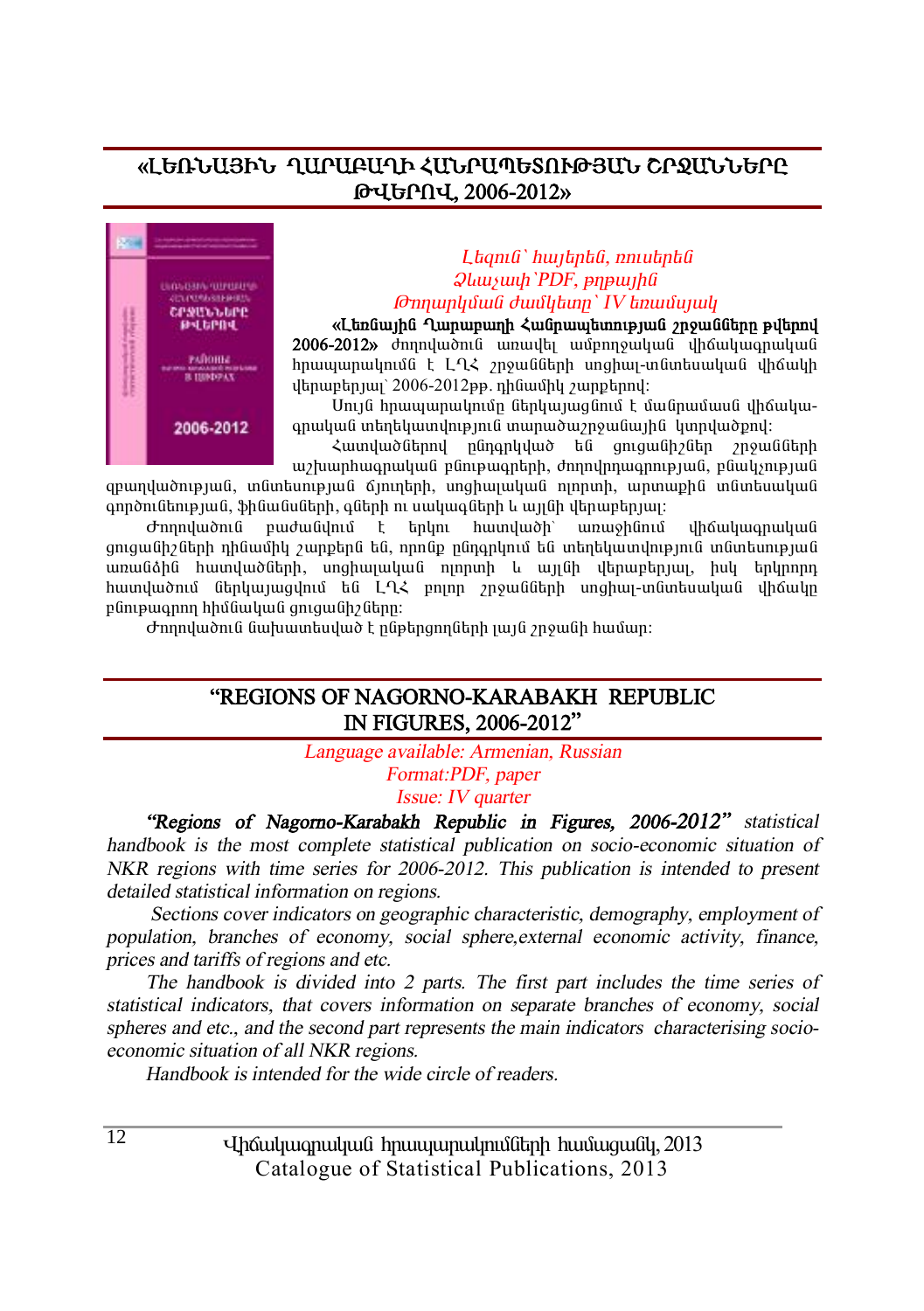### «ԼԵՌՆԱՅԻՆ ՂԱՐԱԲԱՂԸ ԹՎԵՐՈՎ, 2013»



 $L$ *banı* $\hat{a}$ *` hunbnbû, wûarbnbû*  $\mathcal{Q}$ *lauswh* ` *pnpwtha ÂáÕ³ñÏÙ³Ý Å³ÙÏ»ïÁ` II »é³ÙëÛ³Ï* 

«L**tnuujhu Qupupunn putnul, 2013**» վիճակագրական anpnulu nüptnannhü ütnluyuya inu t hulyhná  $\mu$ ang ilgah islam tinggalang tenggalang tenggalan dipendikan lang dipendikan tenggalan di pendikan lang dipendikan lang dipendikan lang di dipendikan lang di didang lang di dipendikan lang di didang di didang di didang ingintuuluud yhouluh ytnuptinuu 2011 puuluu il hwutuwnny puun : Unluu tu Guul 5-6 munhutnh nhuwuhl zunphn:

Honigh Thùnghan E and denging dan Angeluka annðnúpung litinn, un hunnu liph myndi, ung hunnu litinn m

և բնակչության կենսամակարդակը, ներքին առևտուրը, ֆինանսական վիճակը, unınıuphli ınliıntıuuluuli onnðnılitnı pınılin plinı puonnn hhúliuluuli qnıquılih oltınn:

Ներկայազվում է տեղեկատվություն ըստ տնտեսության առանձին hատվածների։ Առանձին hատվածով ներկայազվում են Լ-ՂՀ շրջանները pünipwannn hhuuyuun unghui-inumbuuyuun qniquuun otann:

Sul iul Gama bang bağlanda bağlan di dhan birinin birinin bağlandan birinin birinin birinin birinin b uligeni Gpütinh Goliniya haya haya hang biliyin bilinin karan dan karan dan di dinin dine dine dine dine dine hամադրել այլ երկրների hամանման ցուցանիշների hետ:

Nրn բաժիններ համայրվել են նոր աղյուսակային նյութերով։ Նախկինում hnwww.muluquwo npn qniqwundh and ang muluq but:

#### **" NAGORNO-KARABAKH IN FIGURES, 2013''**

*Language available: Armenian, English Format: paper Issue: II quarter* 

 *"Nagorno-Karabakh in Figures, 2013" statistical booklet provides reader with brief statistical information on socio-economic situation of NKR for 2012 compared to 2011. Time series for 5-6 years is available as well.* 

*The booklet includes the main indicators characterising demographic processes, labour market, social sphere and living standards of population, domestic trade, financial situation, external economic activity of the country.* 

*Information by separate branches of economy is presented. Separate chapter represents main socio-economic indicators characterising NKR regions.* 

*The data was calculated according to the principles of modern methodology that enables to compare them with similar indicators of other countries.* 

*Some chapters were complemented with new tables. Previously published some indicators were adjusted.*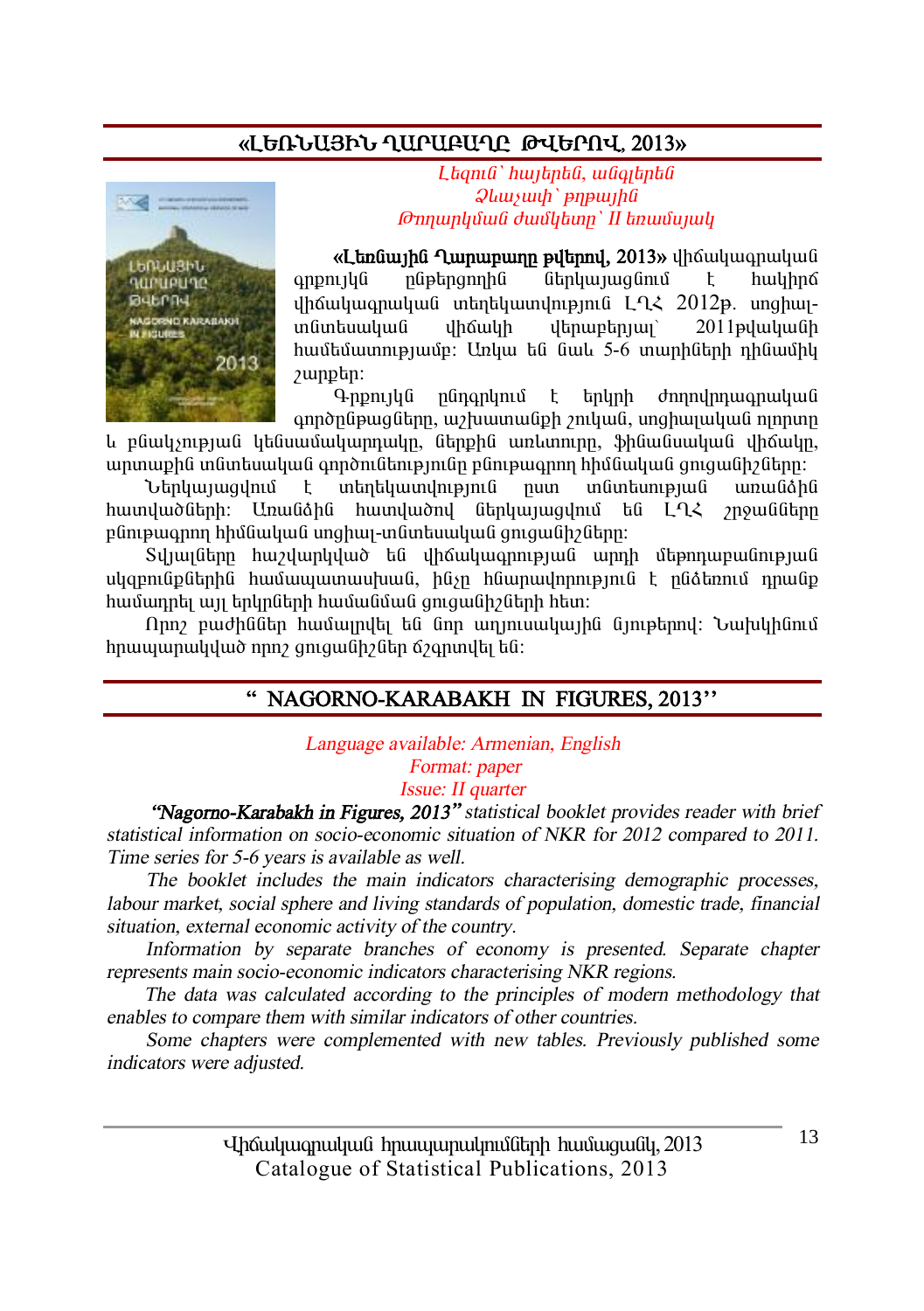#### «UPSUI LITTLES FU SAUUTIPAL



L tanı G'hurtanta an dartata  $\mathcal{Q}$ *lausuuh* 'pnpunha Թողարկման ժամկետը` III եռամսյակ

«Ungwhih huliwip l ungwumhly» վիճակագրական anpnulin muunuumu F uhu-unuuuun LQ2-mű. հարաբերակցությունները hwuwnwywywG huu Gpnu Gpuu Gq haupuu hpnu buu Gabaan ogunu qapduu G ներկա վիճակը և անհրաժեշտ տեղեկատվական բազա է աետական գենդերային *www.hndnu* (luuliulia  $\mathbf{1}_{1}$  $h$ <sub>u</sub> $h$ <sub>u</sub> $h$ unnuuunnuuua hnuuluhuuluuunnupuuG պայմաններ ապահովող) թաղաթականության մշակման

hwuun:

Վիճակագրության մեջ կանայթ և տղամարդիկ պետք է «տեսանելի» լինեն։ Գենդերային վիճակագրությունը իասարակության մեջ կանանց և տրամարդկանց տերն ու ռեոն արտացոյող վիճակացողւթյուն է, որը թույլ է տայիս իաշվի առնել ինչպես կանանց և տղամարդկանց առանձնահատկություններն ըստ սոցիալժողովրդագրական խմբերի, այնպես էլ իրականացնել իրավահավասարության և հավասար հնարավորությունների սկզբունքը։ Մույն հրատարակության մեջ ցետեղված աղյուսակներում և գծապատկերներում արտացոլված են կանանց և տղամարդկանց թվաքանակը բացարձակ թվերով և համամասնություններն ըստ որոշակի hատկանիշների:

#### "WOMEN AND MEN IN ARTSAKH"

Language available: Armenian, English Format: paper Issue: III quarter

"Women and Men in Artsakh" statistical booklet highlights the ratio between women and men in NKR, current situation of using their opportunities in the social life and provides with a necessary information base for development state gender policy *(insuring equal conditions for women and men).* 

Women and men are to be visible in statistics. Gender statistics reflects the role of women and men in the society, which allows not only to take into account the peculiarities of women and men, by social-demographic groups but carry out the principle of equal rights and equal possibilities. The tables and graphs of this booklet give absolute numbers and proportions for certain attributes among women and men.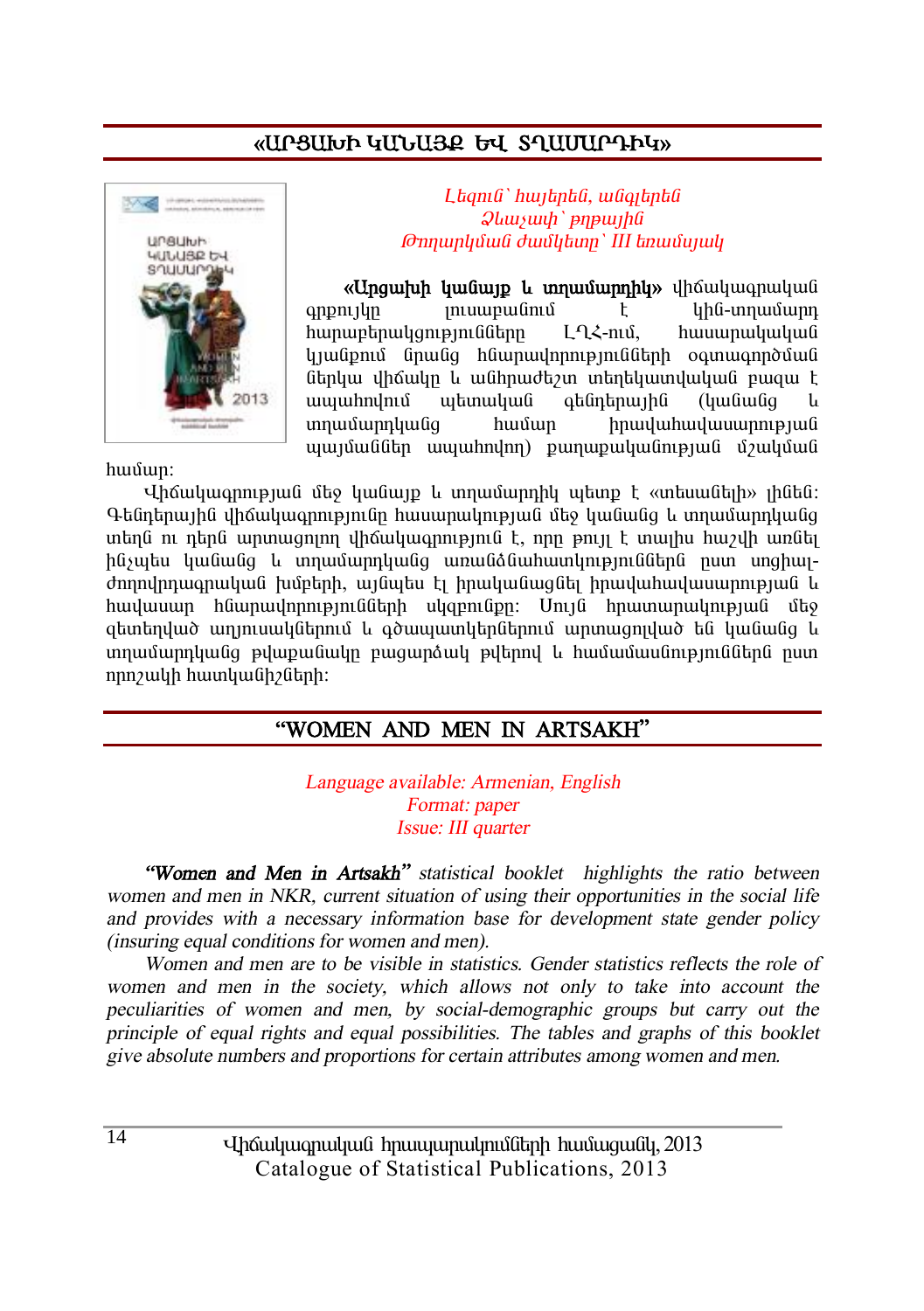#### **§ÈºèÜ²ÚÆÜ Ô²ð²´²ÔÆ вÜð²äºîàôÂÚ²Ü üÆÜ²ÜêܺðÆ**  *<u>UÞAUYUԳՐՈՒԹՅՈՒՆԸ, 2012»</u>*



#### L*bamû` hwibnbû*  $Q$ *luusuuh PDF*, *pnpwyhû ÂáÕ³ñÏÙ³Ý Å³ÙÏ»ïÁ` II »é³ÙëÛ³Ï*

«Languing Quinupuinh Zugnuilunnipiug Shauguganh **íháwhwanniejniún, 2011»** dnnndwðnili wwnniliwyniú t  $\frac{1}{10}$ մակագոական տեղեկություններ աետական Ֆինանսների, կազմակերպությունների ֆինանսների մասին, բանկային hամակարգը բնութագրող վիճակագրական տվյալներ, ինչպես նաև كرة Jaliunnfu yulikh linniha yuhuniyiyi ununundnup Gahh .<br>hweywphywph inhumphyliph in www.hnyluqpwyw. րնկերությունների գործունեության մասին գուցանիշներ։ Պետական ֆինանսների վիճակագրության տեղեկատվական pwgwG shuudnndwd t LAL ShGwGuGtnh h tlnGnGhluuth  $\lim$ hunnunnuənu $\lim$  İnnı $\lim$  I $\leq$  III $\delta$  ınnu $\lim$ nunnu $\delta$  urbunuluu $\theta$  ال

<u>hամայնքների բյուջեների կատարման hաշվետվությունների հիման վրա։</u> Կազմակերպությունների ֆինանսների վիճակագրությունը ներառում է ԼՂՀ ԱՎԾ կողմից nGunnwGpwihG liwnand nGunnlwð hwGnwwbunnieiwG hinzin k űhohG wnkunnwihG կազմակերպությունների գործունեության Ֆինանսական արդյունթների, վճարունակության, űhongütinh կազմի, ինչպես նաև hաշվարկների վիճակի վերաբերյալ տեղեկատվություն։  $S$ վյայների հավաքագրումն հրականացվում է աետական վիճակագրական hwithmynnu altının huyunmanın ünyanını: Audywiha huyulunan yhayyung hud gnigwüh/ütinn ütnliwiwgylni tu nun L·Q. wnlinnwihü pwülitinh linnühg innwuwnnylwd ındıyı (ülah): UwwhndwanwhwG nGhlanne mu Gülah annðnu Ganue mu fin e Gine evanni unwüð ha oniquilah (ilingka) and in the bir na manda in the individual in the individual in the individual in the individual in the individual in the individual in the individual in the individual in the individual in the individu

#### **"FINANCE STATISTICS OF NAGORNO-KARABAKH REPUBLIC 2012"**

*Language available: Armenian Format: PDF, paper Issue: II quarter* 

*"Finance Statistics of Nagorno-Karabakh Republic, 2012" statistical handbook includes statistical information on state finances, organizations' finances, statistical data characterizing banking system, as well as exchange rates and indicators on insurance companies` activities determined by the Central Bank of RA.* 

*The information base of the state finance statistics is formed based on reports of state and communities budget performance provided by the Ministry of Finance and Economy of NKR to the NSS NKR . Finance statistics of organizations includes information on financial results of activity, solvency, structure of funds, as well as calculations of large and medium-sized commercial organizations of the republic selected through sampling method by the NSS NKR. Data collection is implemented through the state statistical reports. Indicators on bank system statistics are presented according to the data provided by the Commercial Banks of NKR.Seperate indicators characterising the insurance companies` activities are presented accourding to their provided data.*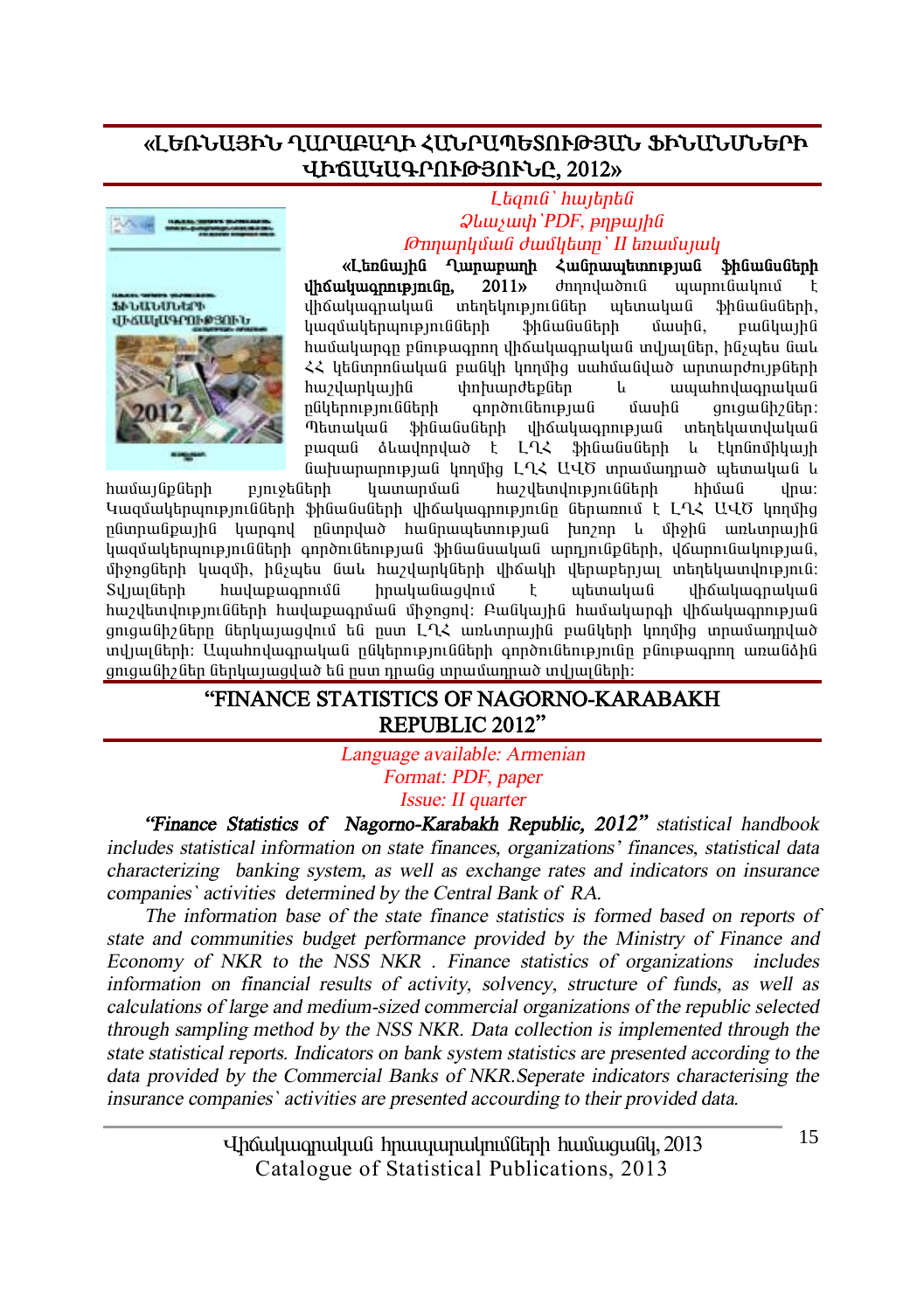#### **§ÈºèÜ²ÚÆÜ Ô²ð²´²ÔÆ вÜð²äºîàôÂÚ²Ü Ð²Ø²Ê²èÜ ܺðøÆÜ ²ð¸ÚàôÜøÀ, 2012¦**



L*tamû`hwitntû*  $Q$ *lauswh* PDF, pnpwtha *ÂáÕ³ñÏÙ³Ý Å³ÙÏ»ïÁ` II »é³ÙëÛ³Ï* 

«Ltogunha Qunununh Zugnumbunna **huutuluung Gtnphg unnimgpn, 2012**» վիճակագրական dnnnywoni hwanhuwani t Ltnawiha Lunwewnh Հանրապետությունում համախառն ներքին արդյունքի unnunnnne juli, num inlintuni juli Kinintinh luunniguluid ph la bhuunguluu iha huunguluu manaana huunnigulah <u>վերաբերյալ առավել ամբողջական հրատարակությունը։</u>

d the mandration of the international function of the mandration of the definition of the contractor of the de hwuwhwang Gthpha wnninigph wnywnnini ðավայների, կառուցվածքի, աճի տեմաի, ձևավորման արբյուրների վերաբերյալ։

Ժողովածուն պատրաստվում է L-ՂՀ ԱՎԾ կառուցվածթային uտորաբաժանումների վիճակագրական տեղեկատվության, ինչպես նաև  $i$ մմտեսավարող սուբյեկտներից, այլ կազմակերպություններից, պետական, տեղական ինքնակառավարման մարմիններից և բնակչությունից ստացված տվյալների հիման վրա՝ վիճակագրական հաշվետվությունների հավաքագրման և u32uuunii 10. hummaanii 6 maarii 10. hummaanii 10. hummaanii 10. samaanii 11. samaanii 11. samaanii 11. samaan un Guntum piudi» inwhur dun die handen bir ülken bir dine kun dine naman dine ölen bir ÙÇçáóáí:

#### **§GROSS DOMESTIC PRODUCT OF NAGORNO-KARABAKH REPUBLIC, 2012»**

*Language available: Armenian Format: PDF, paper Issue: II quarter* 

*§Gross Domestic Product of Nagorno-Karabakh Republic, 2012¦ statistical handbook is the most complete publication on the System of Gross Domestic Product of Nagorno-Karabakh Republic, according to the structure of economical branches and the quarterly models of indicators related to the System.* 

*The handbook covers information on the Gross Domestic Product output volumes, structure, growth rate, formation sources.* 

*The handbook is prepared based on the statistical information from the NSS NKR divisions, as well as data received from economic units, other organizations, state, local self-government bodies and population, through the collection and processing of statistical reports, sample surveys, imputation of 'non-observed economy' and other statistical observations.* 

> Uhauluugnuluua hnuuununulmuath huuuquall, 2013 Catalogue of Statistical Publications, 2013

16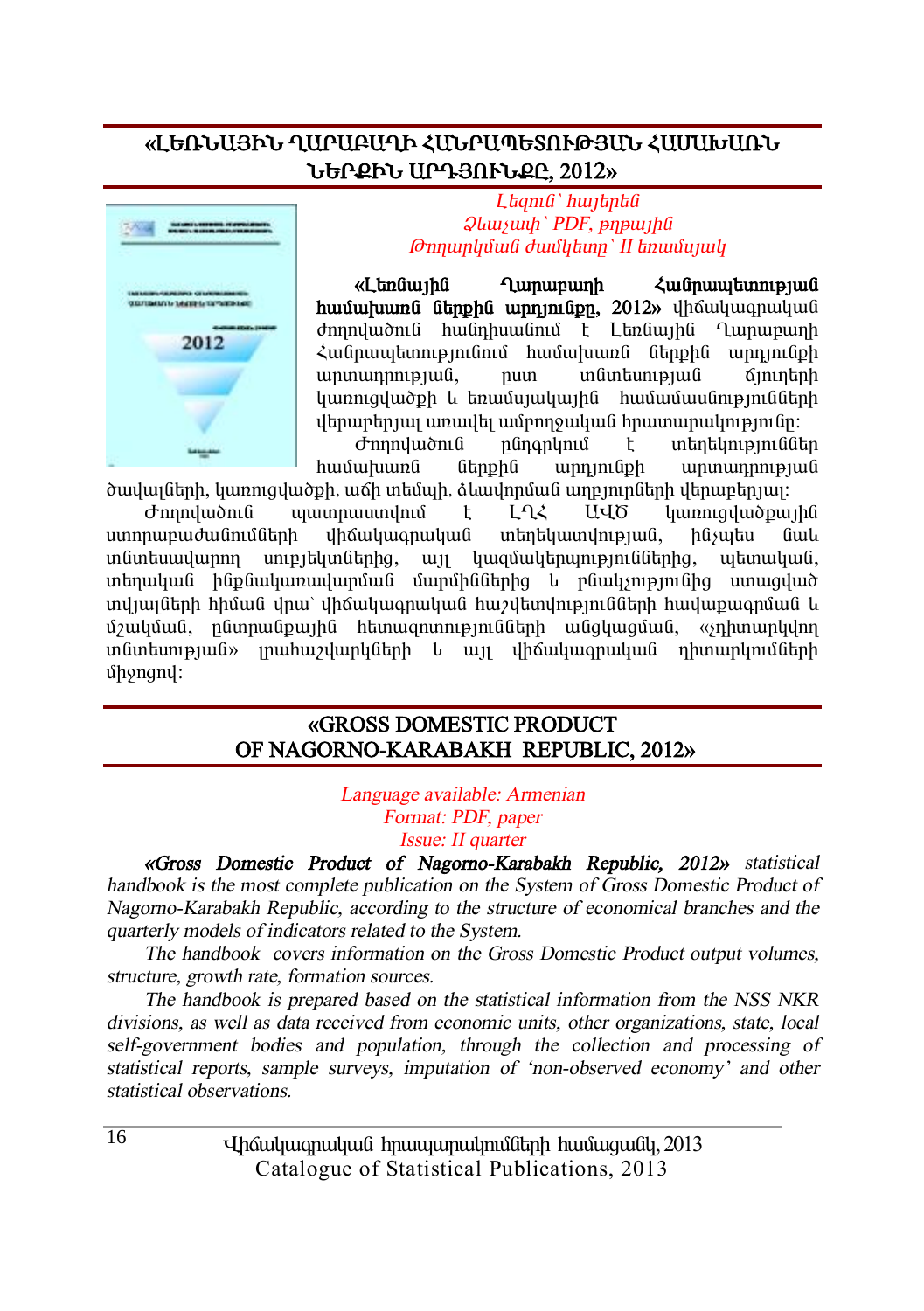### «ԼԵՌՆԱՅԻՆ ՂԱՐԱԲԱՂԻ ՀՄՆՐԱՊԵՏՈՒԹՅՄՆ **²ð¸Úàôܲ´ºðàôÂÚàôÜÀ, 2012¦**



 $L$ *banıli` hwibnbli*  $Q$ *lauswah PDF*, *pnpwtha <i><u>∂mnunluu í duu llamn</u>* II bnuu vuul

«Lindiunha Quinuinunh Zuidinuiun binni b **³ñ¹Ûáõݳµ»ñáõÃÛáõÝÁ, 2012¦** íÇ׳·ñ³Ï³Ý ÅáÕáí³ÍáõÝ t unantum e indítion hանրապետության ադյունաբերության մասին, տվյայների մեծ մասը ներկայացված են hինգ տարվա կտրվածքով, ինչը հնարավորություն է տալիս դիտարկել դրանց nhuwuhluuu:

d mpaluðnu úts uppunluptpnuppung plinguann tho ulu anuluu quandha Ghilunuqua ta nun

in in kultu kiriye biyinin biliye kirin kultu kultu kultu kultu kultu kultu kultu kultu kultu kultu kultu kult  $2n$ ջանա $1h$ ն բա $2h$ վածության:

 $\sigma$ ողովածուն կազմվել է հավաքագրված վիճակագրական հաշվետվությունների և իրականացված դիտարկումների տվյայների հիման վրա։

#### **"INDUSTRY OF NAGORNO-KARABAKH REPUBLIC, 2012"**

*Language available: Armenian Format: PDF,paper Issue: II quarter* 

*"Industry of Nagorno–Karabakh Republic, 2012"statistical handbook includes data concerning Republic industry of 2012, large part of which was presented with an interval of five years , that gave the possibility to watch its dynamics.* 

 *Statistical indices characterising the industry in handbook presented by economic activities , kinds of special branches of economy and by regional distributions.* 

 *The handbook was made on the basis of the collected statistical reports and the carried out monitorings.*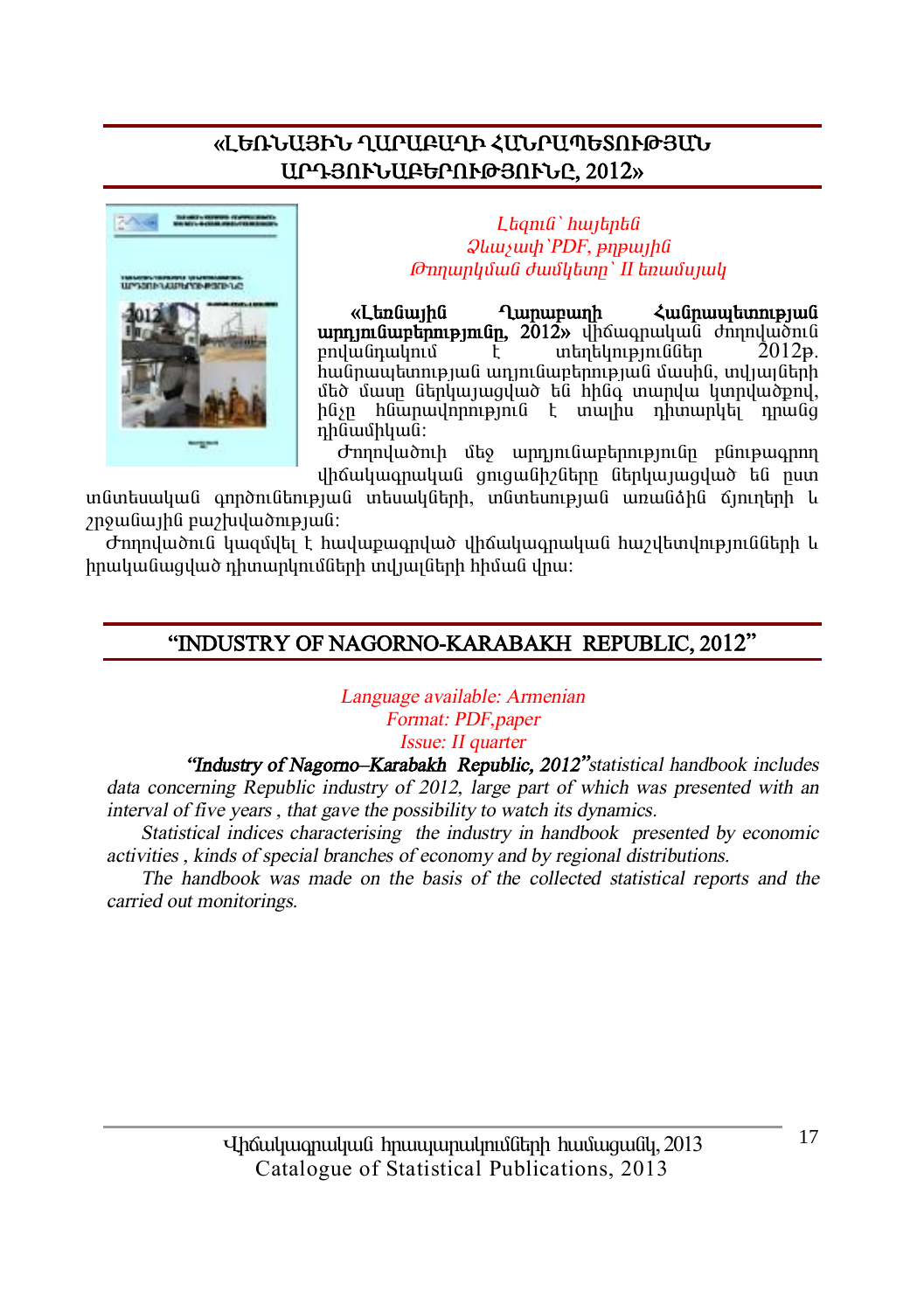### «ԼԵՌՆԱՅԻՆ ՂԱՐԱԲԱՂԻ ՀՄՆՐԱՊԵՏՈՒԹՅԱՆ **¶ÚàôÔ²îÜîºêàôÂÚàôÜÀ, 2012¦**



 $L$ *banıli` hwibnbli*  $Q$ *lauswah PDF*, *pnpwtha ÂáÕ³ñÏÙ³Ý Å³ÙÏ»ïÁ` II »é³ÙëÛ³Ï* 

«L<del>an</del>giunha Quinununh Zuighuiun binni bila **qmnuununbunuppnun, 2012**» վիճակագրական dnnndwðni uð endwyndinni en hufingar þeir þeir ein ajninuunduntumpjud ninnuniu unluu hnuulhoulin li ½³ñ·³óáõÙÝ»ñÇ ÙÇïáõÙÝ»ñÁ ³ñï³óáÉáÕ unundupinua:

 $\sigma$ nnnywðni yhówywanwywa inthywwynig t ներկայացնում Lեռնային Ղարաբարի Հանդապետության բոյոր կարգի un miraihi ikiyaha ikiyaha biyatan ku maana amanun duku harang termenang amala di alah biyatan biyatan biyatan quu Gpuun un un bhullahh, nn ul q huu ul un bu bhah kuhan pun que que pun que que de poste un pun que que la անասունների գլխաթանակի, անասնապահական մթերթների արտադրության, ajninwingintuwhwa inthighliwih wikiwiniejiwa, nnwaa uwiphanejiwa uwunnwuh uwuha:

Ժողովածուն կազմվել է հանրապետության համայնքների և ajninuunliuhtuuluuli unuunninipiuuli qpunilin untunnuihli <u>կազմակերպությունների կողմից ներկայազված վիճակագրական</u> hweltundni pini Gitinh ind juni Gitinh hhumu inu:

#### **"AGRICULTURE OF NAGORNO – KARABAKH REPUBLIC, 2012"**

*Language available: Armenian Format: PDF,paper Issue: II quarter* 

 *"Agriculture of Nagorno – Karabakh Republic, 2012" statistical handbook includes data concerning Republic agriculture, which reflects information of currect situation and different developments tendency in this sphere .* 

 *Handbook represents all kinds of economy of NKR , agricultural places for plant growing fields under crops, its gross harvest and average productivity, <sup>a</sup> cattle livestock, fodder fields, availability of agricultural machinery and their good working order.* 

 *Handbook was made on the basis of collected statistical reports of communities of Republic and commercial organizations engaged in agricultural production.*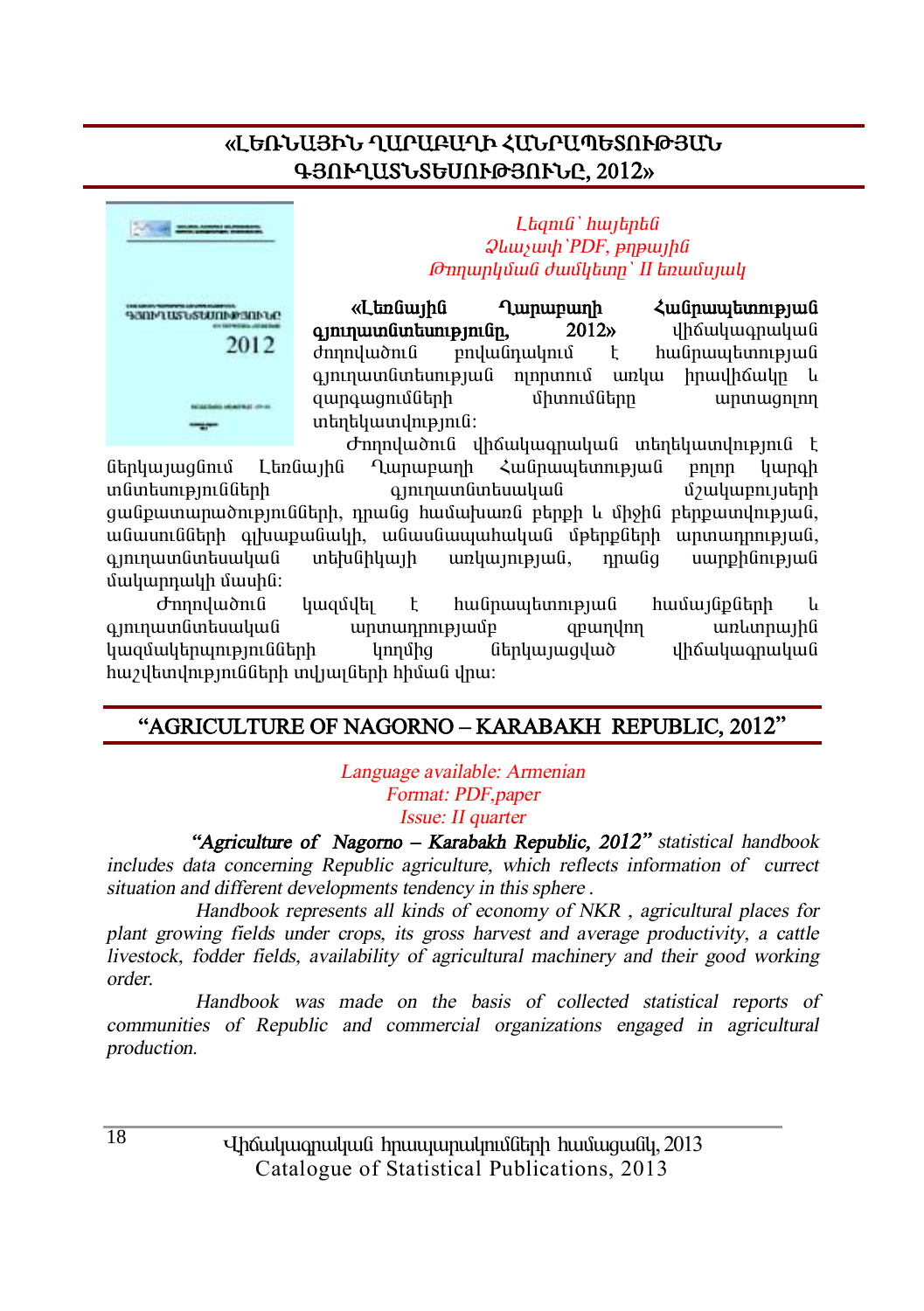#### «ԼԵՌՆԱՅԻՆ ՂԱՐԱԲԱՂԻ ՀԱՆՐԱՊԵՏՈՒԹՅԱՆ ՇԻՆԱՐԱՐՈՒԹՅՈՒՆԸ, 2012»



Lhanıli' hwihnhli **Qluusuuh** PDF, pnpuuha **Թողարկման ժամկետը` II եռամսյակ** 

«Ltnuunhu **Tumunumh** *<u>Հանրապետության</u> hümmunipiniun, 2012»* վիճակագրական ժողովածուն **Shliwliuwinnuwli umpmmmundinh** hnuluuluuqluud շինարարության ծավայների, հիմնական միջոցների qnndwnluuua, *2hüvinümwdwihü* w/huumuuiputnh ծավայների և բնակելի շենքերի, սոցիալ-մշակութային նշանակության օբյեկտների գործարկման, ինչպես նաև

 $hh$ շատակված ցուցանիշների՝ ըստ գործունեության տեսակների, ըստ շրջանային բաշխվածության բնութագրի վերաբերյալ։

Ժողովածուն կազմվել է հավաթագրված վիճակագրական հաշվետվությունների և իրականազված դիտարկումների տվյալների հիման վրա։

#### "CONSTRUCTION OF NAGORNO - KARABAKH REPUBLIC, 2012"

Language available: Armenian Format: PDF, paper Issue: II quarter

"Construction of Nagorno-Karabakh Republic, 2012" statistical handbook includes data concerning Republic construction composed of financial resourses and carried out construction volumes, by basic means of operation, sizes of constractiveerecting works and dwelling houses, use of buildings of socio-cultural importance and above-mentioned indices by types of operation, according to characterization of regional distribution

The handbook was made on the basis of the collected statistical reports and the carried out monitorings.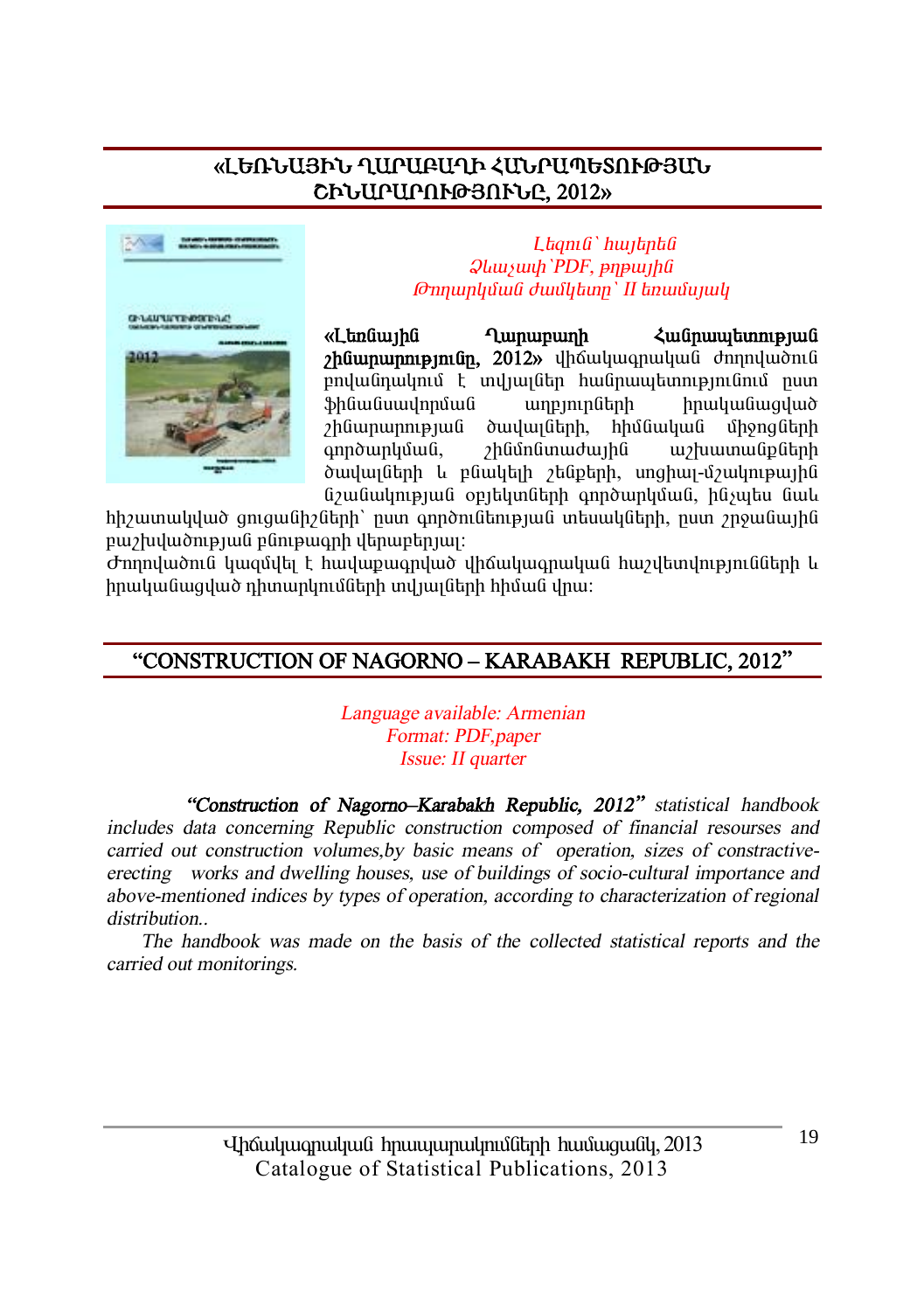#### **§¶ÜºðÀ ºì ¶ÜºðÆ ÆÜ¸ºøêܺðÀ**  LԵՌՆԱՅԻՆ ՂԱՐԱԲԱՂԻ ՀԱՆՐԱՊԵՏՈՒԹՅՈՒՆՈՒՄ, 2008-2012»



 $L$ *banı G`hwibnbû*  $Q$ *luusuuh* `PDF, *pnpwihû ÂáÕ³ñÏÙ³Ý Å³ÙÏ»ïÁ` II »é³ÙëÛ³Ï* 

**§¶Ý»ñÁ ¨ ·Ý»ñÇ ÇÝ¹»ùëÝ»ñÁ È»éݳÛÇÝ Ô³ñ³µ³ÕÇ**   $\frac{2008-2012}{$  *c*hnnyworld *turnsports*. 2008-2012 www.muliwy.nuliwahii interpretacional interpretacional terminata internetacional internetacional webserved inte in Guntamen ing ing iang menggalakan kalen ing dina menggalakan kalen ang sebagai antara dina dina dina dina d hüntipuütinh iltinuntanım:

Unwüðhü gnigwühzütinh aðni ywinwinigh tú úwu under in held and in the band of the disposition in the union of the union of the interest of the union of the

Stintyuunun pinu Genyunungut t hasutu nun hանրապետության, այնպես էլ ըստ ԼՂՀ առանձին շրջանների (դիտարկվող pնակավայրերի), տնտեսության տարբեր հատվածների, ապրանքային խմբերի և uwmuGp-ծwnwmppnιG wtwwyGtph:

 $S$ վյայները հաշվարկվել են արդի մեթոդաբանության սկզբունքներին <u>hամապատասխան, ինչը hնարավորություն է ընձեռում դրանք համադրել այլ</u> tınynütinh hwu wu du qonqwu helin htim:

Գների դիտարկման և գների ինդեքսների հաշվարկման մեթոդաբանական ujungwewüntüütne ütelywaylta tü wewüähü hwunywòny:

| "PRICES AND PRICE INDICES IN NAGORNO-KARABAKH REPUBLIC, 2008- |  |
|---------------------------------------------------------------|--|
| 2012"                                                         |  |

*Language available: Armenian Format: PDF,paper Issue: II quarter* 

*"Prices and Price Indices in Nagorno-Karabakh Republic, 2008-2012" statistical handbook covers information on prices and price indices of different spheres of economy.* 

*International comparisons were also done on separate indicators.* 

*The information was presented by Nagorno-Karabakh Republic, as well as by NKR separate regions (observed settlements), different sectors of economy, commodity groups and goods-service types.* 

*The data was calculated according to the principles of modern methodology that enables to compare them with similar indicators of other countries.* 

*Methodological explanatory notes on observation of prices and calculation of price indices are presented by separate chapter.*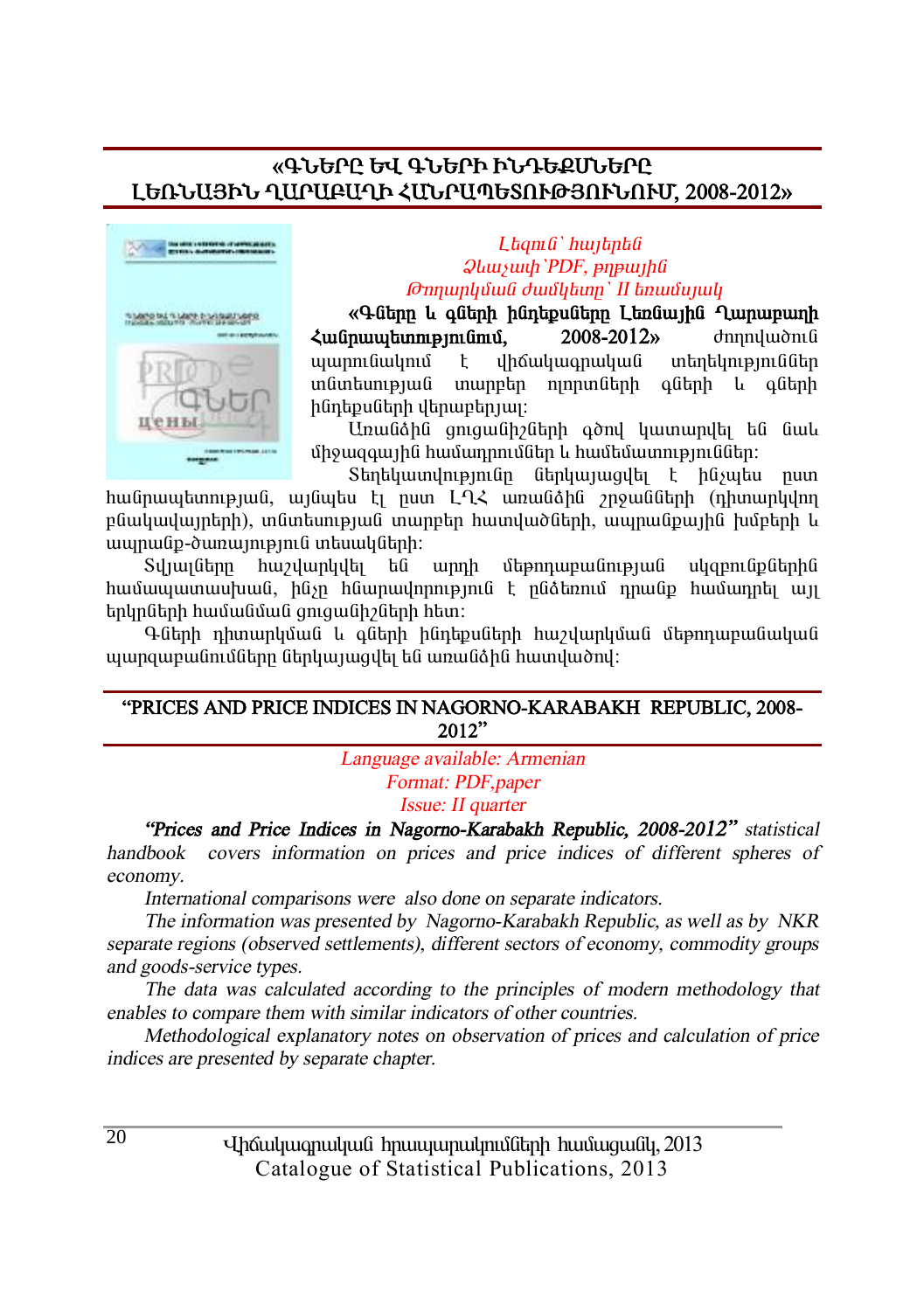#### «ԼԵՌՆԱՅԻՆ ՂԱՐԱԲԱՂԻ ՀՄՆՐԱՊԵՏՈՒԹՅՄՆ **UPSURFG UNG 4SN PPP. 2012**



 $(n$ www.lumqutufi 2-Gh 
updator Bushman

#### L**baní** bultpbû  $\mathcal{Q}$ *lauswah* `PDF, pnpwyhû *ÂáÕ³ñÏÙ³Ý Å³ÙÏ»ïÁ` II »é³ÙëÛ³Ï*

«Languing Quinuinunh Zuignuinuninining **unuuphն unlunning, 2012**» վիճակագրական dnnnyluðni ujunni ulunni í hufinu ulunni pjuf 2012ª Bulu bulin in an an t-ìr an t-ìr an 12012° an t-ìr an 12012° an t-ìr an t-ìr an t-ìr an t-ìr an t-ìr an  $un$ tuhang  $un$ ian  $\lim$ 

U10 nGnanynu t wnunwhwGuwG & GtnunduG ծավայները (բնաիրային և արժեքային

unınıuhuyınnıpıwûp)` nun wunuuGpGtnh dwdywanûwG k GlunnuqnûwG ներդաշնակեցված համակարգի 2-նիշ մակարդակի, ըստ առանձին եոկոների, ամփոփ` ըստ ԱՊՀ երկըների, արտաքին աշխարհի և այլ երկըների, արտահանման nı ներմուծման ծավայների դինամիկան՝ ըստ գործընկեր երկրների և luunniquuð ph, nuin huil nuu tunni pjuli apsullitinh:

#### **"FOREIGN TRADE OF NAGORNO-KARABAKH REPUBLIC, 2012"**

*(at 2- digit level)* 

*Language available: Armenian Format: PDF,paper Issue: II quarter* 

*"Foreign Trade of Nagorno-Karabakh Republic, 2012" statistical handbook covers data on foreign trade of the Republic for 2012.* 

*The handbook includes export and import volumes (in kind and value) in accordance with the two-digit level of commodity coding and description, by separate countries, in summary form- by CIS countries, the rest world and other countries, export and import volumes dynamics by partner countries and by export and import structure according to the regions of the Republic.*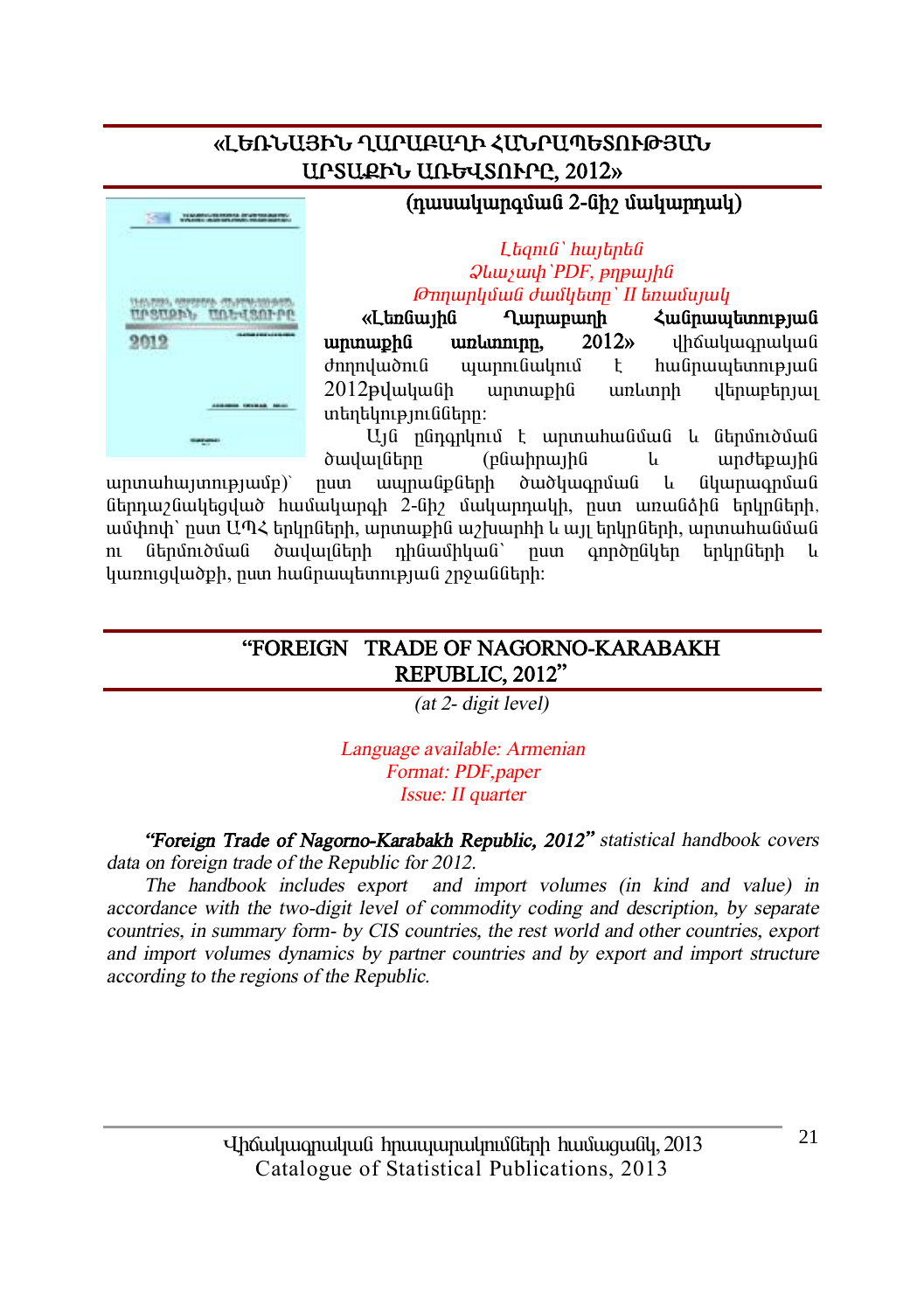#### **§ ȺèÜ²ÚÆÜ Ô²ð²´²ÔÆ вÜð²äºîàôÂÚ²Ü**  *<u>UKUPU3Pb ՀԱՇՎԵԿՇԻՌԲ. 2012»</u>*



 $L$ *banı G`hwibnbû*  $\mathcal{Q}$ *lauswah* `PDF, pnpwyhû *ÂáÕ³ñÏÙ³Ý Å³ÙÏ»ïÁ` II »é³ÙëÛ³Ï* 

«Լեռնային **Ղաղարարի Հանոսաերության ifaunuina huzibuzhan. 2012**» infauluisquility dnnnyudnu Ghnunnu t LLL younung huzybynh  $h$ իմնական զուցանի $\chi$ ները  $2012$ թ.:

ZwGnwytunnyenuG younwiha hweyttyeheh  $\mu$ երյուծականը ներկայացված է 2005-2012 թվականների lunnduað pnd:

Előwnwihű hwelbyehnű hntűhg ütnyuyyünű t վիճակագրական հաշվետվություն, որում համակարգված տեսքով արտագոյվում են ամփոփ տվյայներ հաշվետու ժամանակաշրջանում (եռամսյակ, տարի) այլ tınlın ümkən birlə ölkən birlə ilə başlanman birinin birinin birinin birinin birinin birinin birinin birinin b ïÝï»ë³Ï³Ý ·áñͳéÝáõÃÛáõÝÝ»ñÇ í»ñ³µ»ñÛ³É:

Sնտեսական բնույթի գործառնությունները, որոնք կատարվում են ԼՂՀ  $n$ եզիդենտների և Լ-Ղ $\zeta$  ոչ ռեզիդենտների միջև, իրականազվում են ապրանքների և ծառայությունների, եկամուտների ձևավորման, ընթացիկ տրանսֆերտների տեսքով, ինչպես նաև գործառնություններ, որոնք կապված են ֆինանսական ujuhu Golitnh l ujununu inni pin Glitnh him:

#### **"BALANCE OF PAYMENTS OF NAGORNO-KARABAKH REPUBLIC, 2012"**

*Language available: Armenian Format: PDF,paper Issue: II quarter* 

*"Balance of Payments of the Republic of Nagorno-Karabakh, 2012" statistical handbook covers the main indicators of balance of payment for 2012.* 

*The analysis of the balance of payment is presented by breakdown for 2005-2012. Balance of payment is <sup>a</sup> statistical report, in which the overall data concerning the foreign economic operations of NKR with the other countries and international organizations are represented in systematic form for reporting period (quarter, year).* 

*The economic operations between the residents and non-residents of NKR are implemented in the form of goods and services, income formation, current transfers, as well as operations related to the financial needs and liabilities.*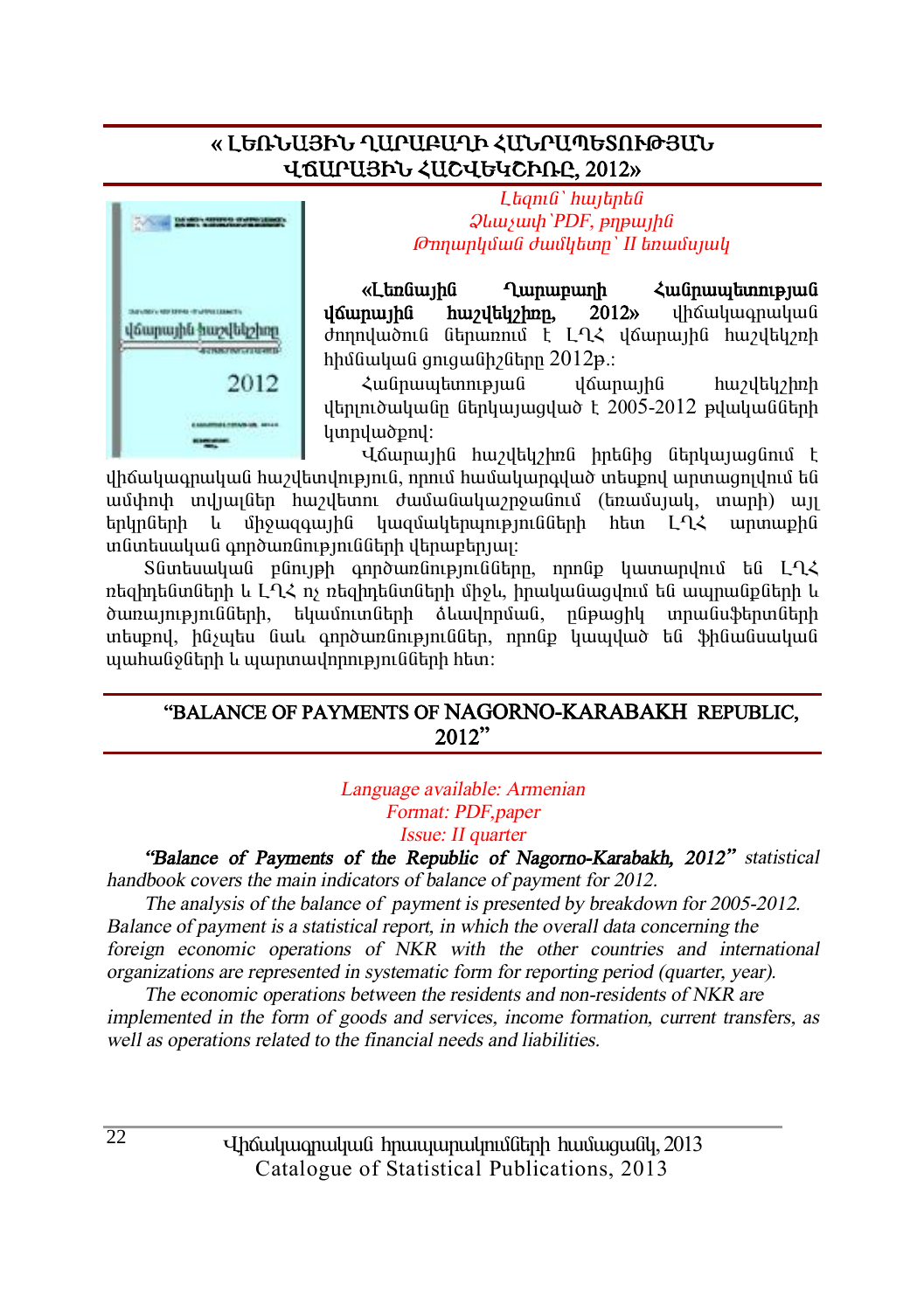### «ԼԵՌՆԱՅԻՆ ՂԱՐԱԲԱՂԻ ՀՄՆՐԱՊԵՏՈՒԹՅԱՆ **ÄàÔàì𸲶ð²Î²Ü ÄàÔàì²Ìàô, 2012¦**



 $L$ *banı* $G$ *` hwibnb* $G$  $Q$ *luusuuh* PDF, pnpwiha *ÂáÕ³ñÏÙ³Ý Å³ÙÏ»ïÁ` II »é³ÙëÛ³Ï*

**&Ltngwight Cununguight Culture Cununguight Culture** *d***nnulnnuqnuluuli dnnnuluudm, 2012** yhäytyystyluu dnnnluðni Guhuuntuluð tuunnngthh jujú mough hամար և արտացոյում է hանրապետության dnnnunnwanwluu wann uhawlin elinipwann wuhnuh undi undiging in hulung and the undit of the unit of the unit of the unit of the unit of the unit of the unit

dmnyluðnia yunniauynia t LLK paulisnipjua pվաքանակի փոփոխությունը բնութագրող հիմնական ցուցանիշները, ինչպես նաև երկրի ժողովրդագրական իրավիճակի ամփոփ

 $6$ iyunwahnn  $2012$ p'  $6$ whnnn mwnh $6$ thh hw $6$ tunnnpuu $6$   $6$ to:

UnwGáhG pwdhGGtnny Gtnlywnwaywd ta pGwlynpwG pywowGwlh. utinyununhpunhû yunniqyuodh, püwysnipjuli püyyuyü zundh, ühqnuqhnü տեղաշարժերի, մահացության և ծնելիության, Լ-ՂՀ շրջանների համայնքների և pնակավայրերի թվի և շրջաններում բնակչության թվաթանակի, ամուսնության և wûntuGwintdnipiwG danwpanjwi mdjwiGann:

#### **"THE DEMOGRAPHIC HANDBOOK OF NAGORNO – KARABAKH REPUBLIC, 2012"**

*Language available: Armenian Format: PDF,paper*  *Issue: II quarter* 

 *"The demographic handbook of Nagorno-Karabakh Republic, <sup>2012</sup>" statistical handbook is forseen for the wide circle of users and reflects dynamics of summary data characterising demographic situation of the Republic.* 

 *Handbook includes the main indicators characterizing changes in the population number of Nagorno-Karabakh Republic, as well as summary outline of demographic situation for 2012 compared with the previous years.* 

 *Information on population number, age and sex structure, natality, migration, deaths and births, number of NKR regions, communities and settlements, distribution of the number of population, marriages and divorces by regions are presented in separate chapters.*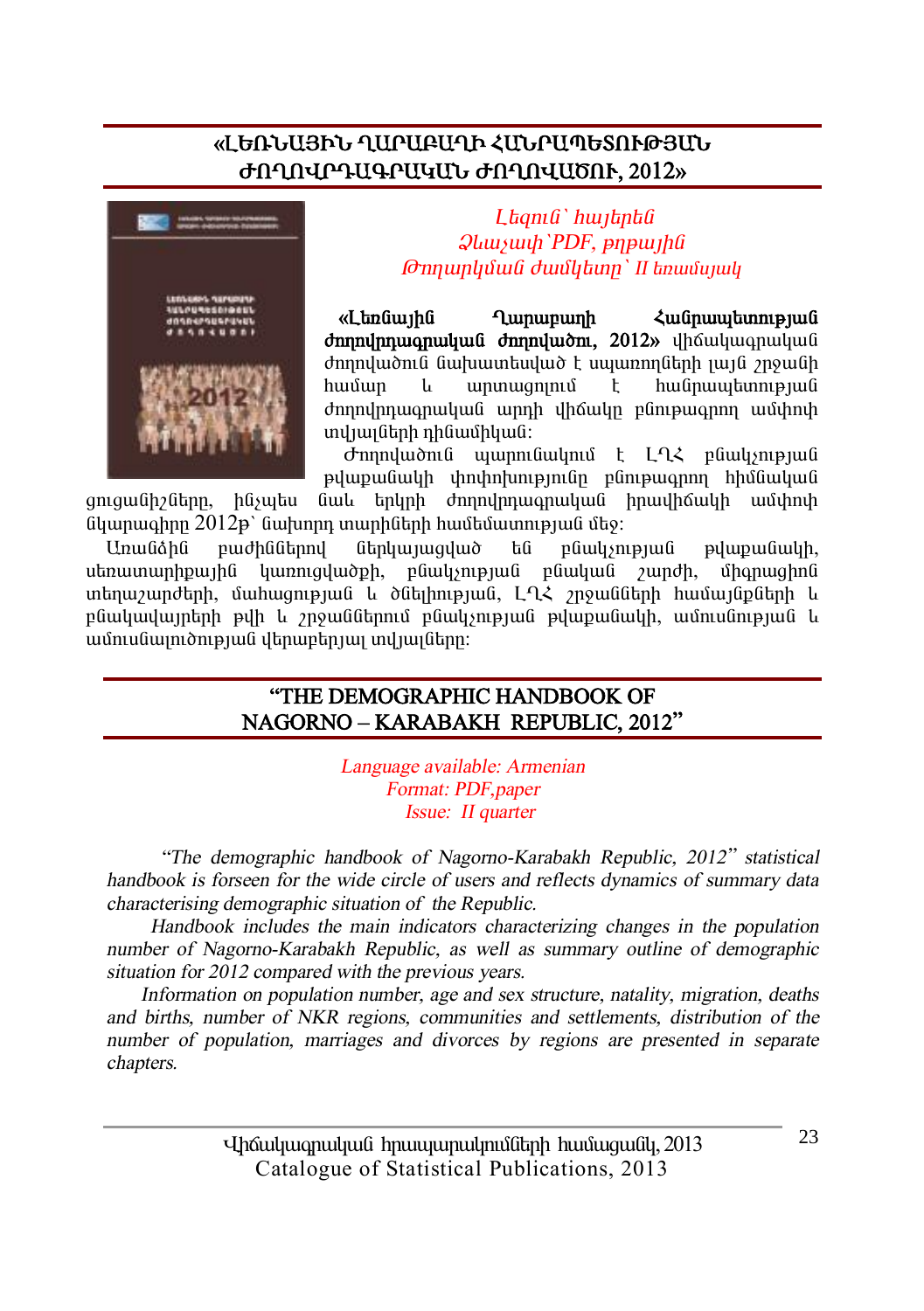#### «ԼԵՌՆԱՅԻՆ ՂԱՐԱԲԱՂԻ ՀՄՆՐԱՊԵՏՈՒԹՅԱՆ **êàòÆ²È²Î²Ü ìÆÖ²ÎÀ, 2012¦**



 $L$ *banı G`hwibnbû*  $Q$ *lauswh* `PDF, pnpwiha *ÂáÕ³ñÏÙ³Ý Å³ÙÏ»ïÁ` II »é³ÙëÛ³Ï*

«Ltn unha Qunununh < Lunununh» **and the Conformation unghujulululu í dhówlin. 2012**» dhówlugnalululu dnnnyudnia auhuuntuyud t uyunnnatnh juja znough hամար և արտացոլում է hանրապետության սոցիալական unnh վիճակը բնութագրող ամփոփ տվյայների nhuwuntuu G:

 $\sigma$ nnnywðni ujunni alinni þettir hafð þettir þettir þettir þ unghuyuuluu ninpunh umnguuyuhnipyuu, ynpnipyuu,

իրավական համակարգի, մշակույթի, սպորտի, հրատարակչական գործունեության, ---<br>anwnwnwGw1hG \$nGnh oqunwqnp∂մwG և այլ ոլորտGերի վերաբերյալ։

Ժողովածուն հագեցած է վիճակագրական աղյուսակներով, գծապատկերներով,  $h$ իմնական բաժինների վերջում գետեղված են դինամիկ շարքերով հավելվածներ:

#### **"SOCIAL SITUATION OF NAGORNO – KARABAKH REPUBLIC FOR 2012"**

*Language available: Armenian Format: PDF,paper*  Issue: *II quarter* 

 *"Social Situation of Nagorno – Karabakh Republic for <sup>2012</sup>" statistical handbook is forseen for wide circle of users and reflects dynamics of summary data characterising social situation of the Republic.* 

 *Handbook covers information on social sphere: public health, education, legal system, culture, sport, publishing activity, use of library stock and other spheres.* 

 *The handbook includes statistical tables, graphs, the main sections cover annexes with time series.*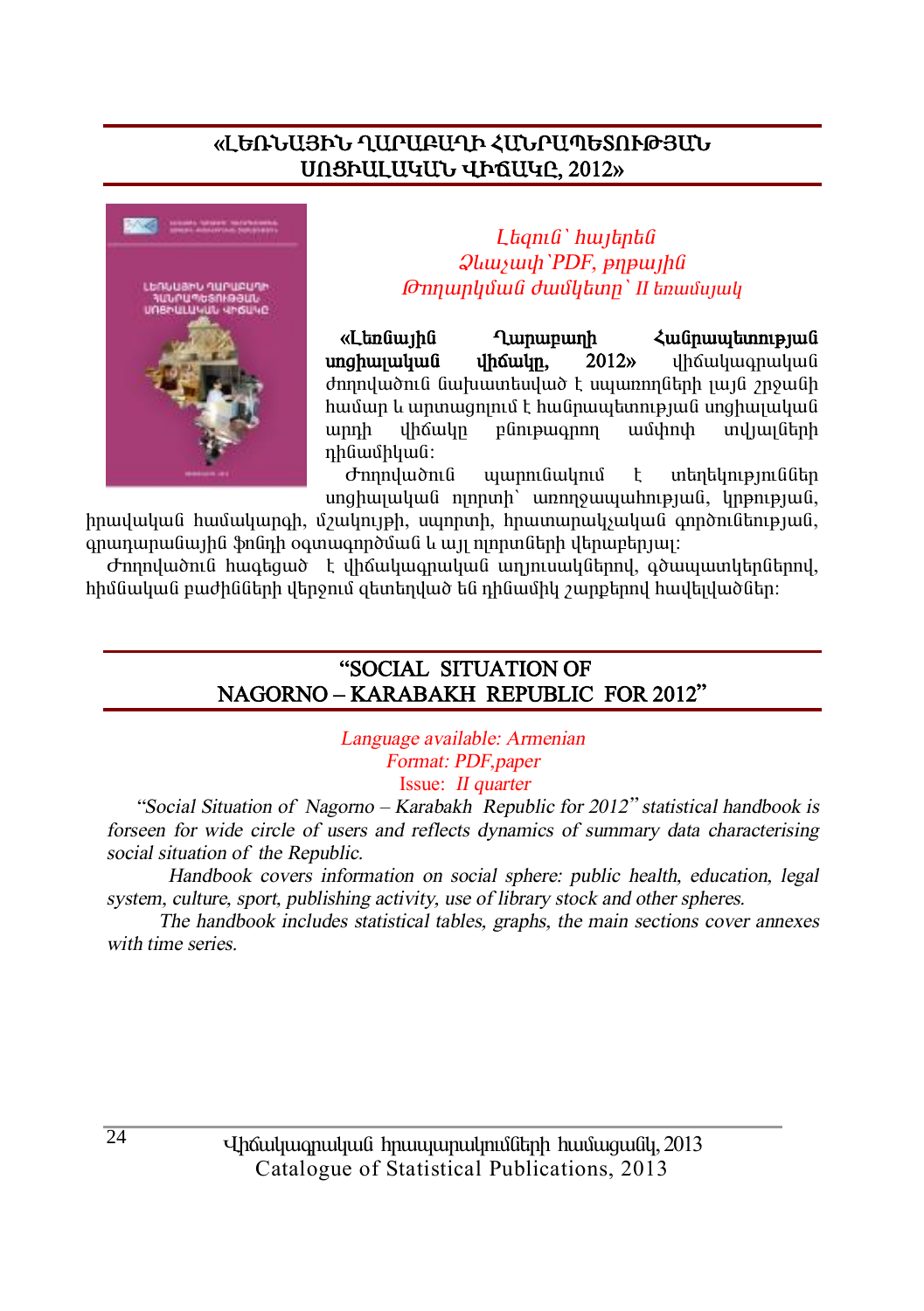#### «ՄՒԳՐԱՑՒՄՆ ԼԵՌՆԱՅԻՆ ՂԱՐԱԲԱՂԻ ՀՄՆՐԱՊԵՏՈՒԹՅՈՒՆՈՒՄ. 2012»



Lagnia huitabal **Qluusuuh** PDF, pnpuuhli Թողարկման ժամկետը` I եռամսյակ

«Uhanwahwû Ltmuuntu **Lunupunh** Հանոաաետությունում.  $2012<sub>o</sub>$ dhowluuqnwluu *dnnndwond Gwluwnhudwot warmngthn wig mowgh* համար և արտացոլում է հանրապետության բնակչության hwyytunn duuuuuuunguuuh մեխանիկական  $unlunum$  $unu$ ngungungung plinipwannn wnwybi undiunGthn:

Ժողովածուն պարունակում է բնակչության ներթին և արտաթին միգրացիայի, ըստ munudpunhu տեղաբաշխման սեռատարիքային կազմի,  $n_{\rm L}$ unghuquuluu կարգավիճակի, ըստ ազգության և քաղաքացիության, ըստ կրթական մակարդակի ու եկամուտների, եկողների և մեկնողների վերաբերյալ տեղեկություններ։

.<br>Ժողովածուն հագեցած է վիճակագրական աղյուսակներով, գծապատկերներով:

#### MIGRATION IN NAGORNO-KARABAKH REPUBLIC, 2012

Language available: Armenian Format: PDF paper Issue: I quarter

''Migration in Nagorno-Karabakh Republic, 2012'' statistical handbook is forseen for the wide circle of users and reflects more material data characterizing the mechanical movement of population in Republic in the reporting period.

Handbook covers the information on internal and external migration of population concerning age and sex structure, the territorial distribution and social status by ethnicity and nationality by educational level and incomes by immigrants and emigrants.

Handbook includes the statistical tables, graphs.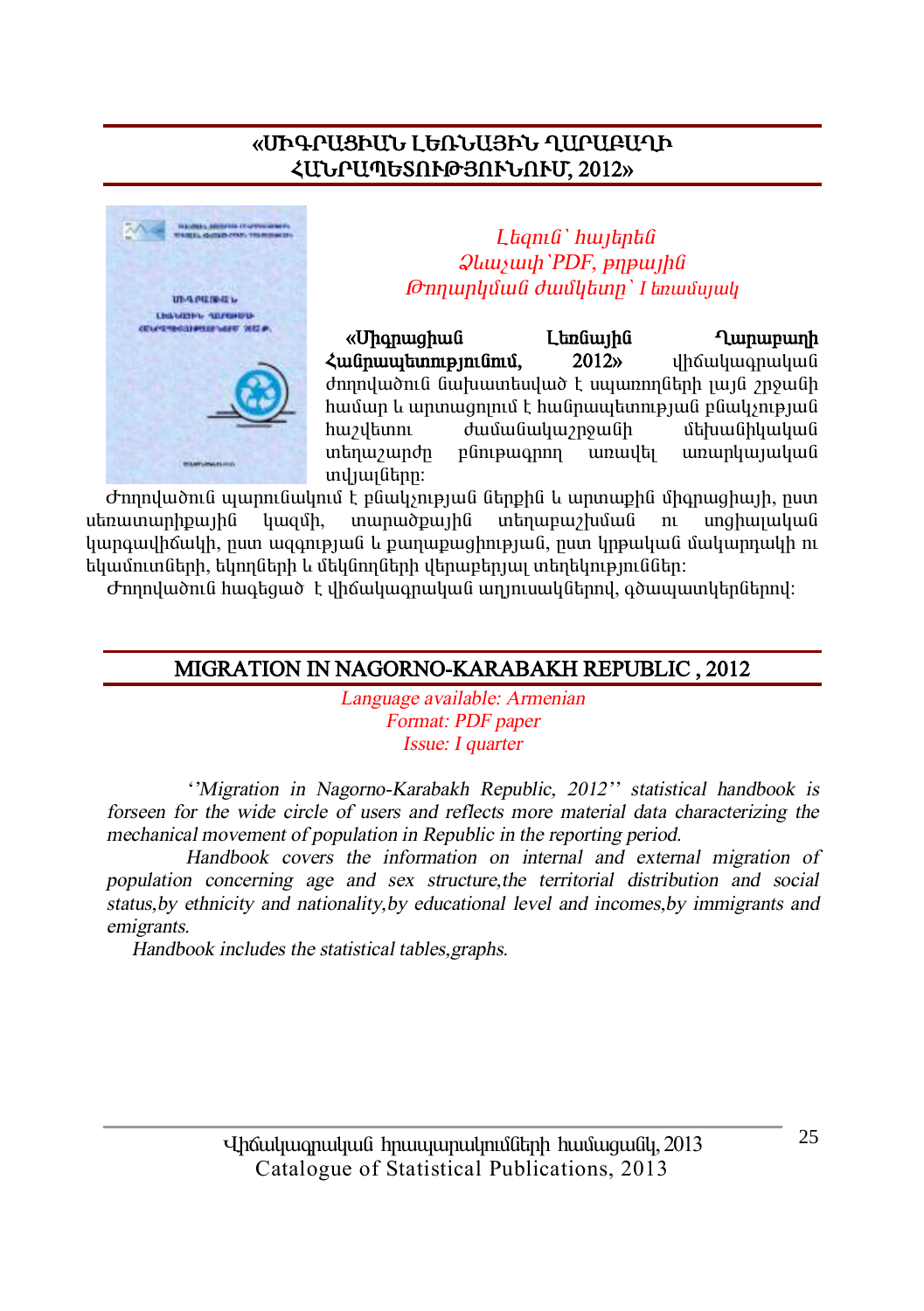# ՏԵՂԵԿԱՏՎԱԿԱՆ ՋԵԿՈՒՅՑ

### **INFORMATIONAL REPORT**

#### «ԼԵՌՆԱՅԻՆ ՂԱՐԱԲԱՂԻ ՀՄՆՐԱՊԵՏՈՒԹՅՄՆ UNSPUL-SLSGUUGULL UPQUGC» ՏԵՂԵԿԱՏՎԱԿԱՆ ԵՌԱՄՍՅԱԿԱՅԻՆ ՁԵԿՈՒՅՑ



Ltanıli' hurtantılı, nnutantılı  $Q$ *lausuah* PDF, pnp $U$ **Onnunlığuğ duğlıtını** huviltimi dunfurfurlurizmonifibli buronnum 45-nn onn

 $L$   $L$   $\lambda$  we apply the up to the up to the up to the up to the up to the up to the up to the U.A. U40) «LtnGuyhG Qunupunh ZuGnumbunnpyuG unghun-muntumuluug dhowutn» տեղեկատվական եռամսյակային ցեկույցները կառուցվում են  $192$ պետական  $2013p.$ *dh*owywannipiwa **Junnhnnh**  $h$ nı (ilunh  $16-h$  phy  $1-U$  nnn  $\mu$  ilunhunun  $\mu$ «2013 puluuluu lih պետական *dháwhwanwhwa* uizhiuiniuliplikinh dnuannil» liukuunkuluid amnurihli

(գերատեսչական) և տեղական (համայնթային) վիճակագրություն իրականացնող մարմինների, վիճակագրական այլ տեղեկություններ տրամադրողների կողմից նեկայազվող պետական վիճակագրական հաշվետվությունների (հարցաթերթերի, տեղեկագրերի այլն), հաշվարկների և ԼՂՀ ԱՎԾ կողմից դրանց ամփոփման. մշակվող ցուցանիշների, իրականացվող հետազոտությունների, hնչաես նաև տեղեկատվահրատարակչական գործունեության արդյունքում (ժողովածուներ, տեղեկագրեր, մամուլի հաղորդագրություններ, վիճակագրական զեկույցներ) ամփոփված նյութերի հիման վրա։

1999թ. ապրիլից սկսած, ցեկույցների բովանդակությունը ներկայացվում է Undnyeh միջազգային հիմնադրամի (UUՀ) կողմից մշակված՝ «Տվյայների տարածման ընդհանուր համակարգի» հատվածներին համապատասխան:

**Gruuunuluu**tha ցեկույցներում nüngnlulnu **bû** «Utennunuduluud այսոցաբանումներ», «Տերեկություններ LՂՀ և UՊՀ երկոների որը շուցանիշների dtmuntnuu» և «L-L2 UU6 hnuuunuunuumuutnhuuuun» huultuuduttnu:

«ԼՂՀ սոցիալ-տնտեսական վիճակը» տեղեկատվական եռամսյակային ցեկույցների հատվածներում առկա նախնական կամ հաշվարկային ցուցանիշները հաջորդ հրապարակումներում կարող են ենթարկվել ճշգրտման, պայմանավորված այն հանգամանքով, որ հաշվետու ժամանակահատվածը հնարավորություն չի ընձեռում սկզբնական տեղեկատվության արժանահավատությունն առավել -<br>|սորությամբ ստուգելու, ինչի իրականացումը «Պետական վիճակագրության մասին» ԼՂՀ օրենքի 15-րդ հոդվածի (q) կետի դրույթներին համապատասխան, muhulionin t inmaniah dunnuliuli: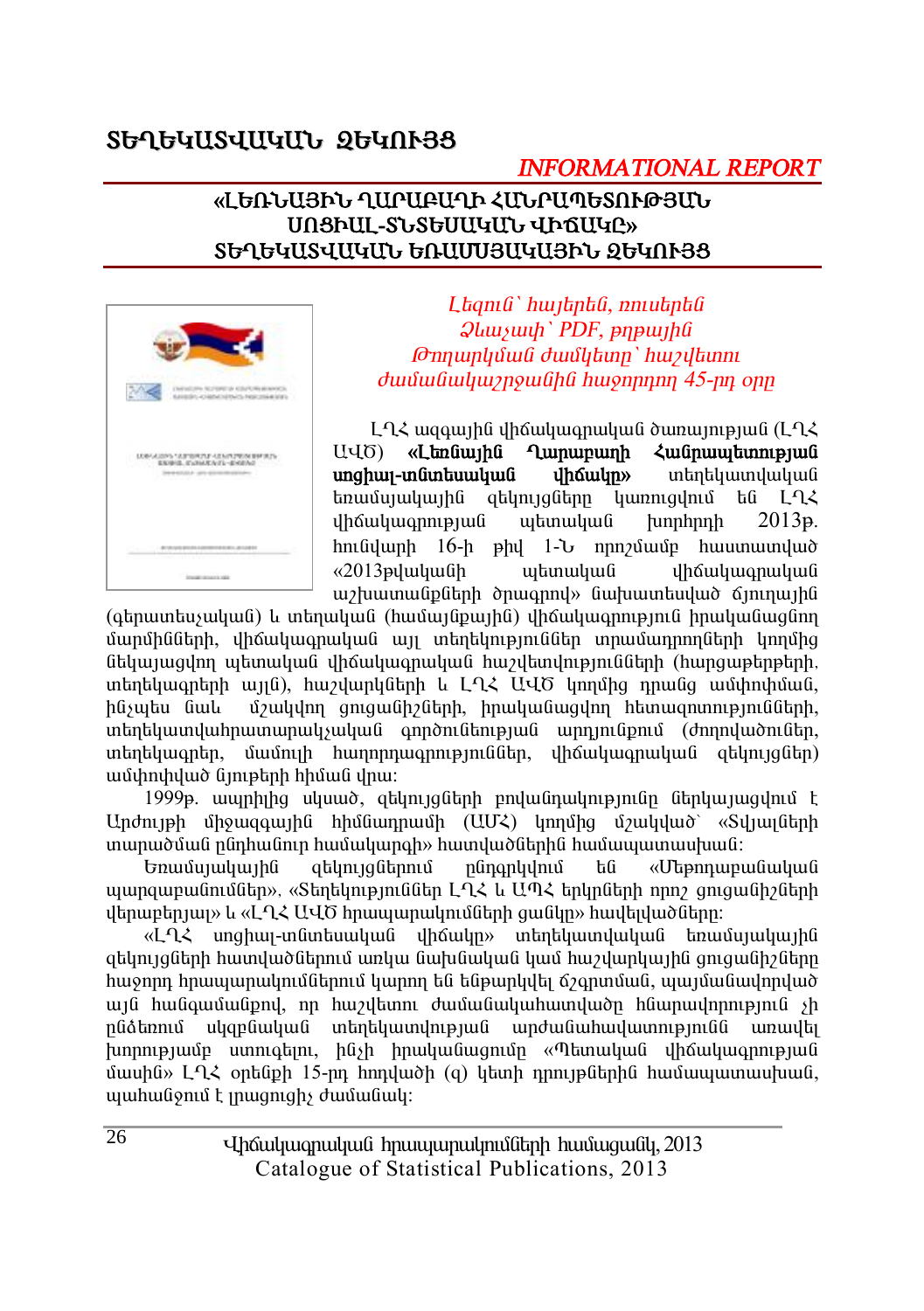#### **"SOCIO-ECONOMIC SITUATION OF THE NAGORNO – KARABAKH REPUBLIC " INFORMATIONAL QUARTERLY REPORT**

*Language available: Armenian, Russian Format: PDF, paper Issue: On 45th day after the reference period.* 

*The "Socio-economic Situation of Nagorno-Karabakh Republic" quarterly informational reports of the National Statistical Service of the Nagorno-Karabakh Republic (NSS of NKR) are built on the state statistical reports (questionnaires, bulletins, etc.) submitted by the branch (departmental) and local (community) statistical bodies, other statistical data suppliers, calculations and their summarizing by the NSS, as well as indicators processed, surveys carried out by NSS, materials (publications, bulletins, press releases, statistical reports) summarized as <sup>a</sup> result of informational and publishing activity, which are foreseen by the "Program of State Statistical Work for <sup>2013</sup>" approved by the Resolution 1-N of the State Council on Statistics of the Nagorno-Karabakh Republic of 16 January 2013.* 

*Since April 1999, the content of the reports is represented in compliance with the sectors of the International Monetary Fund's (IMF) "General Data Dissemination System" (GDDS).* 

*Quarterly reports include annexes "Methodological Explanatory Notes", "Some Indicators of the NKR and CIS Countries" and "Actual Publications List of NSS NKR"applications.* 

*Preliminary or calculated indicators available in the "Socio-economic Situation of the Nagorno-Karabakh Republic" quarterly informational reports can be verified in the following releases, given by the fact that the reporting period doesn't allow to check reliability of initial data in more depth, which, according to the ''Z''point of the 15 Article of the NKR LAW "On State Statistics", requires extra time.*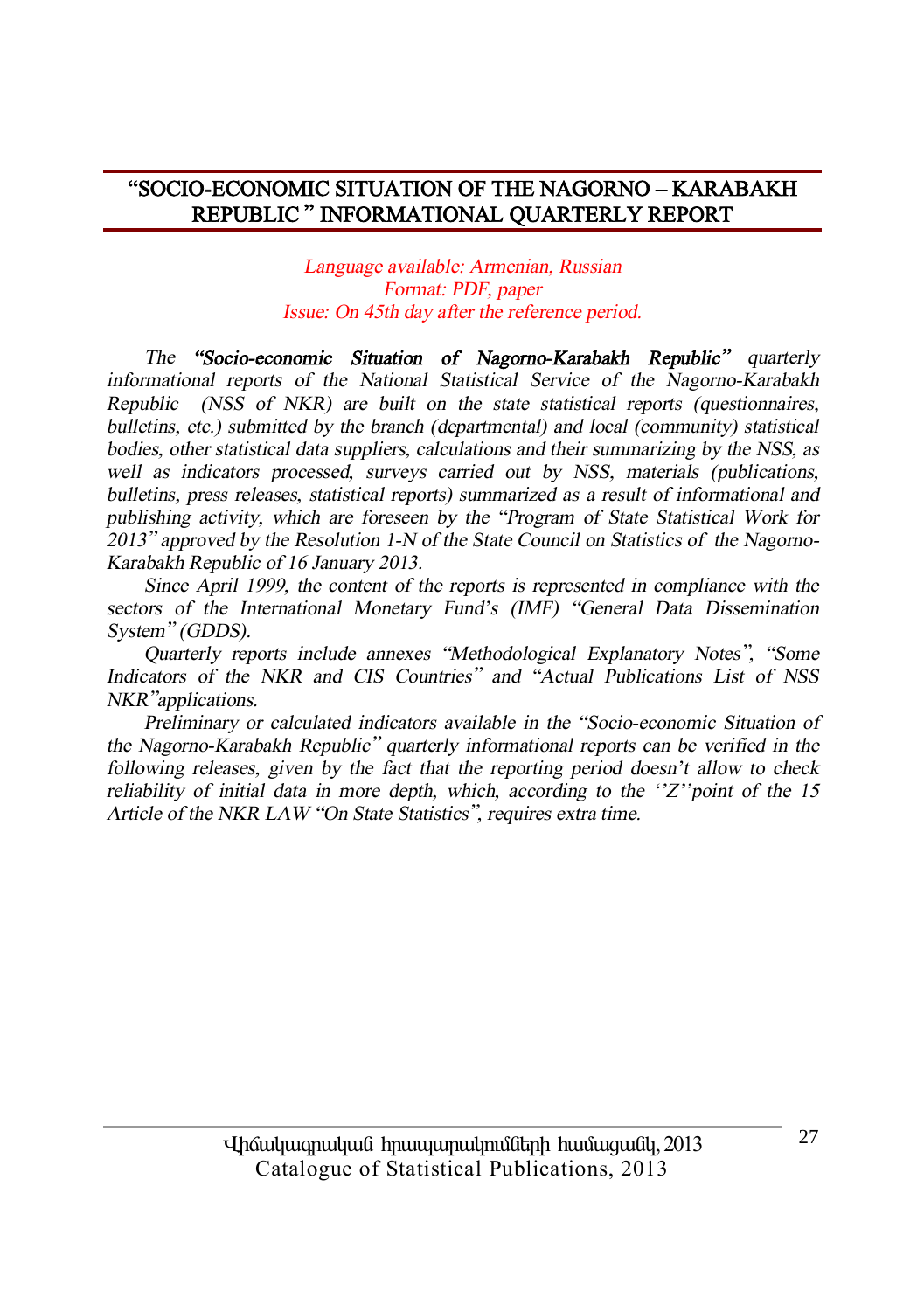# ՎԻՃԱԿԱԳՐԱԿԱՆ ՁԵԿՈՒՅՑՆԵՐ

# *STATISTICAL REPORTS*

#### **§´Æ¼Üºê - 躶ÆêîðÆ Ðºî²¼àîàôÂÚ²Ü ¼ ºÎàõÚò¦**



 $L$ *banıli` hwibnbli*  $\mathcal{Q}$ *lauswh* ` pnpwtha *ÂáÕ³ñÏÙ³Ý Å³ÙÏ»ïÁ` Ù³ÛÇë* 

**§´Ç½Ý»ë-é»·ÇëïñÇ Ñ»ï³½áïáõÃÛ³Ý ½»ÏáõÛóÁ¦** uzulultı k LQ3 mqquinli ilhümunmuluuli  $\delta$  unun puli  $\mu$ nnun  $2012$   $\mu$  hulin pulin pulin linun pulin linun b hwalundwd hnudwnudiuluud l \$hqhluuluud wadwag htunuu qnunnu puu Gunnunu (in durinnu):

 $2$ եկույցում ներկայացված են տեղեկություններ hw Gnua banna bandan kula sanadan sa Gunda wannan unipitunuttah puh, annonn uwauwuttanunipinuuttah u wնhwn åtnնwnywuntntnh anndni Gtnipiwa intuulu (hhuuluu ili intuuluu hü),

աշխատողների թվաքանակի, հիմնադիրների և գործադիր մարմնի ղեկավարների, qnuliguuli l qnndnulitnipjuli huugtilitnh, hliyytu liwl qnndnulitnipjuli արդյունքներով ձևավորված հասույթի և Լեռնային Ղարաբաղի Հանրապետության ացգային վիճակագրական ծառայության բիցնես ռեգիստրի վարման համար uühnudtizun uy qniquilhalinh iltinuptingui:

 $\Omega$ եկույզը բովանդակում է տնտեսավարող սուբյեկտների տնտեսական ulunhumpjnilin u suuhtinn, yuquulutinumpjnililitinh yuquulutinuju-hhuuluuluul untulu kümən iya iylə başların başlarından burundur. Turun başlardan başlardan başlardan başlardan b մասնաճյուղերի ու ներկայացուցչությունների մասին տվյայներ։

#### **§REPORT OF BUSINESS-REGISTER OBSERVATION ¦**

*Language available: Armenian Format: paper Issue: in May* 

 *"Report of Business-Register Observation" was processed by the National Statistical Service of Nagorno-Karabakh Republic in 2012 on the basis of results of observations realized by juridical and physical persons over Republic.* 

 *The report represents data about number of active and non-active economic entities, the types of active organization and individual entrepreneurs' activity (general and secondary), number of employees, authorities and managers, registration and activity addresses, as well as the results of activity revenues and total indicators concerning the National Statistical Service of Nagorno-Karabakh Republic business-register management .* 

 *The report reflects the data about forms and activities of economic entities recorded in business-register, also data about types of juridical organisation and activities of their branches and subdivisions.* 

> Uhauluugnuluua hnuuununulmuath huuuquall, 2013 Catalogue of Statistical Publications, 2013

 $\overline{28}$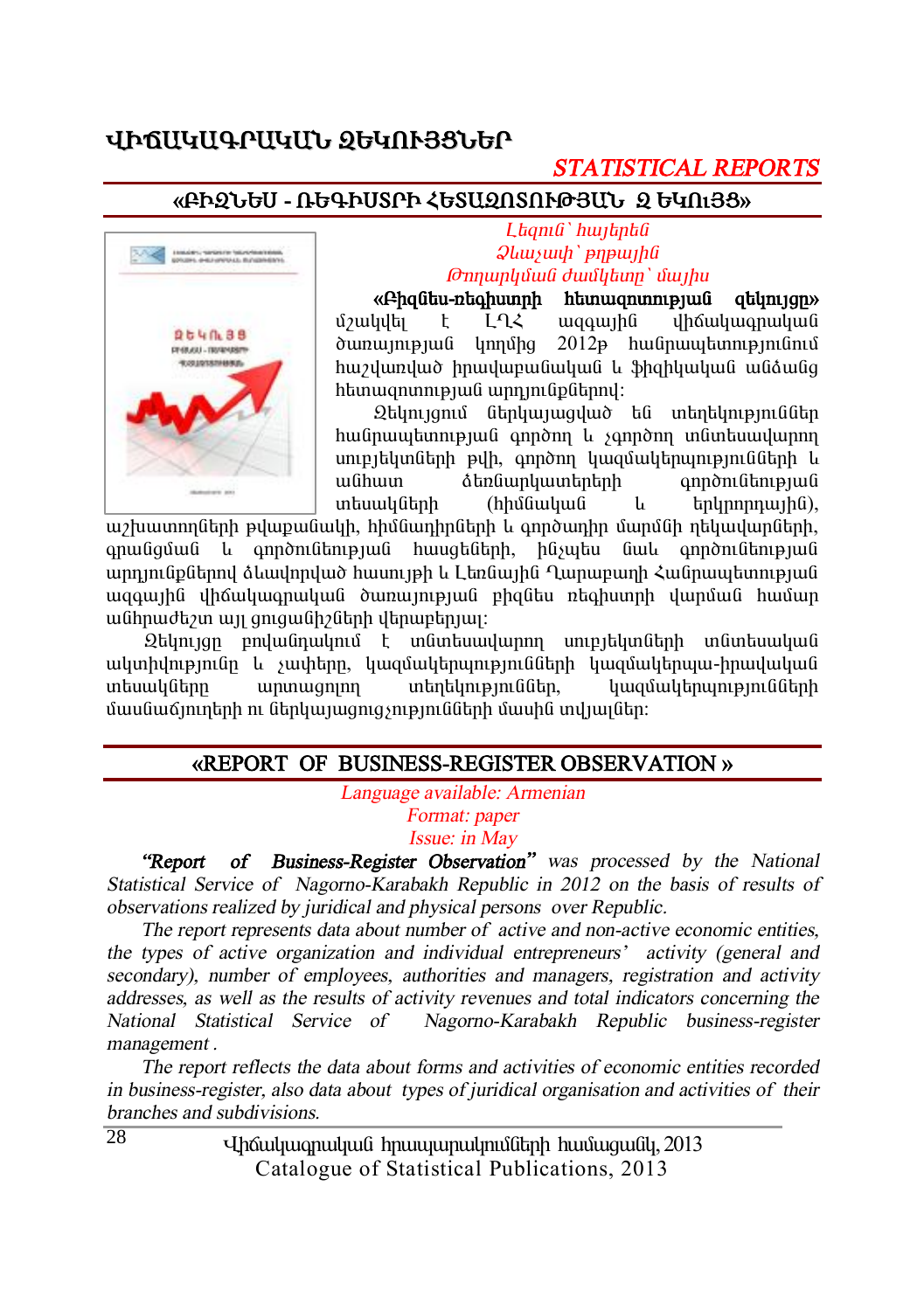#### «ÞԲԱԿԱՆ ԱԿՏԻՎՆԵԲՈՒՄ ԻԲԱԿԱՆԱՑՎԱԾՆԵԲԳՈՒՄՆԵԲԻ *<u> ՀԵՏԱՁՈՏՈՒԹՅԱՆ ՁԵԿՈՒՅՑ»</u>*



 $L$ *banı G`hwibnbû*  $\mathcal{Q}$ *luusuuh* `pηp*w*<sub>l</sub>*hli <i><u>∂mnunljuuli ∂wüljtunn` hni lihu*</u>

**s**<br>**kn** *s<b>i***lililililililililililililililililililililililililililililililililil** *C***itpppnւմների hետագոտության գեկույցը» կազմվել է**  $L$ Q $\zeta$  wggwiha ilhawlwgnwywa dwnwinipiwa yinnyhg  $2013$ թ հանրապետության մայրաքաղաքում և բոլոր<br>շրջաններում 873 տնտեսավարող սուբյեկտների շրջաններում 873 տնտեսավարող սուբյեկտների<br>նեոգոավմամբ անցկացված հետացոտության  $\overline{u}$ fin  $\overline{u}$  and  $\overline{u}$  and  $\overline{u}$  and  $\overline{u}$  $unn$ nl $p$  $d$ t $n$ nl:

Ztunwgnunnyemun huwmwynnyemu t myty pwgwhwyntyni ytpyha tpyni mwnhatpha hw Gnuu tunn pu G in Guntun pu G inungun in an an ann t

իրականացված ներդրումների ծավալները, դրանց ֆինանսավորման աղբյուրները, hnwywGwgywo GthnnmwGthh Gwwmwyn y wytwynhwgnnypin.Gn: Հետացոտությամբ խնդիր է որվել նաև ուսումնասիրելու ներդրումների հետ կապված գործարար ծրագրերի իրականազման ընթացթը, ներդրումային <u>մ</u>թնոլորտի վերաբերյալ գնահատականները և այն բարեփոխելու ուղղությունները։  $\delta$ ուզանիշները ներկայազված են ըստ հանրապետության շրջանների։

#### **§REPORT OF OBSERVATION OF THE INVESTMENS REALISED IN REAL ACTIVES**

*Language available: Armenian Format: paper Issue: in June* 

 *''Report of observation of the investments realized in real actives'' was processed by the National Statistical Service of NKR in 2013 on the basis of the results of observation including 873 economic entities realized in all regions and in the capital of Republic .* 

*Observation enables to find out volumes of the investments, the financial resources,the investments purpose and geography carried out in the separate branches of economy in the Republic for last two yearsThe.observation is to study the process of realization of business programs related to the investmens,estimations on the investments sphere and improving their directions.* 

*The indicators are presented by the Republic regions.*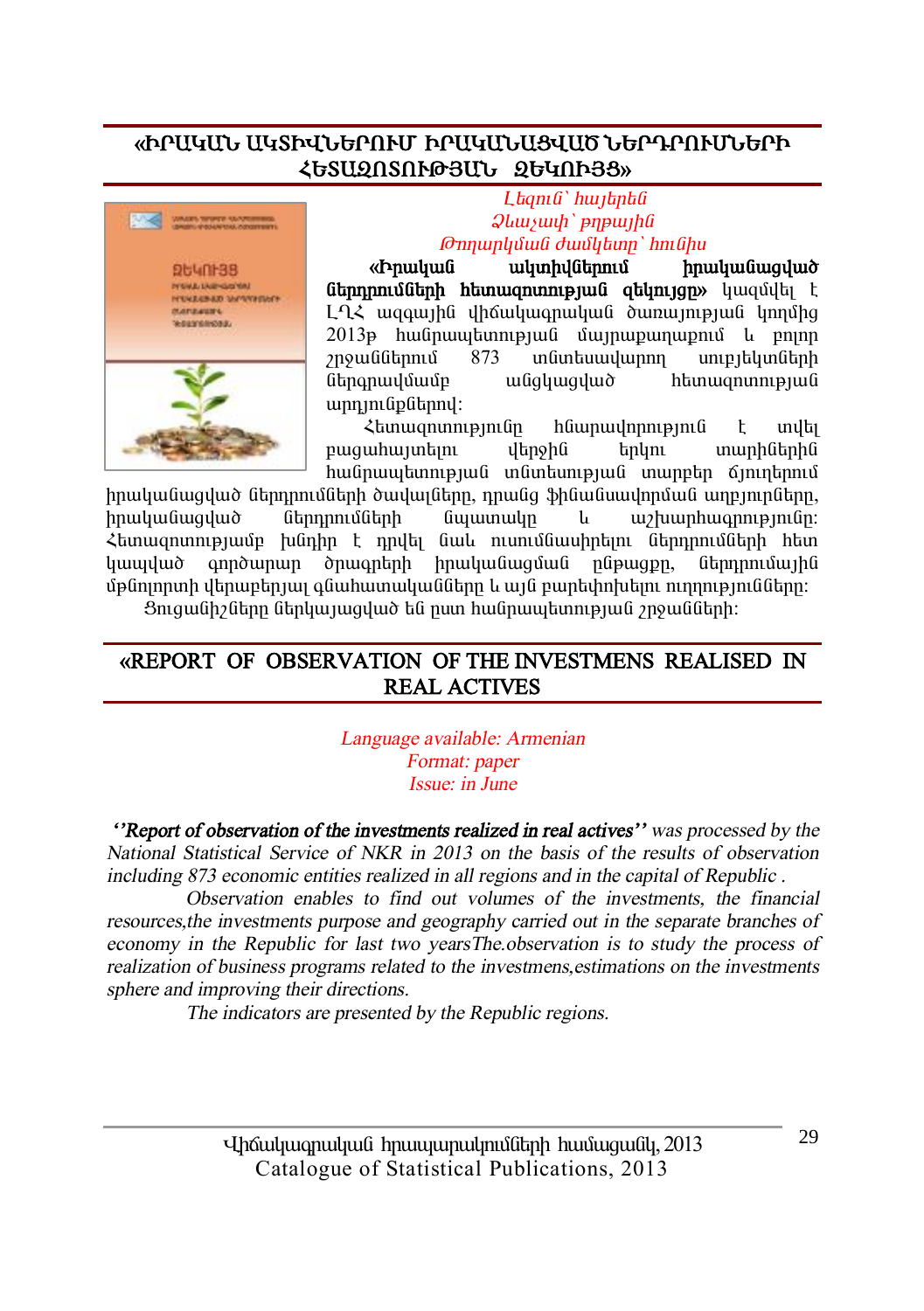#### «ՀՄՆԲԱԿԲԹԱԿԱՆ ԳՊԲՈՑՆԵԲ**Ի ՇԲՋՄՆԱՎԱԲՏՆԵ**ԲԻ ԸՆՏՐՄՆՔԱՅԻՆ ՀԵՏԱՁՈՏՈՒԹՅԱՆ ՁԵԿՈՒՅՑ»



 $L$ *<i>anı a*` *hwibnbû*  $Q$ *l*<sub>*luyuuh* ` *pnpwyhû*</sub> *ÂáÕ³ñÏÙ³Ý Å³ÙÏ»ïÁ` ÑáõÉÇë* 

**§Ð³Ýñ³ÏñÃ³Ï³Ý ¹åñáóÝ»ñÇ ßñç³Ý³í³ñïÝ»ñÇ hünnuüpunhü htmuqnunnpjuü qtunign»** uzuqlult LL iqquih ilhauluuqnuluu dununpuu linnuhq 2013թ hանրապետության մայրաքաղաքում և<br>շրջաններում անգկազված ոնտուսնուսին wūquwquwd nūmpwūpwihū htunugnunnupjuu unninuuputtannul:

 $\Omega$ եկույզում ներկայազված են տեղեկություններ hw Gnuu u anipu di shughu dhughada dhughada hughu dha ku maya ay na dan hughu dha ku aa ah ah ah hughu dha ku

zn9անավարտների թվի, շր9անային և սեռային կառուցվածքի, առա9ադիմության և nnա բարձրազմանը նպաստող գործոնների գնահատման, կրկնուսույզների dunuunup müütinha oamunnütinh puh, uinunluu ütinh luuguh li inuunughs այարապելու ժամկետների, կրկնուսույցների ծառայությունների դիմաց ilunaðunnne bílað, en súðurlunnað heimað sú hafðurgaðunne hafðir h  $\psi$ ulgauphak

 $\Omega$ tynyan նախատեսված է կրթության ընագավառում առկա խնդիրների  $m$  $\delta$ ման քաղաքականությունը մշակողների, իրագործողների և վերյուծաբանների, .<br>hնչպես նաև հանրության լայն շրջանների համար:

#### **¦REPORT OF SAMPLE OBSERVATION OF GRADUATES OF GENERAL EDUCATION SCHOOLS§**

*Language avaiable: Armenian Format: paper Issue: in July* 

"**Report of Sample Observation of Graduates of General Education Schools"** was

processed by Statistical Service of Nagorno-Karabakh Republic in 2013 on the basis of results of sample observations realized in regions and in the capital of Republic.

 The report represents data concerning the number of graduates of general education schools in the Republic, their structure by regions and sex, school progress, their improving values, number of tutor use, subject repertoire and tutoring intervals, tutoring payments and the chosen proffesions of graduates.

The report is intended for solution of current problems in the sphere of education, political and psychological analysis , as well as for wide circle of readers.

> Uhauluuqnuluua hpuuuunulmuath huuuquali. 2013 Catalogue of Statistical Publications, 2013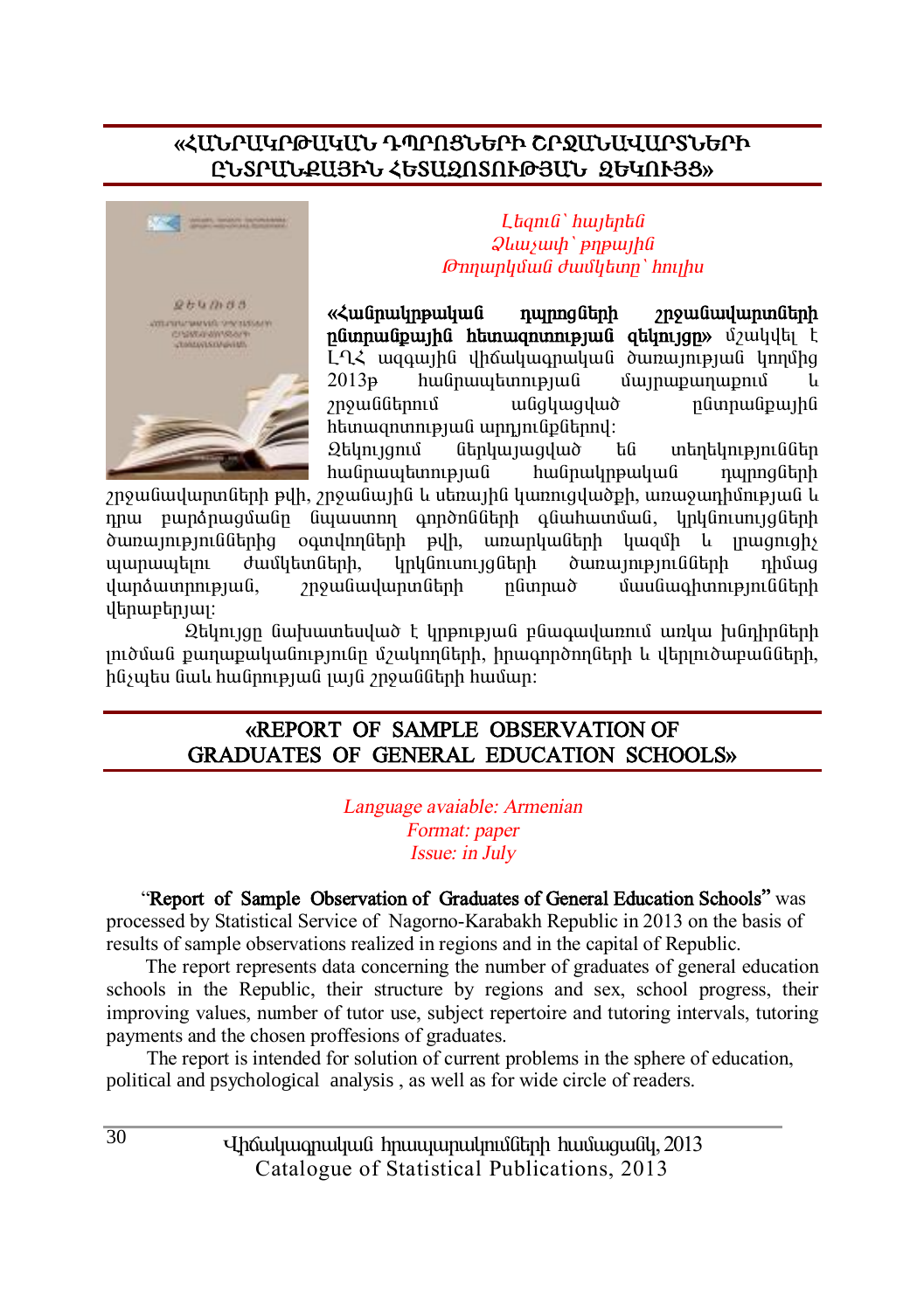#### **§¼´àê²ÞðæàôÂÚ²Ü àÈàðîàôØ ²Üòβòì²Ì ÀÜîð²Üø²ÚÆÜ**  *kb***suonsnigaut, obyndas»**



#### $L$ *banı G`hwibnbû*  $Q$ *lauswah* ` pnpwihli *ÂáÕ³ñÏÙ³Ý Å³ÙÏ»ïÁ` ÑáÏï»ÙµȖ*

**§¼µáë³ßñçáõÃÛ³Ý áÉáñïáõÙ ³Ýóϳóí³Í hünnulipuihü htiniuanininipiuli atilinian» űzulilla k** \_<br>L-ՂՀ ազգային վիճակագրական ծառայության կողմից  $2013$ թ hանրապետության զբոսա $2013$ թ htunuppppnuppnu (ithunungun ununguluu), մշակութային, բնական գրավչության <mark>hիմնական</mark> op լեկտներն ու հյուրանոցները ընդգրկող hw Gnuu bunnyu dia yayan waxa ilaya masa da siyaha da waxa ka kara waxa a ka kara waxa waxa waxa ka ka ka kara znywGGtznuG wGqywqywd nGunnwGpwyhG htunuqnunnpuuG unnunGpGtpny:

 $9$ tum anu Gthuu wayud ta Ltangunha Qunununh Zwūnwww twnpping dwww match L Langwiha Qwnwpwnh Zwunwytwnppingha մեկնողների վերաբերյալ, մասնավորապես ժամանողների(մեկնողների) երկրների w>huunhwqnntpjwG, inwnhpwjhG hivîptnh, ճwGwywnhnnnntpjwG hhuGwywG նպատակի, ճանապարհորդության ժամանակ կատարված ծախսերի չափերի և կառուզվածքի, ստացած ծառայությունների որակի և գների մատչելիության, Ungwhih gpnuw) nջwihն pնագավառի և այլնի վերաբերյալ տեղեկություններ։

#### **§REPORT OF SAMPLE OBSERVATION IN THE SPHERE OF TOURISM¦**

 *Language avaiable: Armenian Format: paper Issue: in October* 

 *"Report of Sample Observation realized in thr sphere of tourism" was processed by the National Statistical Service of NKR in 2013 on the basis of the results of sample observation including historic,cultural,naturally attractive objects and hotels with the Republic tourists interest carried out in the whole regions and in capital of Republic.* 

*Report presents the information concerning NKR immigrants and emigrants, especially the geography of immigrants'(emigrants') countries, by age structure,by main travel purpose, by size and structure of expenses,which was made during travel,by quality and prices availability received on services, by Artsakh tourism sphere and others.*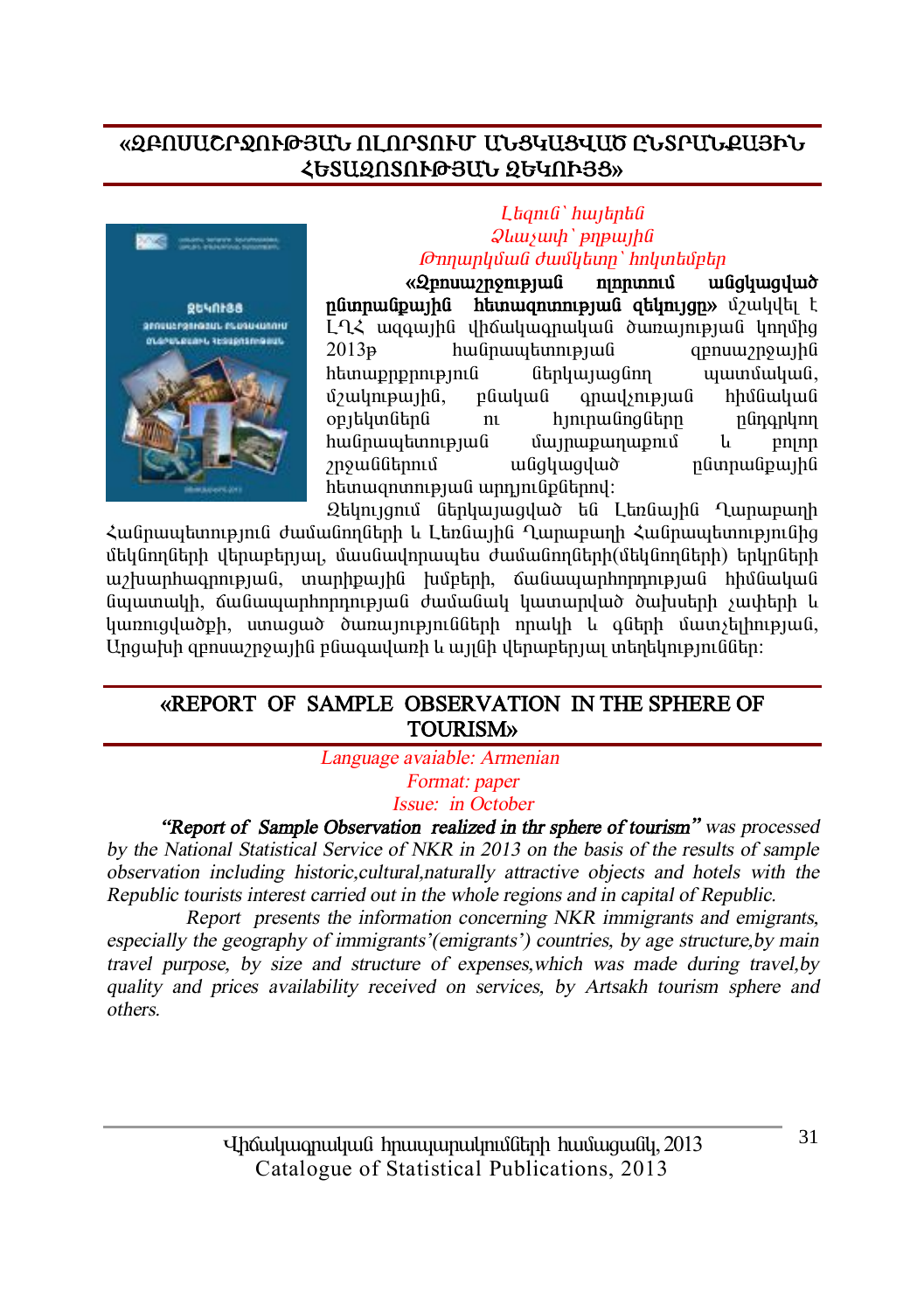#### **§´Ü²ÎâàôÂÚ²Ü ÎàÔØÆò вòÆ (вò²´àôÈÎºÔºÜÆ) êä²èØ²Ü**  ԸՆՏՐՄՆՔԱՅԻՆ ՀԵՏԱՁՈՏՈՒԹՅԱՆ ՁԵԿՈՒՅՑ»

#### L**baní** buntaba,  $δ$ *luusjuy ` pηpwllû ÂáÕ³ñÏÙ³Ý Å³ÙÏ»ïÁ` ¹»Ïï»ÙµȖ*

**§´Ý³ÏãáõÃÛ³Ý ÏáÕÙÇó ѳóÇ(ѳó³µáõÉϻջÝÇ) uwww.i**udi ndunnudpuuhd htunuonunnupuud atunuon» luuquultu t LQ< wqqwiha dhawluuqnuluud dunuunipuud linnung 2013 huu uu bunni bilah uu pupununun pninn *y*ngwüüthnu wupnng mwnyw nüpwqpni müwihü un Guntum pin Gütinnu Gundal va Gundalan birin tarihi tarihi tarihi tarihi tarihi tarihi tarihi tarihi tarihi htunuqnunnpuud unnini updtanul:

 $2$ եկույցում ներկայացված են տեղեկություններ pնակչության կողմից hագի(hազաբույկեղենի) սպառման` nun hw Gnuutun an an mow Gath, p Guutuu un ah,

ծավայների, hացի նկատմամբ աաիանջի ըստ գնման և սեփական արտարրության úhonand puulumumüul purkuluompuul k un amaulihelimh dhnuphnuur Zhiniugnunni pini Gn hauniu yhni pini a tali daharan haifini hugh unununni pini d ծավայների վիճակագրական hաշվետվություններով hավաթագրված ցուցանիշի hnwuntumpinian, umwawi inwhweylunliath hwu wahnwaten qnndwyhqatn:

 $\mathfrak A$ եկույզը նախատեսված է սպառողների լայն շրջանի համար, կարող է ogunuluun thüti püwawylunni punupuluu ünipini üzulinnütnh, annownunütnh,  $h$ ն $j$ պես նաև ոլորտում ուսումնասիրություններ իրականացնողների համար։

#### **§REPORT OF SAMPLE OBSERVATION OF BREAD (BREAD CEREALS)**  PRODUCTS CONSUMPTION BY THE POPULATION »

 *Language available: Armenian, Format: paper Issue: in December* 

 *"Report of Sample Observation of Bread (Bread Cereals) Products Consumption by the Population'' was processed by the National Statistical Service of the Nagorno-Karabakh Republic in 2013 and was realized in the capital and in all regions of the Republic, on the basis of results of sample observations spent in housekeeping families.* 

 *In the report are presented data on bread (bakery) products consumption by the population by the Republic regions, place of residence, volume, demand for bread, by means of the purchase and own manufacture, distribution of consumption and other indicators.Observation gives <sup>a</sup> possibility to estimate the real picture received on the collected statistical reports, volume of manufacture of bread, and also to receive factors necessary for additional calculation.* 

 *Report is intended for the wide circle of users, can be useful in the sphere of politicians, enterpreneurs, as well as for persons, who carried out studies in this sphere.* 

> Uhauluugnuluu hnuuunulmuumulinh huuuquuul, 2013 Catalogue of Statistical Publications, 2013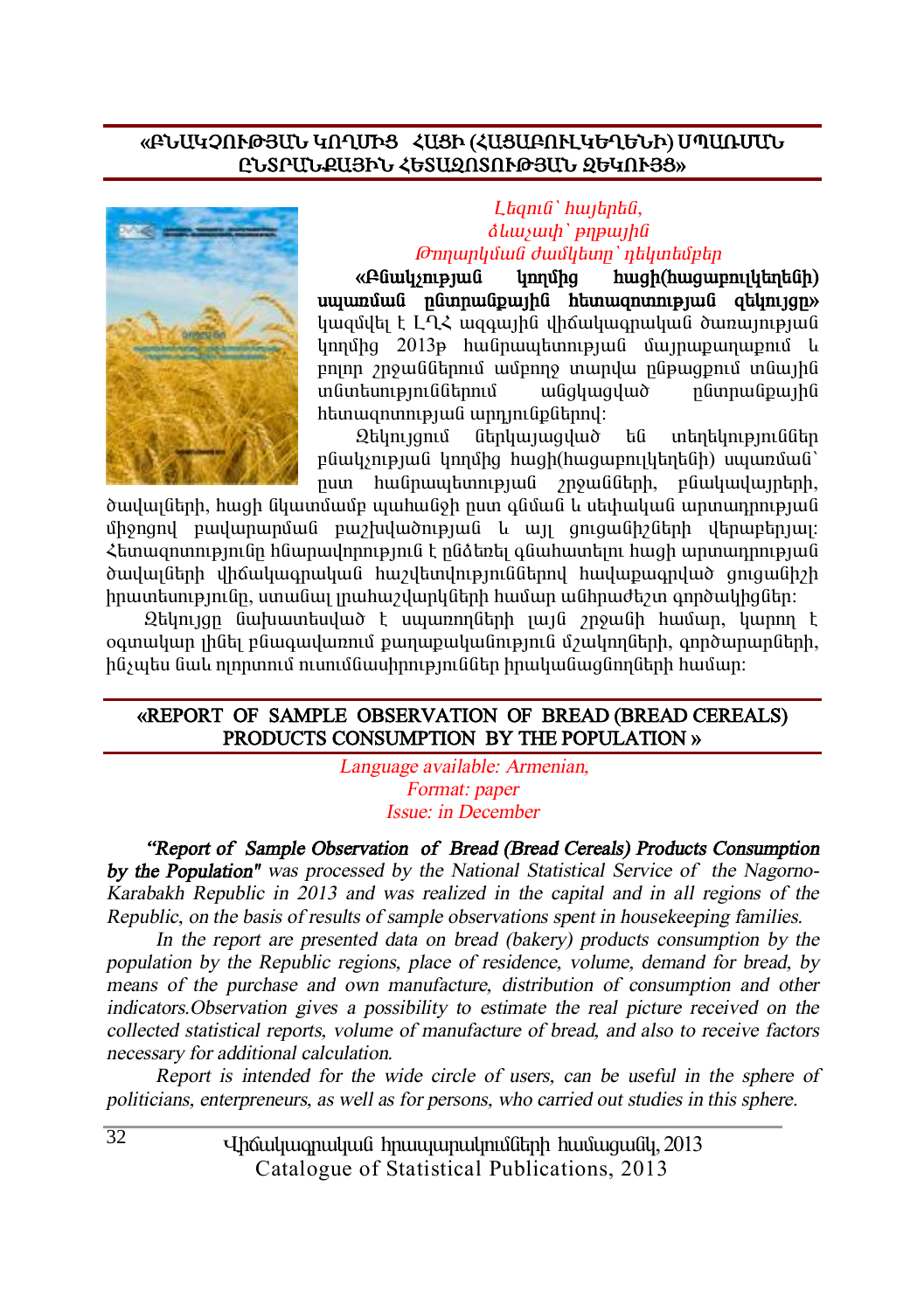# ՎԻճԱԿԱԳՐԱԿԱՆ ՏԵՂԵԿԱԳՐԵՐ

# **STATISTICAL BULLETINS**



«2013 թվականի պետական վիճակագրական uz humulipütnh onungnh» humudud LL2 waquunlu <u>վիճակազրական</u>  $2013$ pluluufih  $n$ վիճակագրական տեղեկագրերը.

The National Statistical Service of NKR according to the "2013 State Statistical Work Program" has foreseen to publish the following statistical bulletins breakdown:

#### Ամսական պարբերականությամբ

Ltanı G'huntata  $Q$ *lausuah* ` pnp $Q$ *lausuah* 

|   | ԼՂՀ նյութական արտադրության հիմնական ցուցանիշները |       |         |          |          |
|---|--------------------------------------------------|-------|---------|----------|----------|
| ∼ | Սպառողական<br>Հանրապետությունում                 | գների | ինդեքսը | Լեռնային | Ղարաբաղի |

#### Monthly

Language available: Armenian Format: paper

| Main Indicators of Material Production in NKR       |
|-----------------------------------------------------|
| 2 Consumer Price Index in Nagorno-Karabakh Republic |

Uhouyuuqnuyuu hnuuyunuynuyotanh huuyuquuy, 2013 Catalogue of Statistical Publications, 2013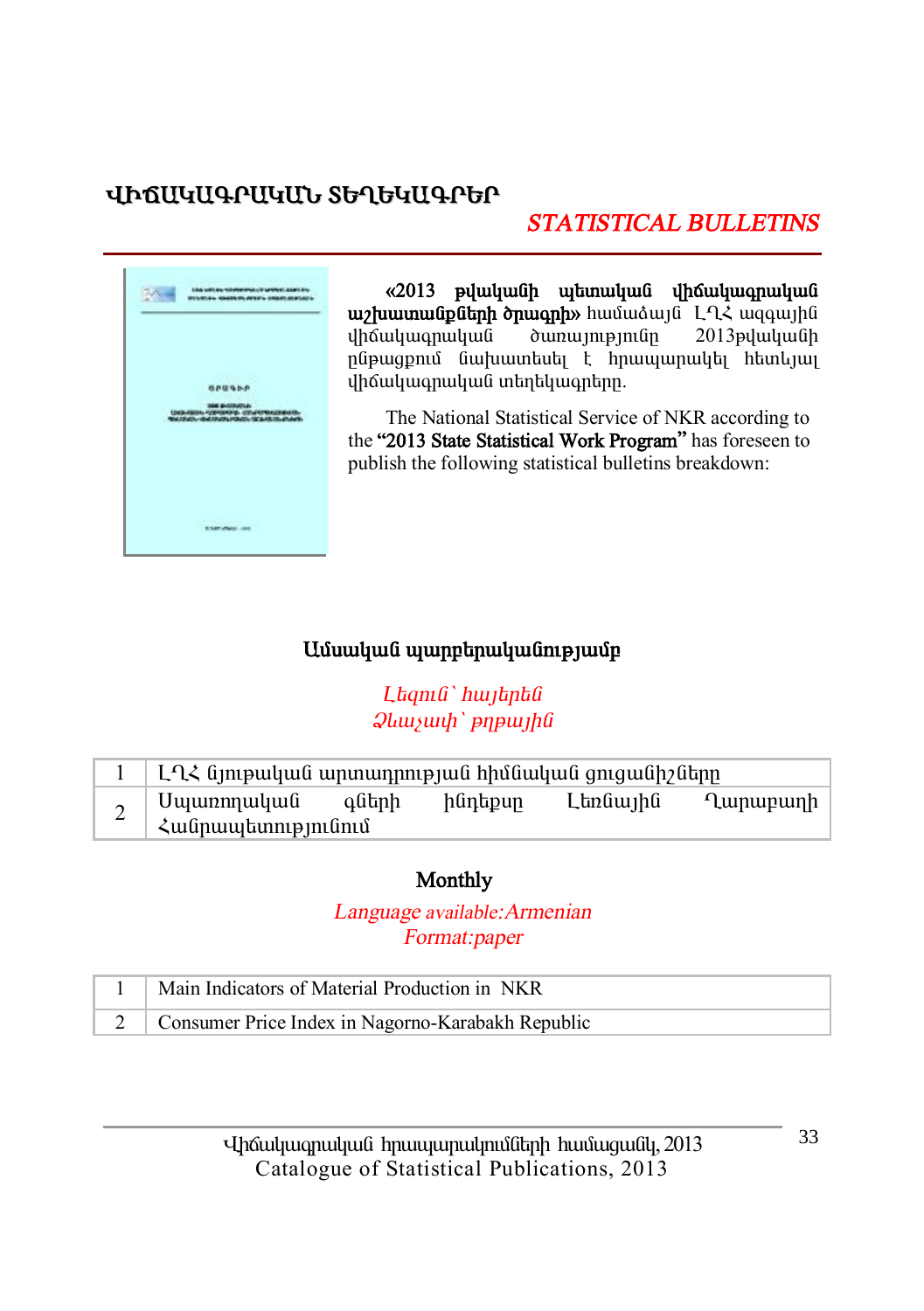### **Եռամսյակային պարբերականությամբ**

 **Quarterly** 

1 Newsletter

### $S$ արեկան պարբերականությամբ

|    |                                                                                                             | Laqnıli              | $\mathcal{Q}$ luu $\mathcal{Y}$ uu $\mathcal{P}$          |
|----|-------------------------------------------------------------------------------------------------------------|----------------------|-----------------------------------------------------------|
| 1  | Վիճակագրական հրապարակումների համացանկ,                                                                      | հայերեն              | PDF.                                                      |
|    | 2013p.                                                                                                      | անգլերեն             | pypujhti                                                  |
| 2  | Գյուղատնտեսական տեխնիկայի առկայության և<br>սարքինության վիճակի մասին 2013 թվականի<br>հունվարի 1-ի դրությամբ | հայերեն              | -''-                                                      |
| 3  | Անասնագլխաքանակի համատարած հաշվառման<br>հանրագումարները                                                     | $\ddot{\phantom{0}}$ | -''-                                                      |
| 4  | Գյուղատնտեսական մշակաբույսերի ցանքային<br>տարածությունների և համախառն բերքը                                 | -''-                 | -''-                                                      |
| 5. | 2012թ. բերքի տակ կատարված ցանքերի                                                                           |                      |                                                           |
|    | համատարած հաշվառման հանրագումարները                                                                         | -''-                 | -''-                                                      |
| 6  | $L\left(\frac{1}{2}\right)$ refund plupuliaring the 01.01.2013 p.                                           | $ -$                 | $\overline{\phantom{a}}$ $\cdot$ $\overline{\phantom{a}}$ |
| 7  | Պարենային ապահովությունը                                                                                    | հայերեն<br>անգլերեն  |                                                           |

#### **Annually**

|   |                                                                                | Language<br>available | format   |
|---|--------------------------------------------------------------------------------|-----------------------|----------|
|   | Catalogue of Statistical Publications, 2013                                    | Armenian,             | PDF.     |
|   |                                                                                | English               | paper    |
| 2 | Availability and Good Working Order Of Agricultural<br>Machinery of 01.01.2013 | Armenian              | $ -$     |
| 3 | Sum Totals of Exhaustive Livestock Census                                      | $-$ <sup>66</sup>     | $-$      |
| 4 | Area Under Agricultural Crops and Gross Harvest                                | $-$                   | $-$      |
| 5 | Sum Totals of 2013 Census of Area Under Crop                                   | $-$                   | $-$      |
| 6 | The Number of Population in NKR of 01.01.2013                                  | $-$ 6 $2-$            | $ -$     |
| 7 | Food security                                                                  | Armenian,             | $\ddots$ |
|   |                                                                                | English               |          |

Uhauluuqnuluua hpuuyuqnulpnuathph huuuquualy, 2013 Catalogue of Statistical Publications, 2013

34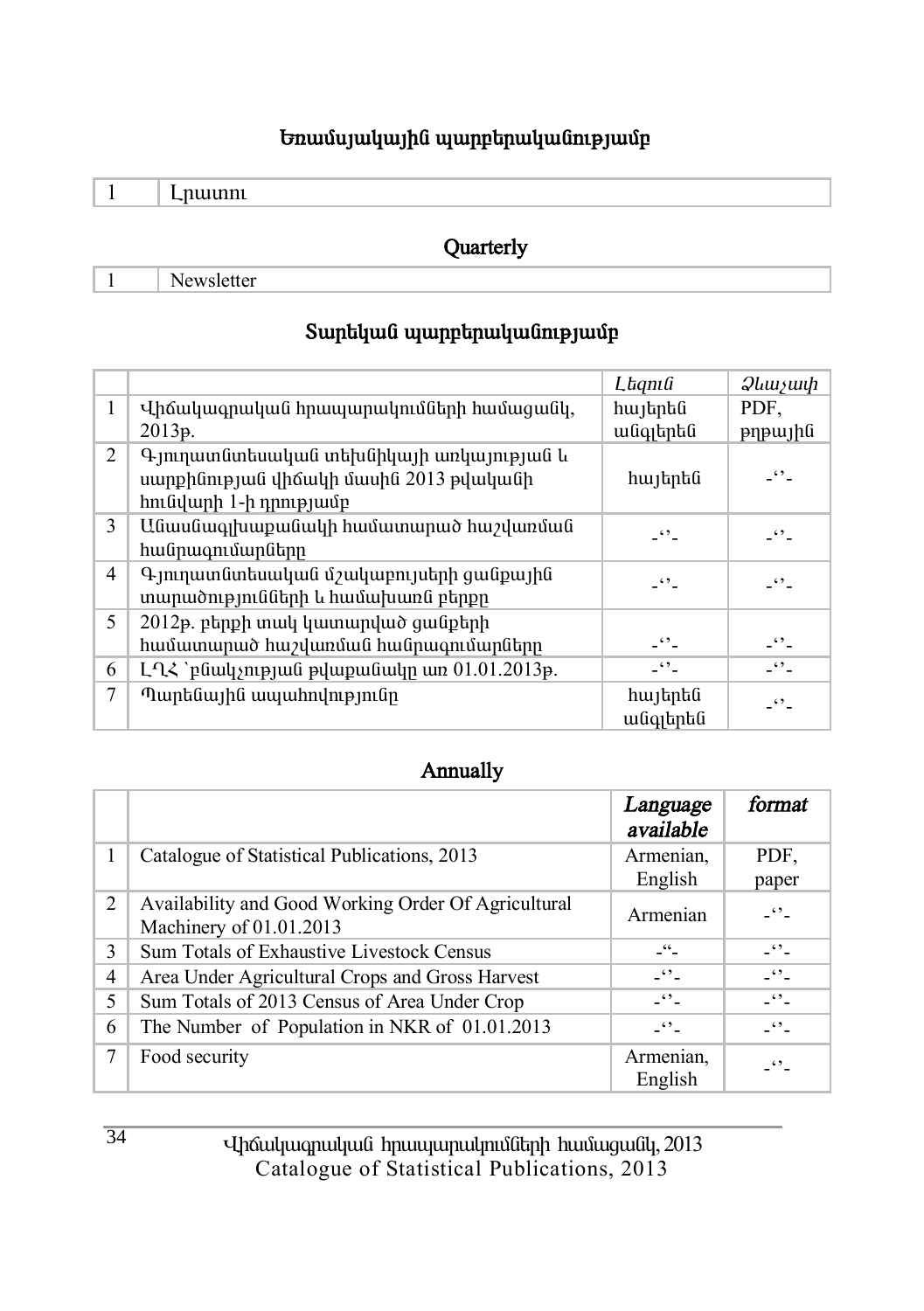# **úäºð²îÆì îºÔºÎàôÂÚàôÜܺð**

# *OPERATIVE INFORMATION*

|   |                                                                     |                                                                | Laqnıli            | <i><b>Qluuyuuh</b></i> |
|---|---------------------------------------------------------------------|----------------------------------------------------------------|--------------------|------------------------|
| 1 | ԼՂՀ-ում գարնանացանի<br>րնթացքի մասին                                | շաբաթը մեկ անգամ<br>(մարտի 1-ից մինչև<br>հունիսի 1-ը)          | հայերեն            | pypujhli               |
| 2 | ԼՂՀ հացահատիկային<br>մշակաբույսերի<br>բերքահավաքի մասին             | շաբաթը մեկ անգամ<br>(հունիսի 1-ից մինչև<br>հոկտեմբերի 1-ր)     | - "-               | -''-                   |
| 3 | ԼՂՀ-ում աշնանացանի<br>համար վարած հողի և<br>ցանված հատիկի մասին     | շաբաթը մեկ անգամ<br>(հոկտեմբերի 1-ից մինչև<br>դեկտեմբերի 31-ը) | $ -$               | $\cdot$ .              |
| 4 | Տեղեկություններ ԼՂՀ<br>ժողովրդագրական<br>ցուցանիշների մասին         | ամսական                                                        | 66                 | $\ddotsc$              |
| 5 | Առևտրային<br>բանկերի(մասնաճյուղերի)<br>վարկերի և ավանդների<br>մասին | ամսական                                                        | $\lceil 46 \rceil$ | $\cdot$ .              |
| 6 | Սպառողական զամբյուղի<br>արժեքը ԼՂՀ-ւմ(բժշկական<br>(inputution)      | ամսական                                                        | $\epsilon$         | $\ddot{\phantom{1}}$   |

|                |                                                                             |                                                      | Language<br>available | Format:              |
|----------------|-----------------------------------------------------------------------------|------------------------------------------------------|-----------------------|----------------------|
| $\mathbf{1}$   | Crops under cultivated areas in<br>NKR                                      | once a week (from<br>March 1 till June1)             | Armenian              | paper                |
| 2              | Gross yield and crop earning of<br>main agricultural crops                  | once a week (from June<br>1 till October 1)          | $-66$                 | $-$                  |
| 3              | Planting area of crops in NKR                                               | once a week<br>(from October 1 till)<br>December 31) | 66                    | $\ddots$             |
| $\overline{4}$ | The data about demographic<br>indicatots in NKR                             | monthly                                              | 66                    | $ \cdot$ $\cdot$ $-$ |
| 5              | Data about trade<br>banks(branches), credits and<br>deposits                | monthly                                              |                       |                      |
| 6              | Costumers basket price in<br>Nagorno-Karabakh<br>Republic(by medical norms) | monthly                                              |                       |                      |

in in an baique d'aria d'ara d'ara d'ara d'ara da qua d'ara d'ara dan dina dina dina dina dina dina d Catalogue of Statistical Publications, 2013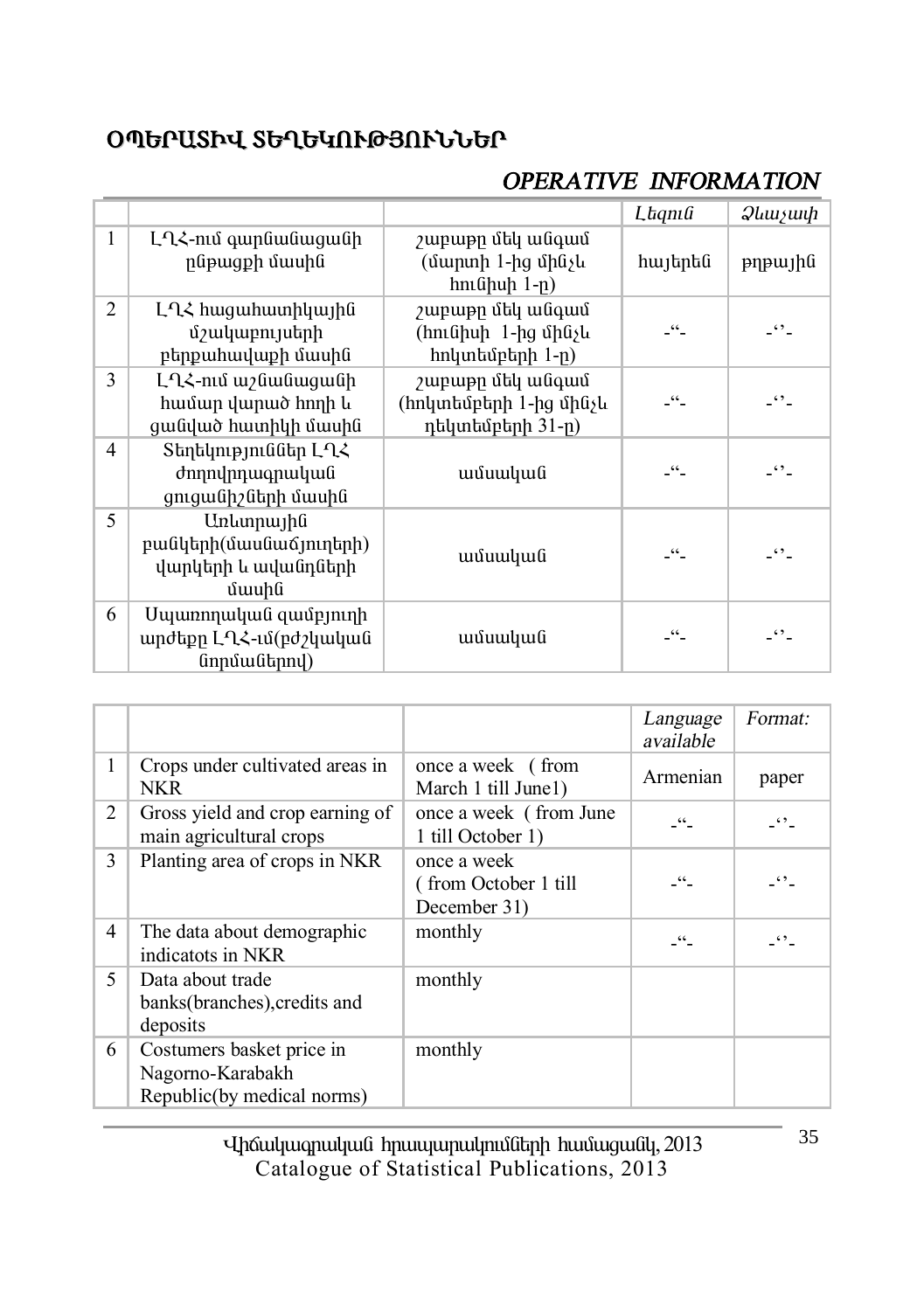# ՄԱՄՈՒԼԻ ՀԱՂՈՐԴԱԳՐՈՒԹՅՈՒՆՆԵՐ

#### PRESS RELEASES

| 1 | ԼՂՀ սոցիալ-տնտեսական վիճակը<br>բնութագրող մակրոտնտեսական<br>ցուցանիշների համառոտագիր | Եռամսակային<br>պարբերակա-<br>«LՂՀ<br>$\lim_{p \to \infty}$<br>$unq$ h $u$<br>տնտեսական վիճակը» տեղե-<br>կատվական<br>եռամսյակային<br>զեկույցի<br>հրապարակումից<br>հետո մեկշաբաթյա ժամկետում |
|---|--------------------------------------------------------------------------------------|--------------------------------------------------------------------------------------------------------------------------------------------------------------------------------------------|
| 2 | Համառոտ տեղեկատվություն ԼՂՀ<br>նյութական արտադրության մասին                          | ամսական պարբերությամբ`<br>տվյալ ամսվան հաջորդող<br>ամավա 22-րդ օրը                                                                                                                         |
| 3 | Համառոտ տեղեկատվություն ԼՂՀ<br>ժողովրդագրական վիճակի մասին                           | հաշվետու ամսվան հաջորդող<br>$10$ -pn opp                                                                                                                                                   |
| 4 | ԼՂՀ սպառողական գների ինդեքսը                                                         | հաշվետու ամսվան հաջորդող<br>$13$ -րդ օրը                                                                                                                                                   |
| 5 | Թեմատիկ հաղորդագրություններ                                                          | րստ անհրաժեշտության                                                                                                                                                                        |

#### Ltanı G'huntantu  $Q$ *luuyuuh* 'PDF, p $\eta$ puyhli

#### Language available: Armenian Format:PDF,paper

|               | Summary of Macro-economic Indicators<br>characterising Socio-economic Situation of<br><b>NKR</b> | Quarterly, after publishing of<br><b>Informational Quarterly</b><br>report«Socio-economic Situation<br>of NKR <sub>»</sub> for a week breakdown. |
|---------------|--------------------------------------------------------------------------------------------------|--------------------------------------------------------------------------------------------------------------------------------------------------|
| $\mathcal{L}$ | Summary of Material Production Indicators in<br>NKR                                              | Monthly, on 22d day after the<br>reference period                                                                                                |
| 3             | Summary of Demographic Situation in NKR                                                          | on 10th day after the reported<br>month                                                                                                          |
| 4             | Consumer Price Index (Prices) in NKR                                                             | on 13th day after the reported<br>month                                                                                                          |
|               | Thematic Releases                                                                                | if necessary                                                                                                                                     |

Uhauluuqnuluua hpuuyuqnulpnuathp huuugualy, 2013 Catalogue of Statistical Publications, 2013